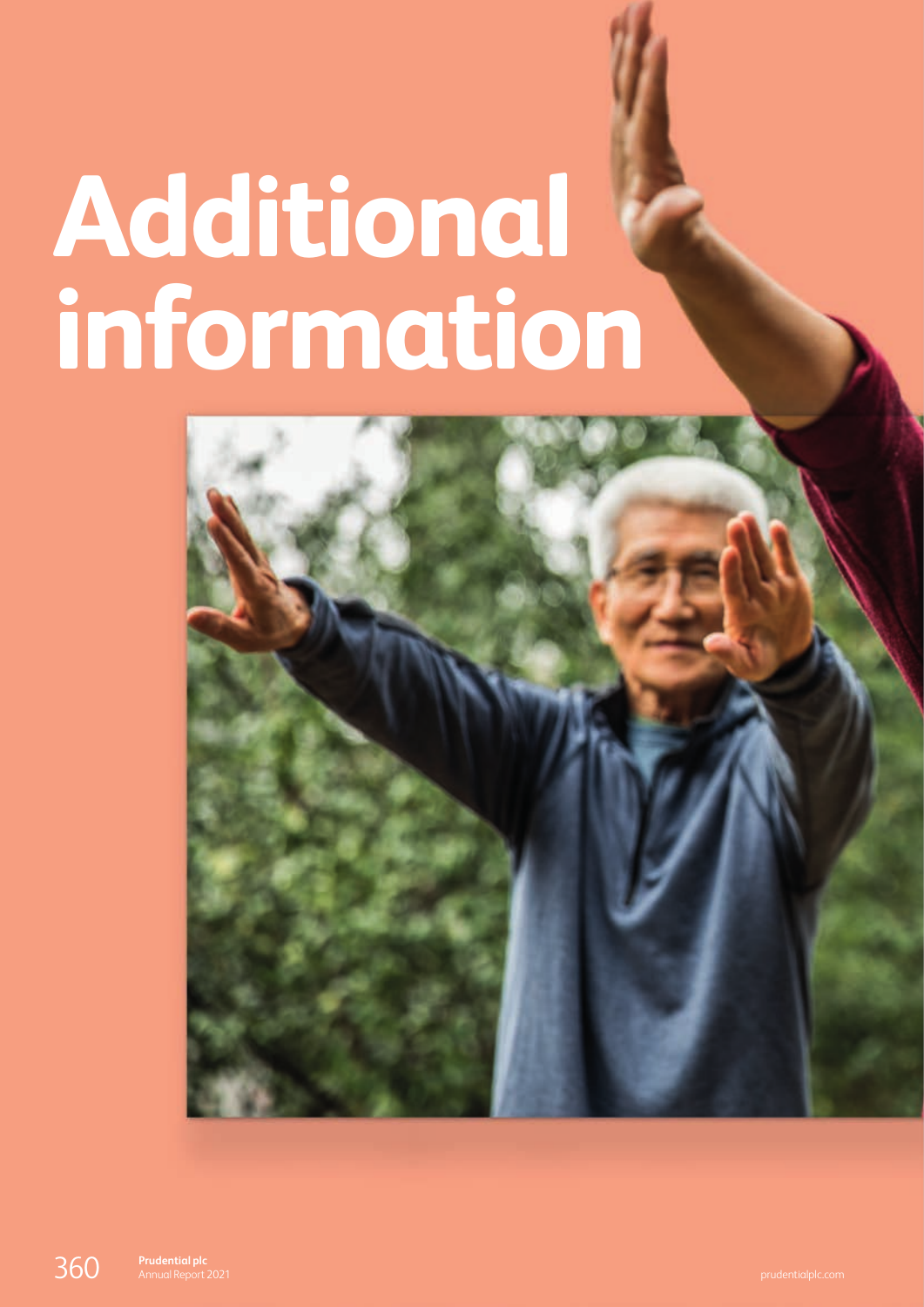

# **Contents**

| 362 Index to the additional unaudited |
|---------------------------------------|
| financial information                 |
| $\sim$ $\sim$ $\sim$ $\sim$ $\sim$    |

- 382 [Risk factors](#page-22-0)
- 396 [Glossary](#page-36-0)
- 400 [Shareholder information](#page-40-0)
- 403 [How to contact us](#page-43-0)
	- **Prudential plc**<br>Annual Report 2021 361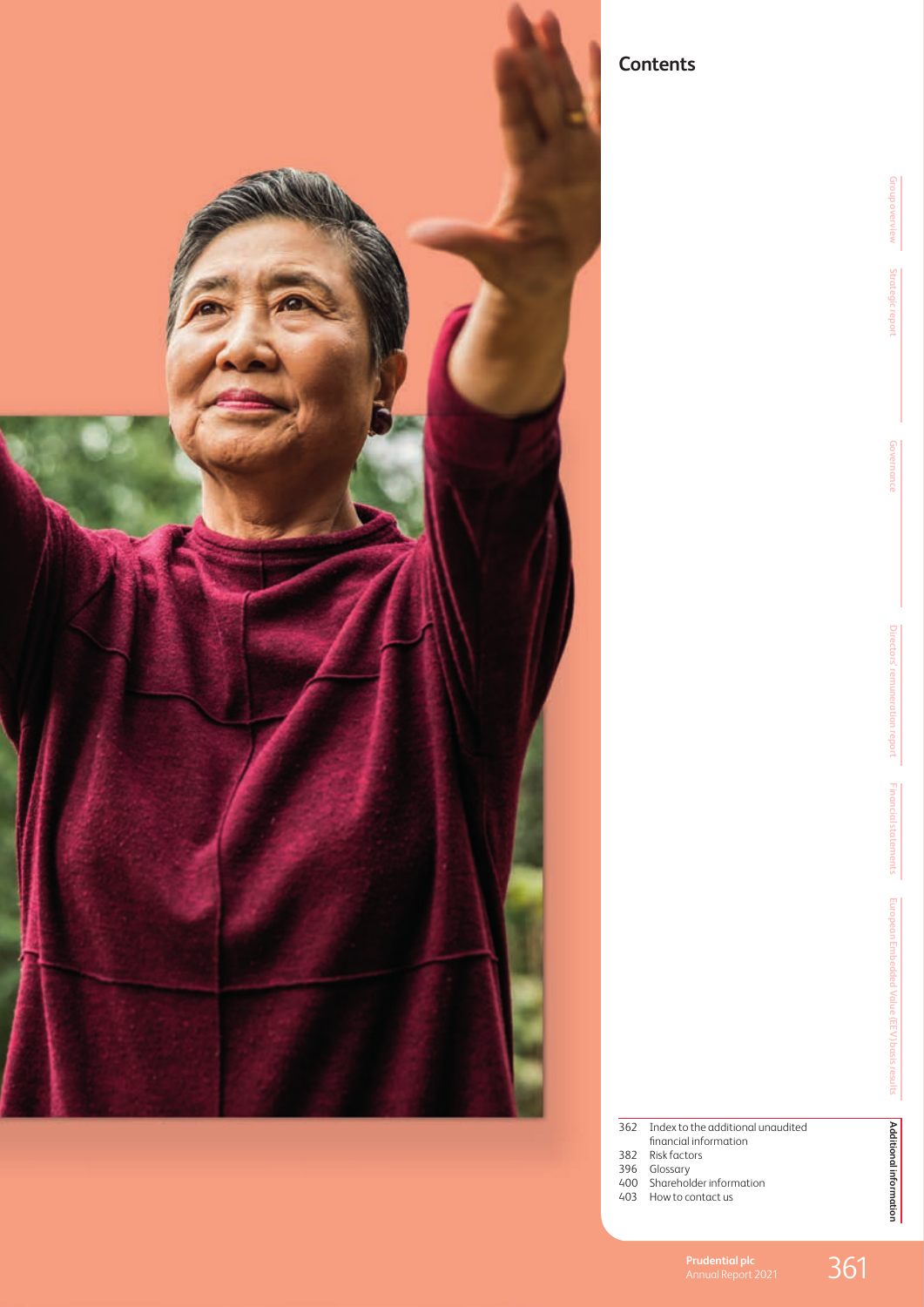# **Index to the additional unaudited financial information**

|                   |                                                                                                            | Page |
|-------------------|------------------------------------------------------------------------------------------------------------|------|
| I                 | <b>Additional financial information</b>                                                                    |      |
| (i)               | Group capital position                                                                                     | 363  |
| (ii)              | Analysis of adjusted operating profit by driver                                                            | 368  |
| (iii)             | Analysis of adjusted operating profit by business unit                                                     | 369  |
| (iv)              | Group funds under management                                                                               | 371  |
| (v)               | Holding company cash flow                                                                                  | 371  |
| (vi)              | Reconciliation of EEV expected transfer of value of in-force business and required capital to free surplus | 372  |
| (vii)             | Option schemes                                                                                             | 374  |
| (viii)            | Selected historical financial information of Prudential                                                    | 376  |
| $_{II}$           | Calculation of alternative performance measures                                                            |      |
| (i)               | Reconciliation of adjusted operating profit to profit before tax                                           | 378  |
| (ii)              | Calculation of IFRS gearing ratio from continuing operations                                               | 378  |
| (iii)             | Return on IFRS shareholders' equity from continuing operations                                             | 378  |
| (iv)              | Calculation of IFRS shareholders' equity per share                                                         | 378  |
| (v)               | Calculation of Eastspring cost/income ratio                                                                | 379  |
| (v <sub>i</sub> ) | Reconciliation of gross premiums earned to renewal insurance premiums                                      | 379  |
| (vii)             | Gross premiums earned including joint ventures and associates                                              | 379  |
| (viii)            | Reconciliation of gross premiums earned to APE new business sales                                          | 380  |
| (ix)              | Reconciliation between IFRS and EEV shareholders' equity                                                   | 380  |
| (x)               | Calculation of return on embedded value                                                                    | 381  |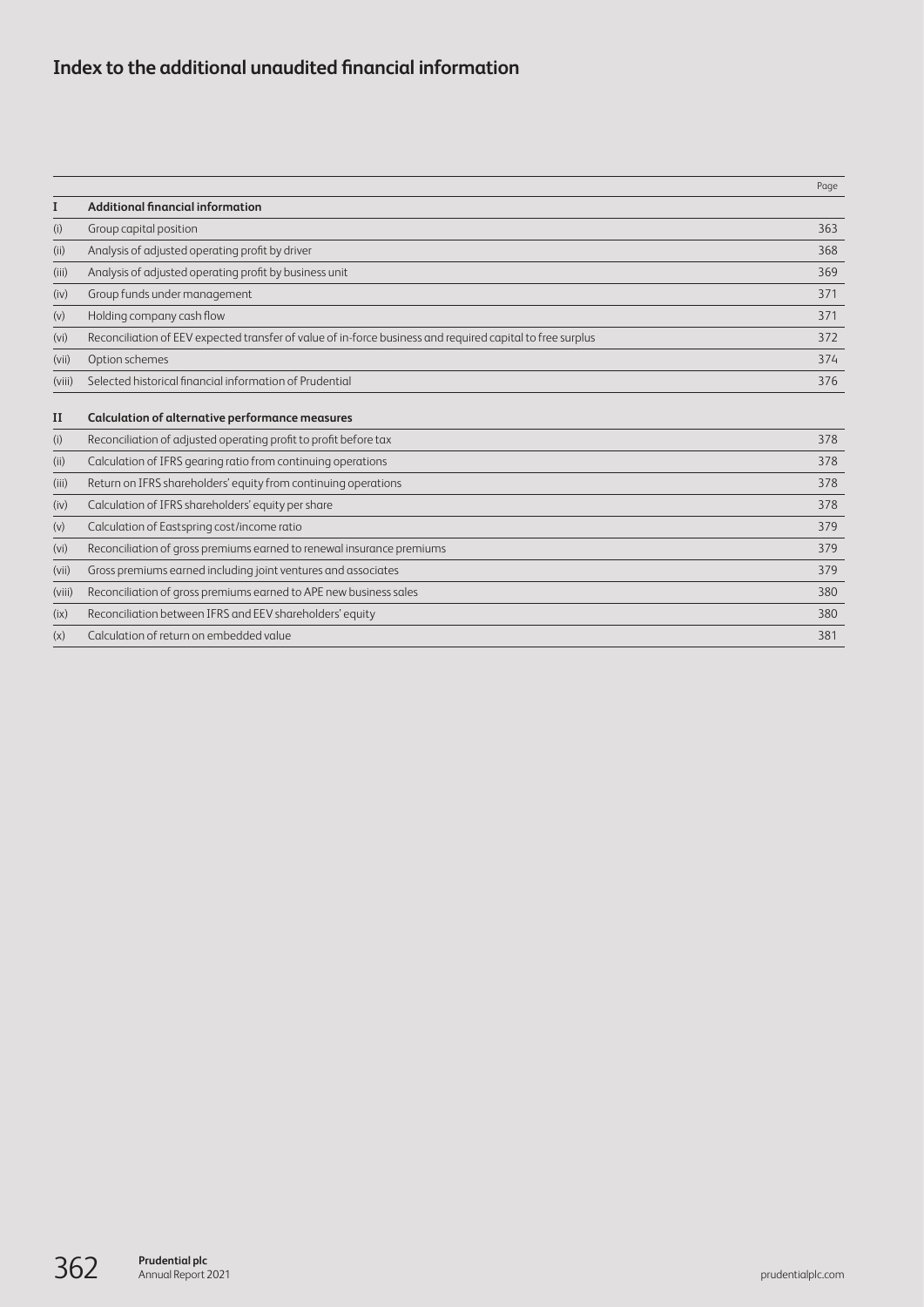# **I Additional financial information**

## **I(i) Group capital position**

## **Overview**

Prudential applies the Insurance (Group Capital) Rules set out in the Group-wide Supervision (GWS) Framework issued by the Hong Kong Insurance Authority (IA) to determine group regulatory capital requirements (both minimum and prescribed levels). The GWS Framework became effective for Prudential upon designation by the Hong Kong IA on 14 May 2021 and replaced the local capital summation method (LCSM) which was used for determination of the 31 December 2020 Group capital position as agreed with the Hong Kong IA.

The GWS methodology is largely consistent with that previously applied under LCSM with the exception of the treatment of debt instruments which are subject to transitional arrangements under the GWS Framework. Under the GWS Framework, all debt instruments (senior and subordinated) issued by Prudential plc at the 31 December 2021 are included as GWS eligible group capital resources. This includes debt issued at the date of designation which met the transitional conditions set by the Hong Kong IA and have not since been redeemed and debt issued since the date of designation which met the qualifying conditions as set out in the Insurance (Group Capital) Rules. Under the LCSM, only specific bonds (being those subordinated debt instruments issued by Prudential plc at the date of demerger of M&G plc) were included as eligible group capital resources.

For regulated insurance entities, the capital resources and required capital included in the GWS capital measure for Hong Kong IA Group regulatory purposes are based on the local solvency regime applicable in each jurisdiction. The Group holds material participating business in Hong Kong, Singapore and Malaysia. Alongside the total company GWS capital basis, a shareholder GWS capital basis is also presented, being eligible group capital resources over the GMCR and which excludes the capital resources and minimum capital requirements of these participating funds. The table below sets out the Group capital position on these two bases before allowing for the second interim dividend. The GWS group capital adequacy requirements have been met since the GWS Framework became effective for Prudential upon designation, this includes maintaining Tier 1 group capital resources in excess of the group minimum capital requirement of the supervised group.

## **Estimated GWS capital position based on Group Minimum Capital Requirement (GMCR)**notes (1)(2)(3)

|                                                                                              |              | 31 Dec 2021          |             | 31 Dec 2020 |                      |             |  |
|----------------------------------------------------------------------------------------------|--------------|----------------------|-------------|-------------|----------------------|-------------|--|
| Amounts attributable to Prudential plc                                                       | <b>Total</b> | Less<br>policyholder | Shareholder | Total       | Less<br>policyholder | Shareholder |  |
| Eligible group capital resources (\$bn)                                                      | 44.4         | (27.5)               | 16.9        | 34.9        | (22.1)               | 12.8        |  |
| Group Minimum Capital Requirement (\$bn)                                                     | 10.7         | (7.0)                | 3.7         | 10.1        | (6.7)                | 3.4         |  |
| GWS capital surplus (over GMCR) (\$bn)                                                       | 33.7         | (20.5)               | 13.2        | 24.8        | (15.4)               | 9.4         |  |
| GWS coverage ratio (over GMCR) (%)                                                           | 414%         |                      | 454%        | 344%        |                      | 370%        |  |
| Allow for January 2022 debt redemption<br>GWS capital surplus (over GMCR) after January 2022 | (1.7)        |                      | (1.7)       | n/a         | n/a                  | n/a         |  |
| debt redemption (\$bn)<br>GWS coverage ratio (over GMCR) after January 2022                  | 32.0         | (20.5)               | 11.5        | n/a         | n/a                  | n/a         |  |
| debt redemption (%)                                                                          | 398%         |                      | 408%        | n/a         | n/a                  | n/a         |  |

Further detail on the Group shareholder GWS capital position is presented below at 31 December 2021 and 31 December 2020 for comparison:

|                                        |                                 |                      |                    | Shareholder                 |       |  |
|----------------------------------------|---------------------------------|----------------------|--------------------|-----------------------------|-------|--|
| 31 Dec 2021 \$bn                       | <b>Total Asia</b><br>and Africa | Less<br>policyholder | Asia<br>and Africa | Unallocated<br>to a segment | Group |  |
| Eligible group capital resources       | 40.3                            | (27.5)               | 12.8               | 4.1                         | 16.9  |  |
| Group Minimum Capital Requirement      | 10.7                            | (7.0)                | 3.7                |                             | 3.7   |  |
| <b>GWS capital surplus (over GMCR)</b> | 29.6                            | (20.5)               | 9.1                | 4.1                         | 13.2  |  |
|                                        |                                 |                      |                    | Shareholder                 |       |  |
| 31 Dec 2020 \$bn                       | <b>Total Asia</b><br>and Africa | Less<br>policyholder | Asia<br>and Africa | Unallocated<br>to a segment | Group |  |
| Eligible group capital resources       | 33.7                            | (22.1)               | 11.6               | 1.2                         | 12.8  |  |
| Group Minimum Capital Requirement      | 10.1                            | (6.7)                | 3.4                |                             | 3.4   |  |
| <b>GWS capital surplus (over GMCR)</b> | 23.6                            | (15.4)               | 8.2                | 1.2                         | 9.4   |  |

**Notes**

(1) The total eligible group capital resources and total GMCR presented in the tables above reflect the Insurance (Group Capital) Rules as set out in the GWS Framework. In particular, the 31 December 2020 capital results have been restated from those previously disclosed on a LCSM basis to reflect the treatment of grandfathered debt instruments under the GWS Framework, which increased eligible group capital resources by \$1.6 billion compared to the LCSM basis. This had the effect of increasing capital surplus over the GMCR from \$7.8 billion (equivalent to a coverage ratio of 323 per cent) to \$9.4 billion (equivalent to a coverage ratio of 370 per cent) on a shareholder GWS basis. The 31 December 2020 GWS capital results are presented on a Group excluding Jackson basis and are before including the value of the Group's retained interest in Jackson.

The 31 December 2021 GWS capital results include the value of the Group's 18.4 per cent retained economic interest in Jackson. As agreed with the Hong Kong IA this retained interest is included within the GWS eligible group capital resources valued at 60 per cent of the listed market value. At 31 December 2021 this is included within "unallocated to a segment" and contributes \$0.4 billion to the GWS capital surplus (over GMCR) and 11 percentage points to the shareholder GWS coverage ratio (over GMCR).

(3) The 31 December 2021 GWS capital results do not reflect the impact of the redemption of \$1.7 billion of sub-ordinated debt in January 2022 unless otherwise specified.

**[Additional information](#page-0-0)**

Additional informatior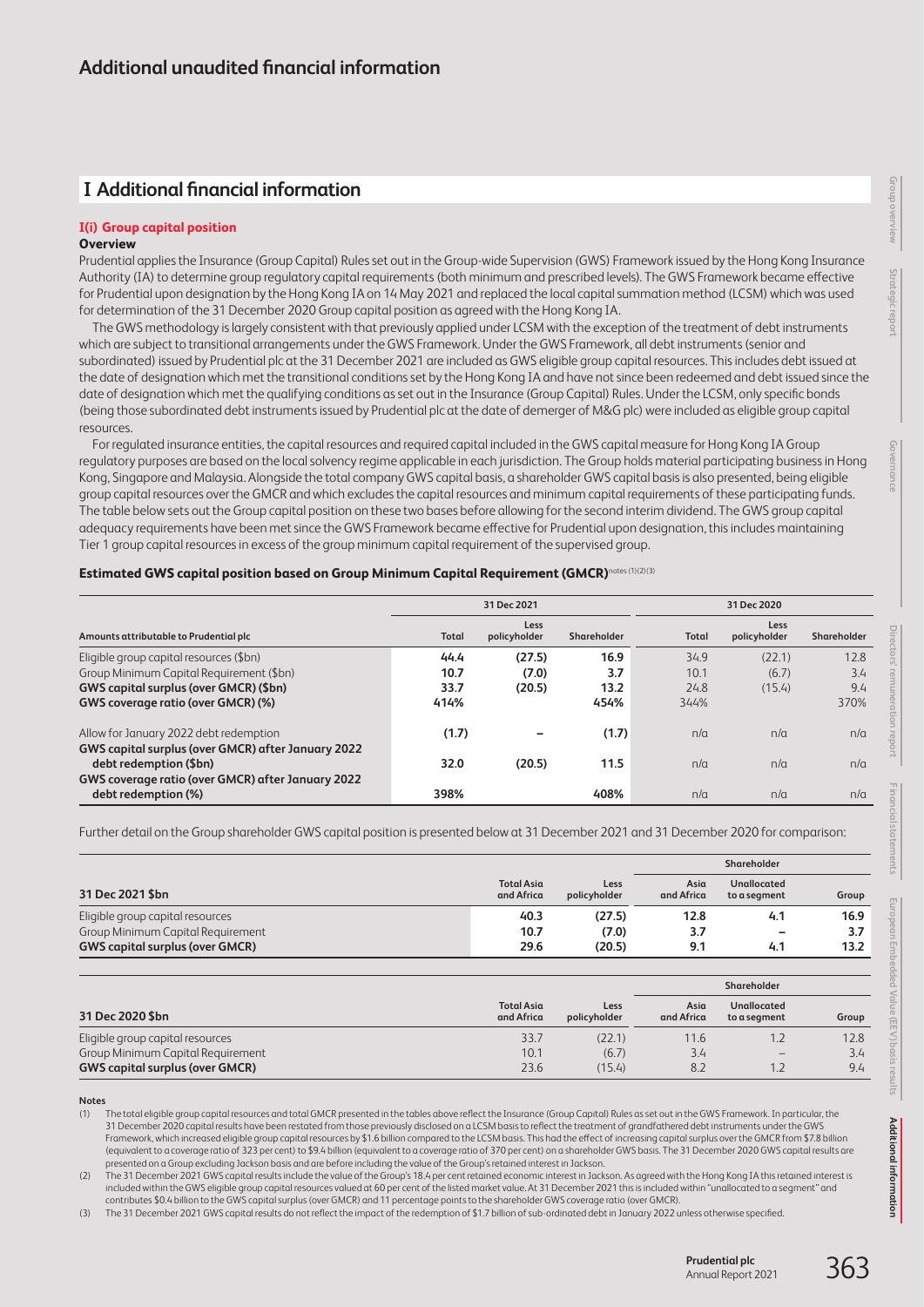# **I Additional financial information** continued

## **I(i) Group capital position** continued

## **Regulatory developments in 2022**

The recent trend to more risk-based capital regimes being adopted in many of the Group's markets is continuing and this impacts on the Group's GWS capital measure, which is underpinned by the local regulatory regimes of the Group's subsidiaries, joint ventures and associates. In mainland China C-ROSS Phase II becomes effective in the first quarter of 2022, the impact of which is not included in the 31 December 2021 GWS results above.

Further, in February 2022 Prudential Hong Kong Limited, the Group's insurance business in Hong Kong, made an application to the Hong Kong IA to early-adopt the new risk-based capital regime. The impact is not reflected in the 31 December 2021 GWS capital position shown above and the Group currently expects to include this change in the GWS capital position as at 30 June 2022, which remains subject to Hong Kong IA approval.

We intend to disclose the impacts of both these regulatory changes within our 2022 half year financial report as they become effective.

## **Sensitivity analysis**

The estimated sensitivity of the shareholder GWS capital position (based on GMCR) to changes in market conditions at 31 December 2021 is shown below.

|                                             | 31 Dec 2021            |               |  |
|---------------------------------------------|------------------------|---------------|--|
| <b>Impact of market sensitivities</b>       | <b>Surplus</b><br>\$bn | Ratio<br>$\%$ |  |
| <b>Base position</b>                        | 13.2                   | 454%          |  |
| Impact of:                                  |                        |               |  |
| 10% increase in equity markets              | 0.3                    | 5%            |  |
| 20% fall in equity markets                  | (0.6)                  | (2)%          |  |
| 40% fall in equity markets                  | (1.1)                  | (1)%          |  |
| 50 basis points reduction in interest rates | 0.1                    | $(10)\%$      |  |
| 100 basis points increase in interest rates | (0.8)                  | (12)%         |  |
| 100 basis points increase in credit spreads | (0.5)                  | $(6)$ %       |  |

The sensitivity results above reflect the impact on continuing long-term business operations and therefore the Group's retained economic interest in Jackson, which contributed \$0.4 billion to the GWS capital surplus at 31 December 2021, is assumed to be unchanged under stress. The sensitivity results assume instantaneous market movements and reflect all consequential impacts as at the valuation date. These results also allow for limited management actions such as changes to future policyholder bonuses and rebalancing investment portfolios where relevant. If such economic conditions persisted, the financial impacts may differ to the instantaneous impacts shown above. In this case management could also take additional actions to help mitigate the impact of these stresses. These actions include, but are not limited to, market risk hedging, further rebalancing of investment portfolios, increased use of reinsurance, repricing of in-force benefits, changes to new business pricing and the mix of new business being sold.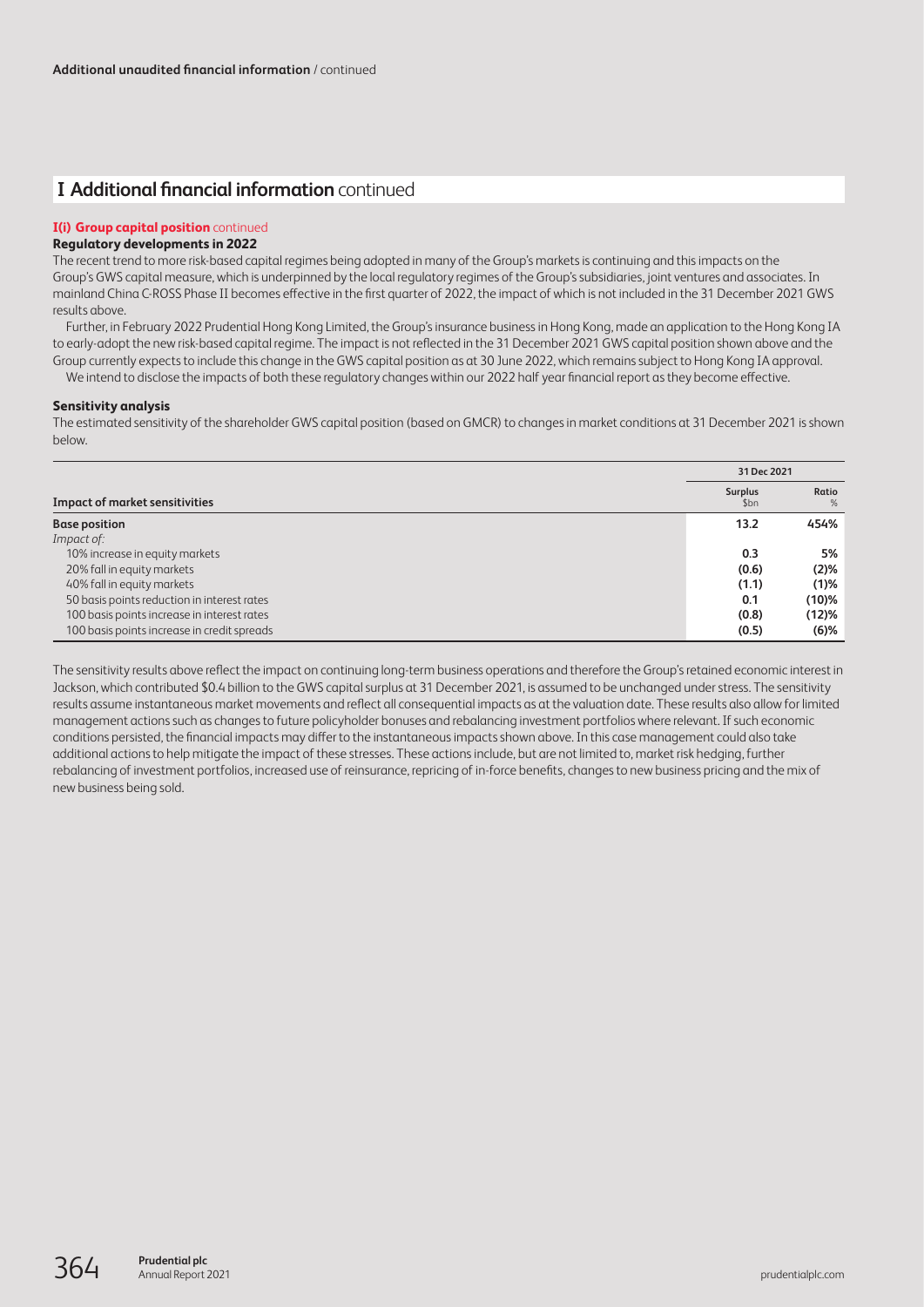## **Analysis of movement in shareholder GWS capital surplus over GMCR**

A summary of the estimated movement in the shareholder LCSM capital surplus (over GMCR) excluding Jackson of \$7.8 billion at 31 December 2020 to the shareholder GWS capital surplus (over GMCR) of \$13.2 billion at 31 December 2021 on a GWS basis is set out in the table below.

|                                                                      | 2021 \$bn |
|----------------------------------------------------------------------|-----------|
| Balance at beginning of period on a LCSM basis                       | 7.8       |
| Treatment of grandfathered debt instruments under the GWS Framework  | 1.6       |
| Restated balance at beginning of period on a GWS basis               | 9.4       |
| Operating:                                                           |           |
| Operating capital generation from the in force business              | 1.3       |
| Investment in new business                                           | (0.3)     |
| Operating capital generation                                         | 1.0       |
| Non-operating experience (including market movements)                | 0.3       |
| Other capital movements:                                             |           |
| Equity raise                                                         | 2.4       |
| Subordinated debt issuance / redemption                              | 0.1       |
| Contribution from Prudential's retained economic interest in Jackson | 0.5       |
| Other Corporate activities                                           | (0.1)     |
| Other capital movements                                              | 2.9       |
| External dividends                                                   | (0.4)     |
| Net movement in shareholder capital surplus                          | 3.8       |
| <b>Balance at end of period</b>                                      | 13.2      |

The estimated movement in the shareholder GWS capital surplus (over GMCR) over 2021 is driven by:

- **>** *Operating capital generation of \$1.0 billion:* generated by the return on in-force business, after deducting \$0.3 billion from the strain on new business written in the period and \$0.8 billion of central and restructuring costs;
- **>** *Non-operating experience of \$0.3 billion:* this includes the beneficial impact on shareholder GWS capital surplus (over GMCR) from higher equity markets and increasing interest rates over the year;
- **>** *Equity raise of \$2.4 billion:* generated from the public offer in Hong Kong in October 2021;
- **>** *Subordinated debt issuance / redemption of \$0.1 billion:* the net impact of debt redeemed offset by debt raised during 2021, this includes the issuance of subordinated debt in China in June 2021 which contributed \$0.3 billion to the shareholder GWS capital surplus (over GMCR) offset by the \$(0.2) billion net effect of debt raises and redemptions undertaken by Prudential plc;
- **>** *Contribution from Prudential's retained economic interest in Jackson of \$0.5 billion:* comprising of \$0.3 billion from the impact of including the retained 19.7 per cent non-controlling economic interest in Jackson at the date of the demerger of Jackson from Prudential plc and \$0.2 billion from the movement in the value of the retained interest since the date of demerger along with gains realised from the share repurchase by Jackson in November 2021. As agreed with the Hong Kong IA the retained interest is included within the GWS eligible group capital resources valued at 60 per cent of market value;
- **>** *Other Corporate activities of \$(0.1) billion:* this is the effect on shareholder GWS capital surplus (over GMCR) of corporate transactions in the year, which in 2021 comprised of the extension of the strategic bancassurance partnership with MSB in Vietnam; and
- **>** *External dividends of \$(0.4) billion:* this is the payment of external cash dividends during 2021.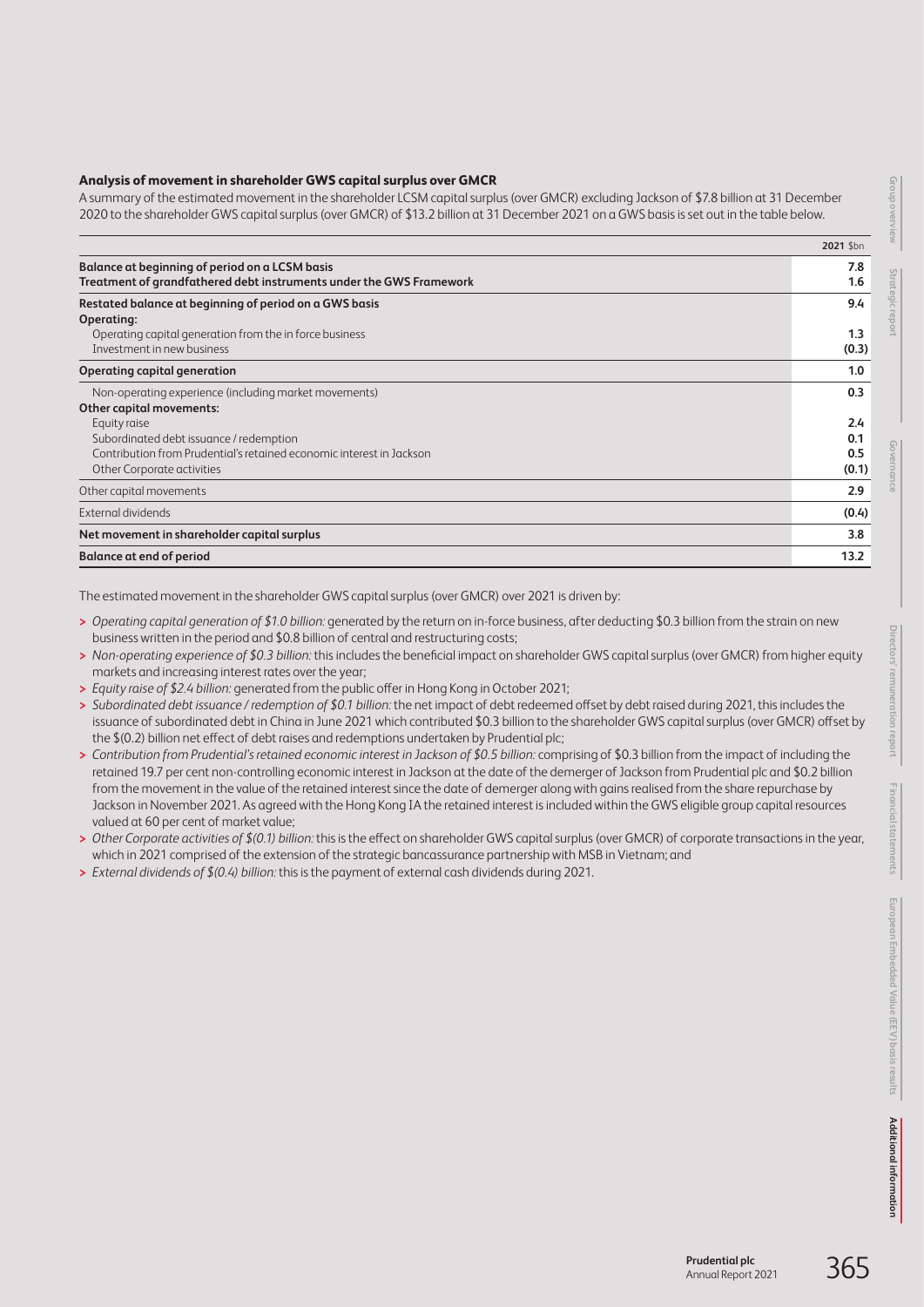# **I Additional financial information** continued

#### **I(i) Group capital position** continued

#### **Reconciliation of GWS capital surplus (over GMCR) to EEV free surplus (excluding intangibles)**

|                                                                                                              |                 | 31 Dec 2021 \$bn                   |                    |
|--------------------------------------------------------------------------------------------------------------|-----------------|------------------------------------|--------------------|
|                                                                                                              | Asia and Africa | <b>Unallocated</b><br>to a segment | <b>Group total</b> |
| Estimated total company GWS capital surplus (over GMCR)*                                                     | 29.6            | 4.1                                | 33.7               |
| Less policyholder contribution                                                                               | (20.5)          | -                                  | (20.5)             |
| Estimated shareholder GWS capital surplus (over GMCR)*                                                       | 9.1             | 4.1                                | 13.2               |
| Increase required capital for EEV free surplus note (a)                                                      | (0.9)           |                                    | (0.9)              |
| Deductions applied to EEV free surplus arising from China C-ROSS note (b)                                    | (0.5)           |                                    | (0.5)              |
| Deductions applied to EEV free surplus arising from Singapore RBC note (c)                                   | (2.1)           |                                    | (2.1)              |
| Other, including recognition of inadmissible assets and inclusion of surplus assets at market value note (d) | 0.1             | 0.3                                | 0.4                |
| EEV free surplus excluding intangibles <sup>+</sup>                                                          | 5.7             | 4.4                                | 10.1               |

\* Before allowing for the redemption of debt in January 2022.

†As per the "Free surplus excluding distribution rights and other intangibles" shown in the statement of Movement in Group free surplus of the Group's EEV basis results.

#### **Notes**

(a) Required capital under EEV is set at least equal to local statutory notification requirements and so can differ from the minimum capital requirement.<br>(b) EEV free surplus applies the embedded value reportina approach i

EEV free surplus applies the embedded value reporting approach issued by the China Association of Actuaries (CAA) as compared to the C-ROSS surplus reported for local regulatory purposes (predominantly arising from the requirement under the CAA embedded value methodology to establish a deferred profit liability within EEV net worth). This includes differences in the treatment of China subordinated debt which contributes to C-ROSS surplus for local regulatory reporting but is not included within EEV free surplus.

(c) EEV free surplus for Singapore is based on the Tier 1 requirements under the RBC2 framework, which removes certain negative reserves permitted to be recognised in the full RBC 2 regulatory position used when calculating the shareholder GWS capital surplus (over GMCR).

(d) The shareholder GWS capital surplus (over GMCR) restricts the valuation of certain sundry non-intangible assets. In most cases these assets are considered fully recognisable in free surplus, in addition the EEV Principles require surplus assets to be included at fair value. Within the shareholder GWS capital surplus (over GMCR), some local requlatory regimes value certain assets at cost, this also includes the difference in the valuation of the Group's retained interest in Jackson which is valued at the listed market value under EEV free surplus as compared to being valued at 60 per cent of the listed market value under GWS capital.

#### **Reconciliation of Group IFRS shareholders' equity to shareholder GWS eligible group capital resources position**

|                                                                                             | 31 Dec 2021 \$bn |
|---------------------------------------------------------------------------------------------|------------------|
| <b>Group IFRS shareholders' equity</b>                                                      | 17.1             |
| Remove DAC, goodwill and intangibles recognised on the IFRS statement of financial position | (7.6)            |
| Add debt treated as capital under GWS <sup>note (a)</sup>                                   | 5.7              |
| Asset valuation differences <sup>note (b)</sup>                                             | (2.0)            |
| Liability valuation differences note (c)                                                    | 2.7              |
| Differences in associated net deferred tax liabilities note (d)                             | 1.1              |
| $Oth$ ernote(e)                                                                             | (0.1)            |
| Estimated shareholder GWS eligible group capital resources                                  | 16.9             |

#### **Notes**

(a) As per the GWS Framework, debt in issuance at the date of designation that satisfy the criteria for transitional arrangements and qualifying debt issued since the date of designation are included as Group capital resources but are treated as liabilities under IFRS.

(b) Asset valuation differences reflect differences in the basis of valuing assets between IFRS and local statutory valuation rules, including deductions for inadmissible assets. Differences include for some markets where government and corporate bonds are valued at book value under local regulations but are valued at market value under IFRS. This also includes the difference in the valuation of the Group's retained interest in Jackson which is valued at the listed market value (equal to its fair value) under IFRS as compared to being valued at 60 per cent of the listed market value for GWS capital.

(c) Liability valuation differences reflect differences in the basis of valuing liabilities between IFRS and local statutory valuation rules. Material differences include in Singapore where the local capital resources under RBC2 permits the recognition of certain negative reserves in the local statutory position that are not fully recognised under IFRS.

(d) Differences in associated net deferred tax liabilities mainly results from the tax impact of changes in the valuation of assets and liabilities.

(e) Other differences include the consequential impact on non-controlling interests arising from the other reconciling items and in China a difference from the inclusion of subordinated debt aslocal capital resources on a C-ROSS basis as compared to being held as a liability under IFRS.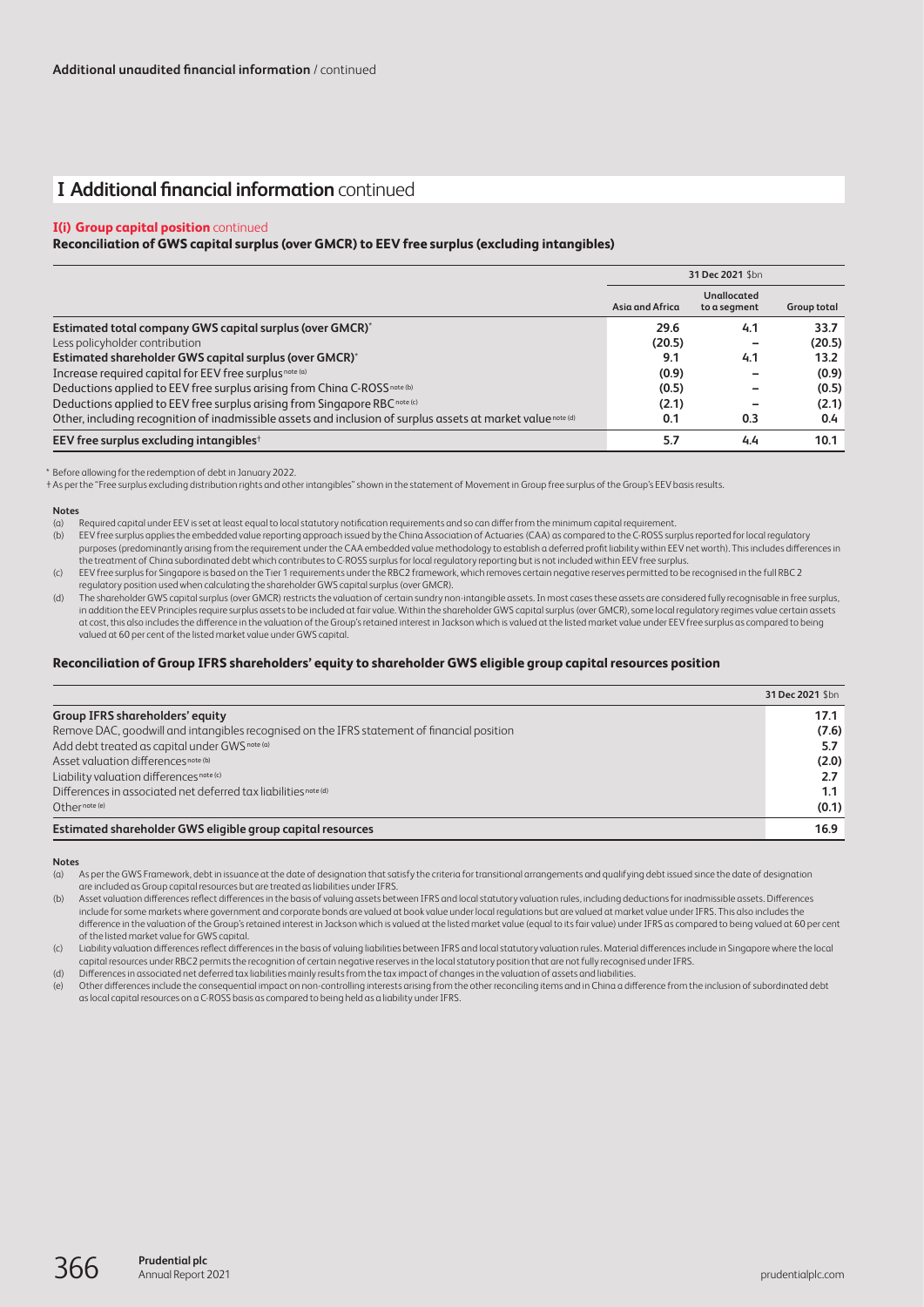# **Basis of preparation for the Group GWS capital position**

Prudential applies the Insurance (Group Capital) Rules set out in the GWS Framework to determine group regulatory capital requirements (both minimum and prescribed levels). The summation of local statutory capital requirements across the Group is used to determine group regulatory capital requirements, with no allowance for diversification between business operations. The GWS eligible group capital resources is determined by the summation of capital resources across local solvency regimes for regulated entities and IFRS shareholders' equity (with adjustments described below) for non-regulated entities.

In determining the GWS eligible group capital resources and required capital the following principles have been applied:

- **>** For regulated insurance entities, capital resources and required capital are based on the local solvency regime applicable in each jurisdiction, with minimum required capital set at the solo legal entity statutory minimum capital requirements;
- **>** For asset management operations and other regulated entities, the capital position is derived based on the sectoral basis applicable in each jurisdiction, with minimum required capital based on the solo legal entity statutory minimum capital requirement;
- **>** For non-regulated entities, the capital resources are based on IFRS shareholder equity after deducting intangible assets. No required capital is held in respect of unregulated entities;
- **>** For entities where the Group's shareholding is less than 100 per cent, the contribution of the entity to the GWS eligible group capital resources and required capital represents the Group's share of these amounts and excludes any amounts attributable to non-controlling interests. This does not apply to investment holdings which are not part of the Group;
- **>** Following the demerger of Jackson from Prudential plc, the Group retains a 18.4 per cent non-controlling economic interest in Jackson. As agreed with the Hong Kong IA this retained interest is included within the GWS eligible group capital resources valued at 60 per cent of the listed market value;
- **>** Investments in subsidiaries, joint ventures and associates (including, if any, loans that are recognised as capital on the receiving entity's balance sheet) are eliminated from the relevant holding company to prevent the double counting of capital resources; and
- **>** Under the GWS Framework, all debt instruments (senior and subordinated) issued by Prudential plc at the 31 December 2021 are included as GWS eligible group capital resources. This includes debt issued at the date of designation which met the transitional conditions set by the Hong Kong IA and have not since been redeemed and debt issued since the date of designation which met the qualifying conditions as set out in the Insurance (Group Capital) Rules. The eligible amount permitted to be included as Group capital resources for transitional debt is based on the net proceeds amount translated using 31 December 2020 exchange rates for debt not denominated in US dollars.
- **>** The total company GWS capital basis is the capital measure for Hong Kong IA Group regulatory purposes. In addition Prudential also presents a shareholder GWS capital basis which excludes the capital resources and minimum capital requirements of participating business in Hong Kong, Singapore and Malaysia.

## **I(ii) Analysis of adjusted operating profit by driver**

This schedule classifies the Group's adjusted operating profit from continuing operations into the underlying drivers using the following categories:

- **> Spread income** represents the difference between net investment income and amounts credited to certain policyholder accounts. It excludes the operating investment return on shareholder net assets, which has been separately disclosed as expected return on shareholder assets.
- **> Fee income** represents profit driven by net investment performance, being fees that vary with the size of the underlying policyholder funds, net of investment management expenses.
- **> With-profits** represents the pre-tax shareholders' transfer from the with-profits business for the period.
- **> Insurance margin** primarily represents profit derived from the insurance risks of mortality and morbidity.
- **> Margin on revenues** primarily represents amounts deducted from premiums to cover acquisition costs and administration expenses (see below).
- **> Acquisition costs and administration expenses** represent expenses incurred in the period attributable to shareholders. These exclude items such as restructuring and IFRS 17 implementation costs, which are not included in the segment profit, as well as items that are more appropriately included in other categories (eg investment expenses are netted against investment income as part of spread income or fee income as appropriate).
- **> DAC adjustments** comprise DAC amortisation for the period, excluding amounts related to short-term fluctuations in investment returns, net of costs deferred in respect of new business written in the period.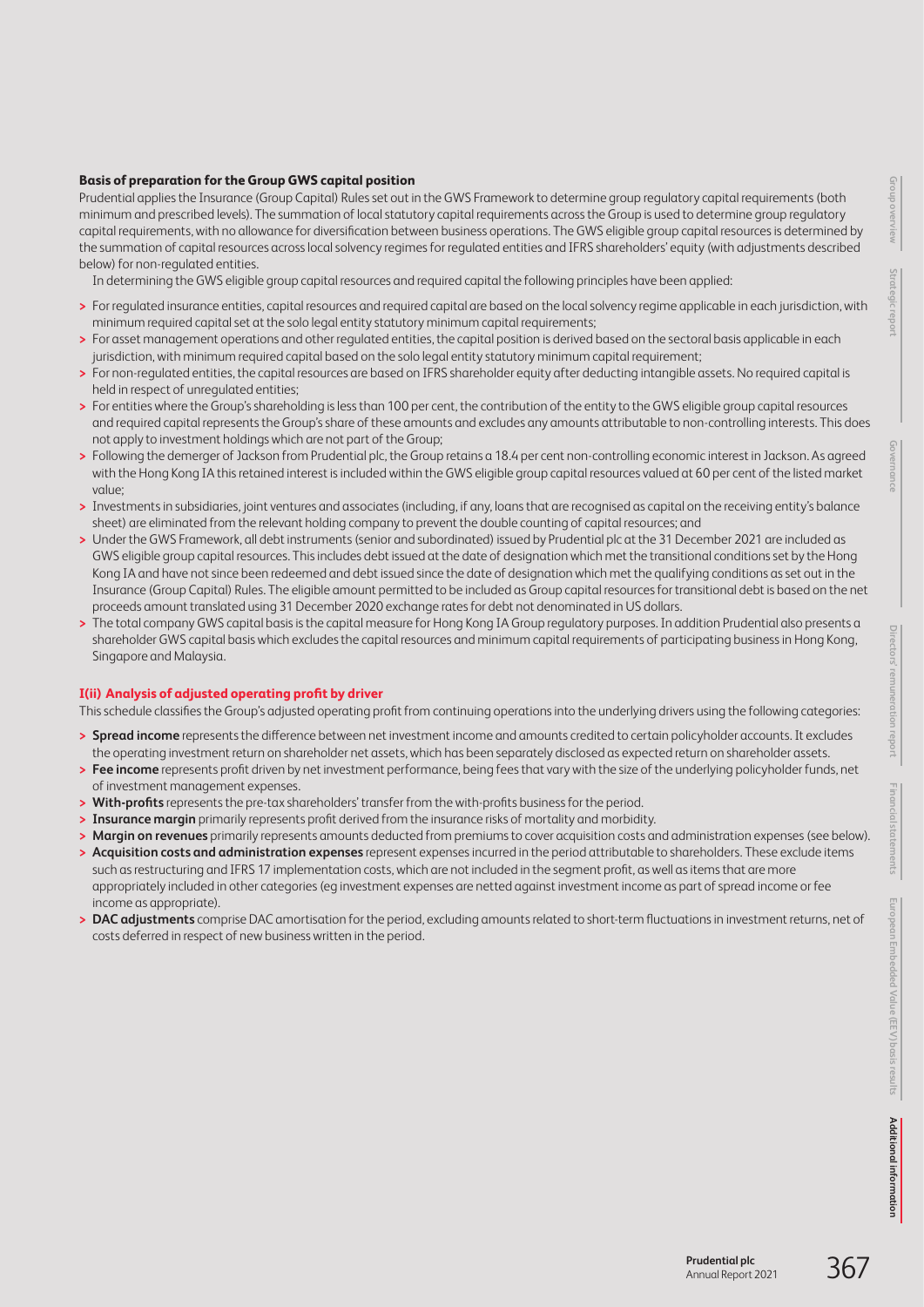# **I Additional financial information** continued

## **I(ii) Analysis of adjusted operating profit by driver** continued

The following analysis expresses certain of the Group's sources of adjusted operating profit from continuing operations as a margin of policyholder liabilities or other relevant drivers. The 2020 comparative information has been presented at both AER and CER to eliminate the impact of exchange translation.

|                                                      | 2021                    |                                                  |                           | <b>2020 AER</b>         |                                                  |                           | <b>2020 CER</b>         |                                                  |                           |
|------------------------------------------------------|-------------------------|--------------------------------------------------|---------------------------|-------------------------|--------------------------------------------------|---------------------------|-------------------------|--------------------------------------------------|---------------------------|
|                                                      | Profit<br>$\mathsf{Sm}$ | Average<br>liability<br>$\mathsf{Sm}$<br>note(a) | Margin<br>bps<br>note (b) | Profit<br>$\mathsf{Sm}$ | Average<br>liability<br>$\mathsf{Sm}$<br>note(a) | Margin<br>bps<br>note (b) | Profit<br>$\mathsf{Sm}$ | Average<br>liability<br>$\mathsf{Sm}$<br>note(a) | Margin<br>bps<br>note (b) |
| Spread income                                        | 312                     | 47,270                                           | 66                        | 296                     | 39,895                                           | 74                        | 304                     | 40,113                                           | 76                        |
| Fee income                                           | 345                     | 33,401                                           | 103                       | 282                     | 28,014                                           | 101                       | 287                     | 28,425                                           | 101                       |
| With-profits                                         | 135                     | 84,905                                           | 16                        | 117                     | 73,375                                           | 16                        | 118                     | 73,248                                           | 16                        |
| Insurance margin                                     | 2,897                   |                                                  |                           | 2,648                   |                                                  |                           | 2,689                   |                                                  |                           |
| Margin on revenues*                                  | 3,008                   |                                                  |                           | 3,007                   |                                                  |                           | 3,048                   |                                                  |                           |
| Expenses:*                                           |                         |                                                  |                           |                         |                                                  |                           |                         |                                                  |                           |
| Acquisition costs note (c)                           | (2,085)                 | 4,194                                            | (50)%                     | (1,928)                 | 3,808                                            | $(51)$ %                  | (1,964)                 | 3,890                                            | $(50)$ %                  |
| Administration expenses                              | (1,656)                 | 80,968                                           | (205)                     | (1,591)                 | 68,133                                           | (234)                     | (1,609)                 | 68,758                                           | (234)                     |
| DAC adjustments                                      | 566                     |                                                  |                           | 382                     |                                                  |                           | 392                     |                                                  |                           |
| Expected return on shareholder assets*               | 231                     |                                                  |                           | 212                     |                                                  |                           | 214                     |                                                  |                           |
| Share of related tax charges from joint ventures and | 3,753                   |                                                  |                           | 3,425                   |                                                  |                           | 3,479                   |                                                  |                           |
| associates note (d)                                  | (44)                    |                                                  |                           | (46)                    |                                                  |                           | (49)                    |                                                  |                           |
| Long-term business                                   | 3,709                   |                                                  |                           | 3,379                   |                                                  |                           | 3,430                   |                                                  |                           |
| Eastspring                                           | 314                     |                                                  |                           | 283                     |                                                  |                           | 286                     |                                                  |                           |
| Adjusted operating profit                            | 4,023                   |                                                  |                           | 3,662                   |                                                  |                           | 3,716                   |                                                  |                           |

\*Including amounts related to Africa operations.

#### **Notes**

(a) The calculation of average liabilities is generally derived from opening and closing balances, with average liabilities used to derive the margin for fee income calculated using quarter-end balances to provide a more meaningful analysis. Other than the average liabilities used to calculate the administration expense margin, the average liabilities in the analysis above exclude the liabilities for the Africa operations.

(b) Margin represents the operating return earned in the year as a proportion of the relevant class of policyholder liabilities excluding unallocated surplus.

(c) The ratio of acquisition costs is calculated as a percentage of APE sales in the year, including with-profits sales. Acquisition costs include only those relating to shareholder-backed business. The ratio of shareholder acquisition costs to shareholder APE sales (excluding with-profits) in 2021 is 61 per cent (2020: 66 per cent on both AER and CER basis).

(d) Under IFRS, the Group's share of results from its investments in joint ventures and associates accounted for using the equity method is included as a single line in the Group's profit before tax on a net of related tax basis. In the table above, the results of the joint ventures and associates are analysed by adjusted operating profit drivers and on a pre-tax basis, with related tax charges shown separately in order for the contribution from the joint ventures and associates to be included in the profit driver and margin analysis on a consistent basis with the rest of the business operations.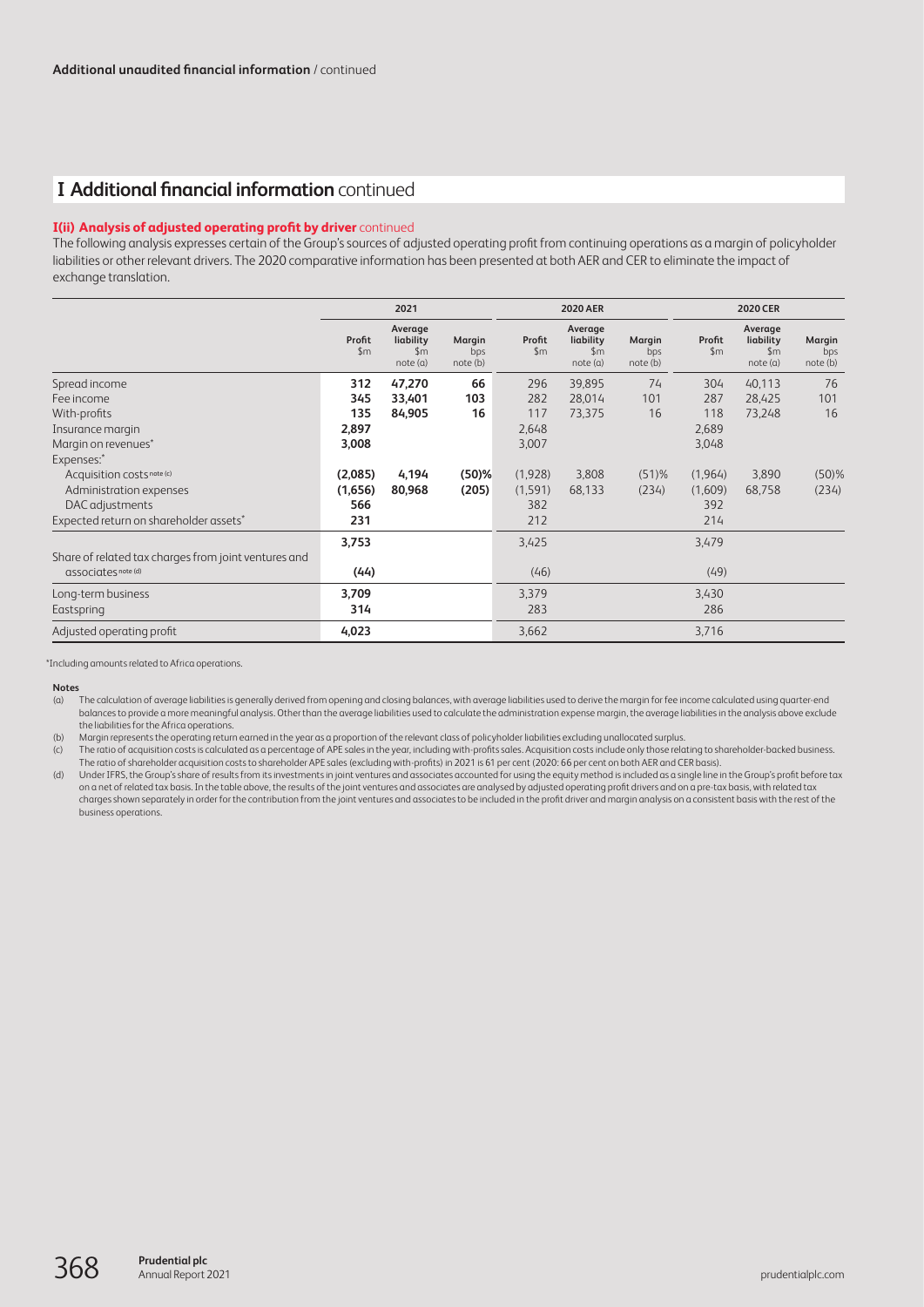## **I(iii) Analysis of adjusted operating profit by business unit**

|                                                                | 2021 \$m |            | 2020 \$m   |            | 2021 vs 2020 % |
|----------------------------------------------------------------|----------|------------|------------|------------|----------------|
|                                                                |          | <b>AER</b> | <b>CER</b> | <b>AER</b> | <b>CER</b>     |
| <b>CPL</b>                                                     | 343      | 251        | 269        | 37%        | 28%            |
| Hong Kong                                                      | 975      | 891        | 889        | 9%         | 10%            |
| Indonesia                                                      | 446      | 519        | 529        | (14)%      | $(16)$ %       |
| Malaysia                                                       | 350      | 309        | 313        | 13%        | 12%            |
| Singapore                                                      | 663      | 574        | 589        | 16%        | 13%            |
| Growth markets and other                                       |          |            |            |            |                |
| Philippines                                                    | 110      | 95         | 96         | 16%        | 15%            |
| Taiwan                                                         | 94       | 85         | 89         | 11%        | 6%             |
| Thailand                                                       | 236      | 210        | 205        | 12%        | 15%            |
| Vietnam                                                        | 317      | 270        | 274        | 17%        | 16%            |
| Other <sup>*</sup>                                             | 219      | 221        | 226        | $(1)\%$    | (3)%           |
| Share of related tax charges from joint ventures and associate | (44)     | (46)       | (49)       | (4)%       | $(10)\%$       |
| Long-term business                                             | 3,709    | 3,379      | 3,430      | 10%        | 8%             |
| Eastspring                                                     | 314      | 283        | 286        | 11%        | 10%            |
| Adjusted operating profit                                      | 4,023    | 3,662      | 3,716      | 10%        | 8%             |

\* Includes other growth markets and a number of small items that are not expected to reoccur.

#### **(a) Eastspring adjusted operating profit**

|                                                                                       | 2021 Sm           | 2020 Sm   |
|---------------------------------------------------------------------------------------|-------------------|-----------|
| Operating income before performance-related fees note (1)<br>Performance-related fees | 747<br>15         | 646       |
| Operating income (net of commission) note (2)                                         | 762               | 653       |
| Operating expense note (2)                                                            | (403)             | (336)     |
| Group's share of tax on joint ventures' operating profit                              | (45)              | (34)      |
| Adjusted operating profit                                                             | 314               | 283       |
| Average funds managed by Eastspring Investments                                       | \$251.7bn         | \$227.1bn |
| Margin based on operating income note (3)                                             | 30 <sub>bps</sub> | 28bps     |
| $Cost/income rationote II(v)$                                                         | 54%               | 52%       |

#### **Notes**

(1) Operating income before performance-related fees for Eastspring can be further analysed as follows:

| Retail<br>$\mathsf{Sm}$ | Margin<br>bps | Institutional <sup>*</sup><br>$\mathsf{S}$ m | <b>Margin</b> <sup>*</sup><br>bps | Total<br>$\mathsf{Sm}$ | Margin<br>bps |
|-------------------------|---------------|----------------------------------------------|-----------------------------------|------------------------|---------------|
| 449                     | 56            | 298                                          | 17                                | 747                    | 30            |
| 390                     | 52            | 256                                          |                                   | 646                    | 28            |
|                         |               |                                              |                                   |                        |               |

\* Institutional includes internal funds.

(2) Operating income and expense include the Group's share of contribution from joint ventures. In the condensed consolidated income statement of the Group IFRS basis results, the net income after tax of the joint ventures and associates is shown as a single line item.

(3) Margin represents operating income before performance-related fees as a proportion of the related funds under management (FUM). Monthly closing internal and external funds managed by Eastspring have been used to derive the average. Any funds held by the Group's insurance operations that are managed by third parties outside the Prudential Group are excluded from these amounts.

Group overview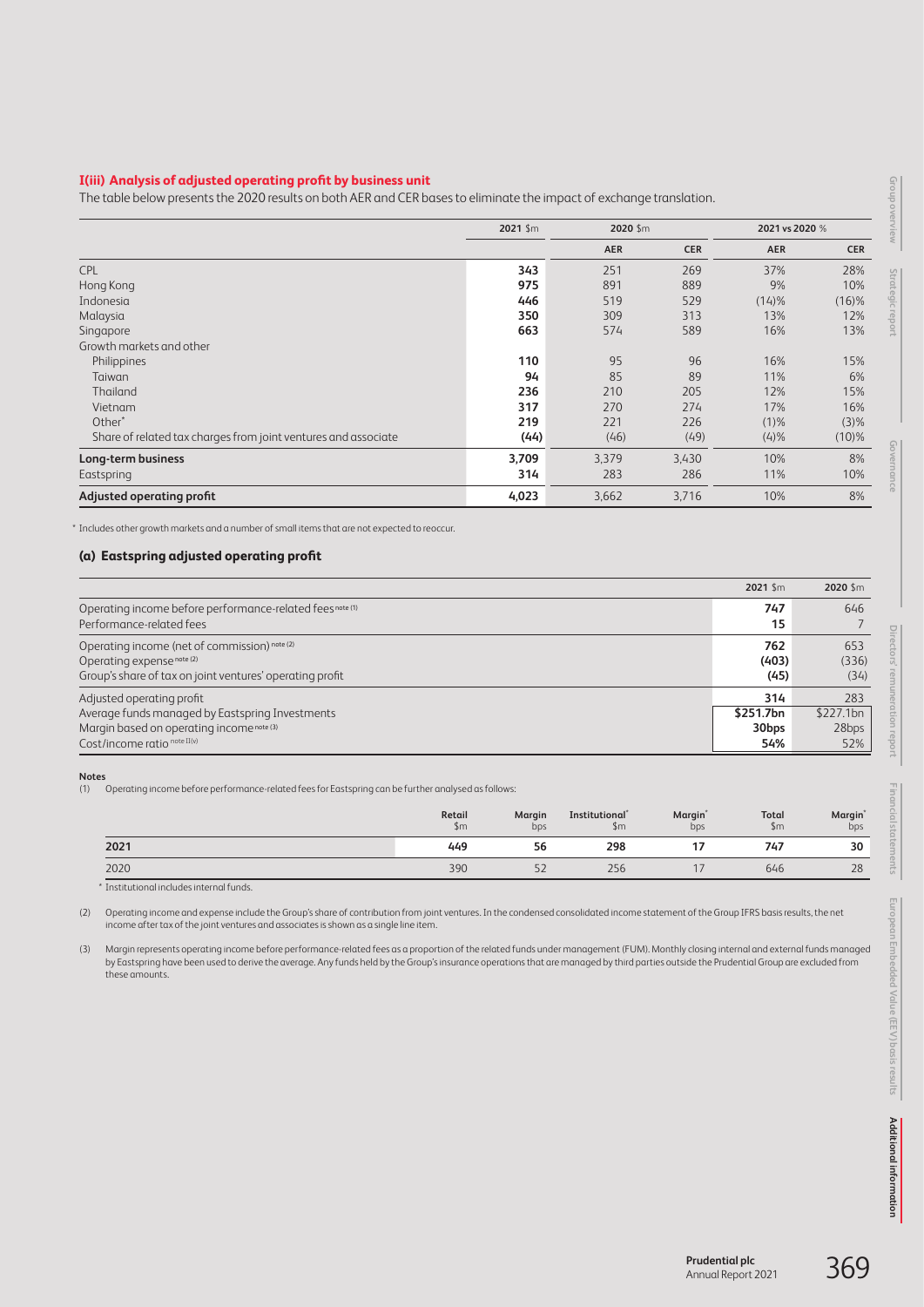# **I Additional financial information** continued

## **I(iii) Analysis of adjusted operating profit by business unit** continued

#### **(b) Eastspring total funds under management**

Eastspring manages funds from external parties and also funds for the Group's insurance operations. The table below analyses the total funds managed by Eastspring.

|                                                                                                  | 31 Dec 2021 \$bn 31 Dec 2020 \$bn |       |
|--------------------------------------------------------------------------------------------------|-----------------------------------|-------|
| External funds under management, excluding funds managed on behalf of M&G plc <sup>note(1)</sup> |                                   |       |
| Retail                                                                                           | 68.5                              | 66.9  |
| Institutional                                                                                    | 13.2                              | 13.8  |
| Money market funds (MMF)                                                                         | 12.3                              | 13.2  |
|                                                                                                  | 94.0                              | 93.9  |
| Funds managed on behalf of M&G plcnote (2)                                                       | 11.5                              | 15.7  |
|                                                                                                  |                                   |       |
| External funds under management                                                                  | 105.5                             | 109.6 |
| Internal funds under management                                                                  | 153.0                             | 138.2 |
| Total funds under management note (3)                                                            | 258.5                             | 247.8 |

#### **Notes**

(1) Movements in external funds under management, excluding those managed on behalf of M&G plc, are analysed below:

|                            | $2021$ \$m | 2020 \$m   |
|----------------------------|------------|------------|
| At 1 Jan                   | 93,863     | 98,005     |
| Market gross inflows       | 98.963     | 116.743    |
| Redemptions                | (99, 862)  | (126, 668) |
| Market and other movements | 992        | 5,783      |
| At 31 Dec*                 | 93,956     | 93,863     |

\* The analysis of movements above includes \$12,248 million relating to Asia Money Market Funds at 31 December 2021 (31 December 2020: \$13,198 million). Investment flows for 2021 include Eastspring Money Market Funds gross inflows of \$61,949 million (2020: \$76,317 million) and net outflows of \$1,512 million (2020: net inflows of \$48 million).

(2) Movements in funds managed on behalf of M&G plc are analysed below:

|                            | 2021 Sm | 2020 Sm  |
|----------------------------|---------|----------|
| At 1 Jan                   | 15,737  | 26,717   |
| Net flows                  | (4,040) | (10,033) |
| Market and other movements | (168)   | (947)    |
| At 31 Dec                  | 11,529  | 15,737   |

(3) Total funds under management are analysed by asset class below:

|                              | 31 Dec 2021 |            |       | 31 Dec 2020 |
|------------------------------|-------------|------------|-------|-------------|
|                              | \$bn        | % of total | \$bn  | % of total  |
| Equity                       | 107.1       | 41%        | 103.9 | 42%         |
| Fixed income                 | 133.6       | 52%        | 125.7 | 51%         |
| Alternatives                 | 2.7         | 1%         | 2.7   | $1\%$       |
| Money Market Funds           | 15.1        | 6%         | 15.5  | 6%          |
| Total funds under management | 258.5       | 100%       | 247.8 | 100%        |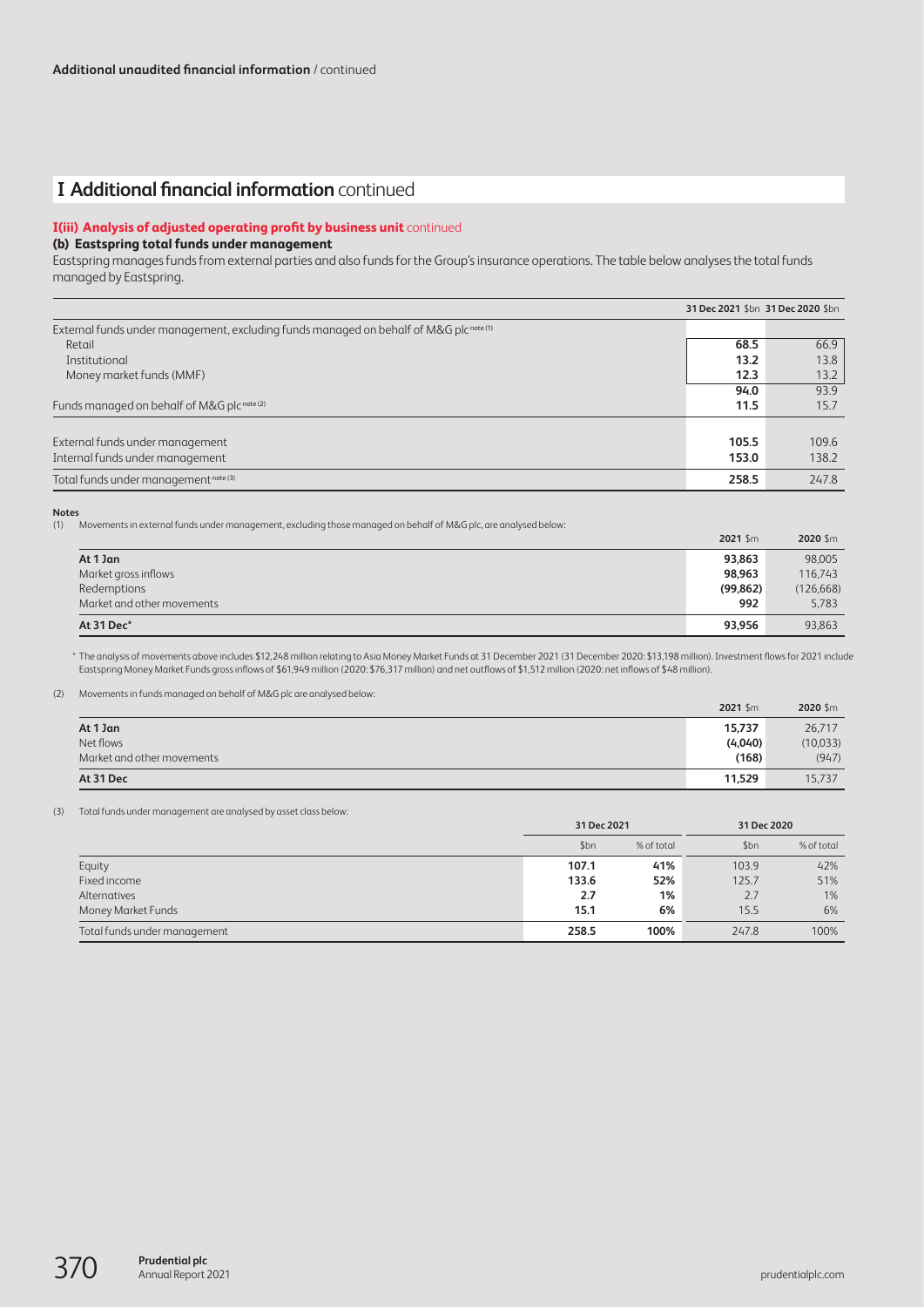#### **I(iv) Group funds under management**

For Prudential's asset management businesses, funds managed on behalf of third parties are not recorded on the balance sheet. They are, however, a driver of profitability. Prudential therefore analyses the movement in the funds under management each year, focusing on those which are external to the Group and those primarily held by the Group's continuing insurance businesses. The table below analyses the funds of the Group held in the balance sheet and the external funds that are managed by Prudential's asset management businesses from continuing operations.

|                                                                                 | 31 Dec 2021 \$bn 31 Dec 2020 \$bn |       |  |
|---------------------------------------------------------------------------------|-----------------------------------|-------|--|
| Continuing operations:                                                          |                                   |       |  |
| Internal funds                                                                  | 193.9                             | 175.0 |  |
| Eastspring external funds, including M&G plc (as analysed in note I(iii) above) | 105.5                             | 109.6 |  |
| Total Group funds under management note                                         | 299.4                             | 284.6 |  |

**Note**

Total Group funds under management from continuing operations comprise:

|                                                                                                                        | 31 Dec 2021 \$bn 31 Dec 2020 \$bn |       |
|------------------------------------------------------------------------------------------------------------------------|-----------------------------------|-------|
| Total investments and cash and cash equivalents held by the continuing operations on the balance sheet                 | 177.9                             | 164.0 |
| External funds of Eastspring including M&G plc                                                                         | 105.5                             | 109.6 |
| Internally managed funds held in joint ventures and associates, excluding assets attributable to external unit holders |                                   |       |
| of the consolidated collective investment schemes and other adjustments                                                | 16.0                              | 11.0  |
| Total Group funds under management                                                                                     | 299.4                             | 284.6 |

#### **I(v) Holding company cash flow**

The holding company cash flow describes the movement in the cash and short-term investments of the centrally managed group holding companies and differs from the IFRS cash flow statement, which includes all cash flows in the year including those relating to both policyholder and shareholder funds. The holding company cash flow is therefore a more meaningful indication of the Group's central liquidity.

|                                                                                | 2021 \$m | 2020 \$m          |
|--------------------------------------------------------------------------------|----------|-------------------|
| Net cash remitted by continuing operations:                                    |          |                   |
| Insurance and asset management business                                        | 1,451    | 877               |
| Other operations                                                               |          | 55                |
| Net cash remitted by business units note (a)                                   | 1,451    | 932               |
| Net interest paid                                                              | (314)    | (294)             |
| Tax received                                                                   |          | 94                |
| Corporate activities note (b)                                                  | (322)    | (432)             |
| Centrally funded recurring bancassurance fees note (c)                         | (176)    | (220)             |
| <b>Total central outflows</b>                                                  | (812)    | (852)             |
| Holding company cash flow before dividends and other movements                 | 639      | 80                |
| Dividends paid                                                                 | (421)    | (814)             |
| Operating holding company cash flow after dividends but before other movements | 218      | (734)             |
| <b>Other movements</b>                                                         |          |                   |
| Issuance and redemption of debt for continuing operations                      | (255)    | 983               |
| Hong Kong public offer and international placing                               | 2,374    | $\qquad \qquad -$ |
| Other corporate activities relating to continuing operations note (c)          | (199)    | (954)             |
| UK and Europe demerger costs                                                   |          | (17)              |
| US demerger costs                                                              | (30)     | (20)              |
| <b>Total other movements</b>                                                   | 1,890    | (8)               |
| Total holding company cash flow                                                | 2,108    | (742)             |
| Cash and short-term investments at 1 Jan                                       | 1,463    | 2,207             |
| Foreign exchange movements                                                     |          | (2)               |
| Cash and short-term investments at 31 Dec <sup>note (d)</sup>                  | 3,572    | 1,463             |

**Notes**

(a) Net cash remitted by business units comprise dividends and other transfers, net of capital injections, that are reflective of earnings and capital generation.<br>(b) Including IFRS 17 implementation and restructuring cost

Including IFRS 17 implementation and restructuring costs paid in the year. In 2021, the Group changed its basis of presenting business unit remittances to reflect net cash remittances before costs attributable to the head office functions based in Hong Kong, and to present all head office costs together within 'corporate activities'. Accordingly, the 2020 amounts have been re-presented from those previously published to reflect the change.

(c) Other corporate activities relating to continuing operations of \$(199) million (2020: \$(954) million) include central contributions to the funding of Asia and Africa strategic growth initiatives, principally non-recurring payments for bancassurance distribution agreements including UOB and MSB banks. In 2020, this also included one-off payments relating to the establishment of the Group's strategic bancassurance partnership with TMB Bank. Central payments for existing bancassurance distribution agreements are within the central outflows section of the holding company cash flow, reflecting the recurring nature of these amounts. Other corporate activities also include sale proceeds of \$83 million received in December 2021, following Jackson's announcement, as part of its previously disclosed \$300 million share repurchase programme, of the repurchase of 2,242,516 shares of its Class A common stock from Prudential as discussed in the Jackson section above.

(d) Proceeds from the Group's commercial paper programme are not included in the holding company cash and short-term investment balance.

**Governance**

ancial statem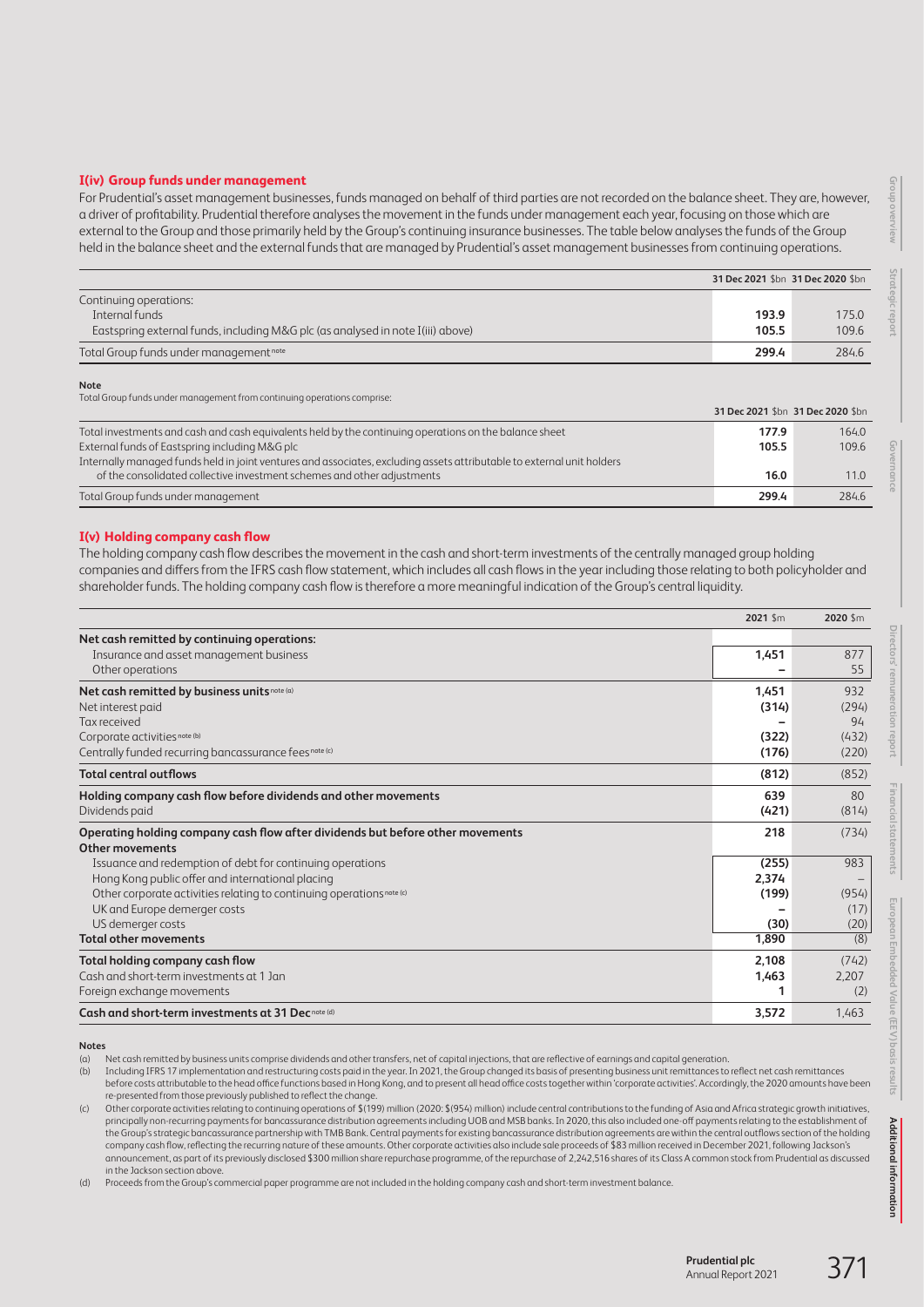# **I Additional financial information** continued

## **I(vi) Reconciliation of EEV expected transfer of value of in-force business and required capital to free surplus**

The table below shows how the EEV value of in-force business (VIF) and the associated required capital for continuing long-term business operations are projected as emerging into free surplus over the next 40 years. Although circa 8 per cent of the embedded value emerges after this date, analysis of cash flows emerging in the years shown is considered most meaningful. The modelled cash flows use the same methodology underpinning the Group's embedded value reporting and so are subject to the same assumptions and sensitivities used to prepare our 2021 results. In addition to showing the amounts, on both a discounted and undiscounted basis, expected to be generated from all in-force business at

31 December 2021, the table also presents the future free surplus expected to be generated from the investment made in new business during 2021 over the same 40-year period.

|                                                            | 31 Dec 2021 \$m                                                       |            |              |                                                                              |  |  |
|------------------------------------------------------------|-----------------------------------------------------------------------|------------|--------------|------------------------------------------------------------------------------|--|--|
|                                                            | <b>Continuing long-term business operations</b>                       |            |              |                                                                              |  |  |
|                                                            | <b>Expected generation from</b><br>all in-force business <sup>*</sup> |            |              | <b>Expected generation from</b><br>new business written in 2021 <sup>*</sup> |  |  |
| <b>Expected period of emergence</b>                        | Undiscounted                                                          | Discounted | Undiscounted | <b>Discounted</b>                                                            |  |  |
| 2022                                                       | 2,343                                                                 | 2,264      | 294          | 283                                                                          |  |  |
| 2023                                                       | 2,267                                                                 | 2,079      | 219          | 197                                                                          |  |  |
| 2024                                                       | 2,155                                                                 | 1,877      | 196          | 168                                                                          |  |  |
| 2025                                                       | 2,014                                                                 | 1,679      | 176          | 143                                                                          |  |  |
| 2026                                                       | 2,034                                                                 | 1,621      | 173          | 132                                                                          |  |  |
| 2027                                                       | 1,978                                                                 | 1,507      | 179          | 130                                                                          |  |  |
| 2028                                                       | 2,109                                                                 | 1,565      | 164          | 116                                                                          |  |  |
| 2029                                                       | 1,706                                                                 | 1,167      | 155          | 104                                                                          |  |  |
| 2030                                                       | 1,977                                                                 | 1,346      | 144          | 93                                                                           |  |  |
| 2031                                                       | 1,904                                                                 | 1,239      | 153          | 94                                                                           |  |  |
| 2032                                                       | 1,845                                                                 | 1,154      | 162          | 92                                                                           |  |  |
| 2033                                                       | 1,807                                                                 | 1,088      | 139          | 77                                                                           |  |  |
| 2034                                                       | 1,744                                                                 | 1,008      | 126          | 68                                                                           |  |  |
| 2035                                                       | 1,746                                                                 | 976        | 126          | 64                                                                           |  |  |
| 2036                                                       | 1,722                                                                 | 934        | 135          | 66                                                                           |  |  |
| 2037                                                       | 1,702                                                                 | 895        | 116          | 56                                                                           |  |  |
| 2038                                                       | 1,716                                                                 | 869        | 117          | 54                                                                           |  |  |
| 2039                                                       | 1,715                                                                 | 838        | 118          | 52                                                                           |  |  |
| 2040                                                       | 1,724                                                                 | 816        | 117          | 50                                                                           |  |  |
| 2041                                                       | 1,688                                                                 | 772        | 125          | 51                                                                           |  |  |
| 2042-2046                                                  | 8,150                                                                 | 3,388      | 591          | 221                                                                          |  |  |
| 2047-2051                                                  | 7,592                                                                 | 2,675      | 591          | 182                                                                          |  |  |
| 2052-2056                                                  | 6,759                                                                 | 2,025      | 554          | 143                                                                          |  |  |
| 2057-2061                                                  | 5,998                                                                 | 1,500      | 536          | 118                                                                          |  |  |
| Total free surplus expected to emerge in the next 40 years | 66,395                                                                | 35,282     | 5.406        | 2,754                                                                        |  |  |

\* The analysis excludes amounts incorporated into VIF and required capital at 31 December 2021 where there is no definitive time frame for when the payments will be made or receipts received. It also excludes any free surplus projected to emerge after 2061.

The expected free surplus generation from new business written in 2021 can be reconciled to the new business profit as follows:

|                                                                               | 2021 Sm |
|-------------------------------------------------------------------------------|---------|
| Undiscounted expected free surplus generation for years 2022 to 2061          | 5.406   |
| Less: discount effect                                                         | (2,652) |
| Discounted expected free surplus generation for years 2022 to 2061            | 2.754   |
| Discounted expected free surplus generation for years after 2061              | 299     |
| Discounted expected free surplus generation from new business written in 2021 | 3,053   |
| Free surplus investment in new business                                       | (537)   |
| Other items <sup>*</sup>                                                      | 10      |
| New business profit                                                           | 2,526   |

\* Other items represent the impact of the time value of options and guarantees on new business, foreign exchange effects and other non-modelled items. Foreign exchange effects arise as EEV new business profit amounts are translated at average exchange rates and the expected free surplus generation is translated at closing rates.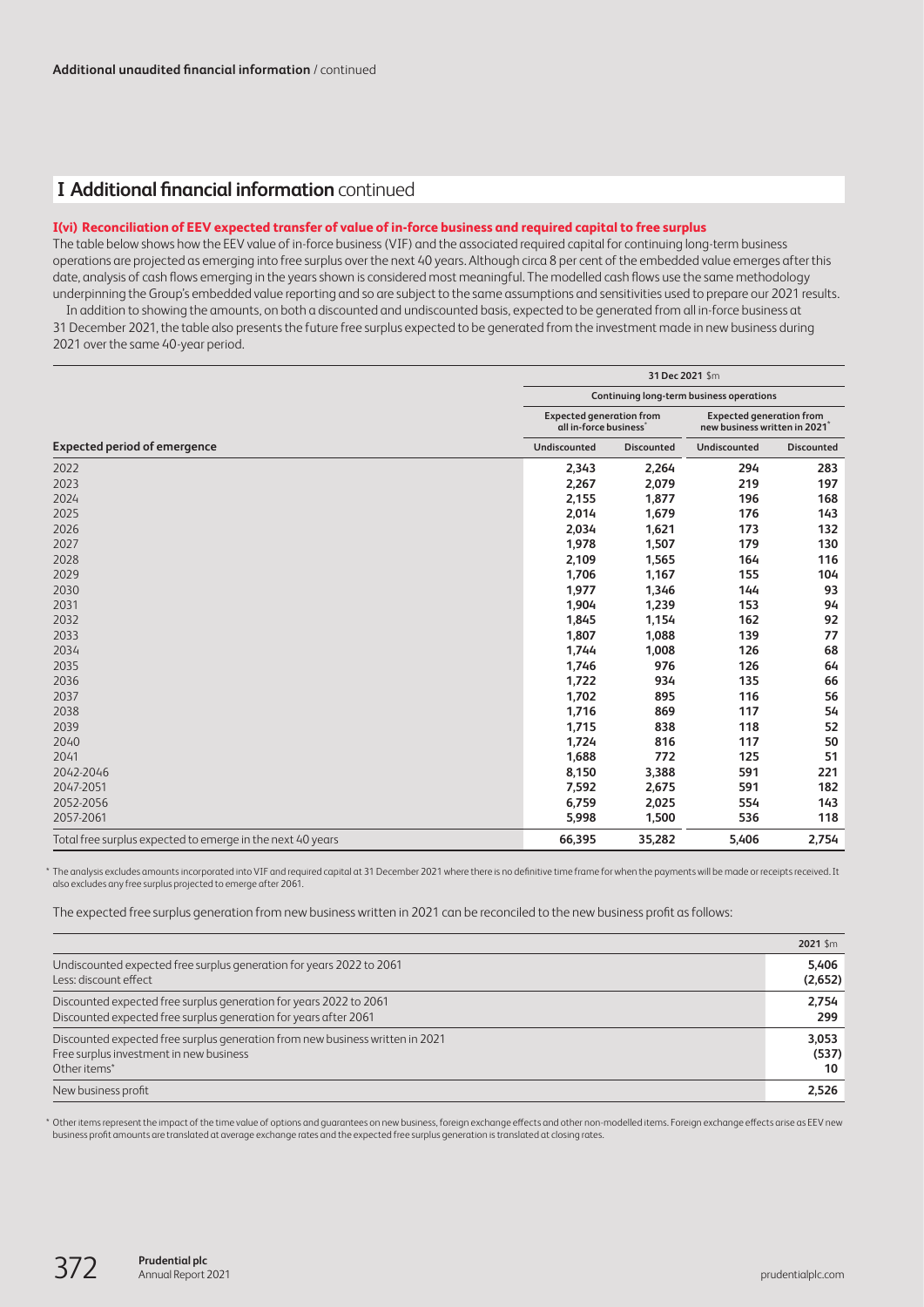The discounted expected free surplus generation from in-force business can be reconciled to the embedded value for long-term business operations as follows:

|                                                                                  | 31 Dec 2021 \$m |
|----------------------------------------------------------------------------------|-----------------|
| Discounted expected generation from all in-force business for years 2022 to 2061 | 35.282          |
| Discounted expected generation from all in-force business for years after 2061   | 3,640           |
| Discounted expected generation from all in-force business at 31 December 2021    | 38.922          |
| Free surplus of long-term business operations at 31 December 2021                | 5.960           |
| Other items*                                                                     | (236)           |
| EEV for long-term business operations                                            | 44.646          |

\* Other items represent the impact of the time value of options and guarantees and other non-modelled items.

The undiscounted expected free surplus generation from all in-force business at 31 December 2021 can be reconciled to the amount that was expected to be generated at 31 December 2020 as follows:

|                                                                    | 2021<br>$\mathsf{Sm}$ | 2022<br>$\mathsf{Sm}$ | 2023<br>$\mathsf{Sm}$ | 2024<br>$\mathsf{Sm}$ | 2025<br>$\mathsf{Sm}$ | 2026<br>$\mathsf{Sm}$            | Other<br>$\mathsf{Sm}$ | <b>Total</b><br>$\mathsf{Sm}$ |
|--------------------------------------------------------------------|-----------------------|-----------------------|-----------------------|-----------------------|-----------------------|----------------------------------|------------------------|-------------------------------|
| 2020 expected free surplus generation for years<br>2021 to 2060    | 2.156                 | 2,084                 | 2,085                 | 1,978                 | 1,928                 | 1,895                            | 46,950                 | 59,076                        |
| Less: Amounts expected to be realised in the current<br>year       | (2, 156)              |                       |                       |                       |                       |                                  |                        | (2, 156)                      |
| Add: Expected free surplus to be generated in year                 |                       |                       |                       |                       |                       |                                  | 816                    | 816                           |
| 2061 (excluding 2021 new business)<br>Foreign exchange differences |                       | (26)                  | (26)                  | (24)                  | (25)                  | $\overline{\phantom{0}}$<br>(24) | (467)                  | (592)                         |
| New business                                                       |                       | 294                   | 219                   | 196                   | 176                   | 173                              | 4.348                  | 5,406                         |
| Operating movements                                                |                       | 16                    |                       | 20                    | (20)                  | (18)                             |                        |                               |
| Non-operating and other movements                                  |                       | (25)                  | (11)                  | (15)                  | (45)                  | 8                                | 3,935                  | 3,845                         |
| 2021 expected free surplus generation for years                    |                       |                       |                       |                       |                       |                                  |                        |                               |
| 2022 to 2061*                                                      |                       | 2.343                 | 2,267                 | 2.155                 | 2.014                 | 2.034                            | 55.582                 | 66,395                        |

\* Future expected free surplus generation includes Africa operations following the change in the Group's operating segments in 2021.

At 31 December 2021, the total free surplus expected to be generated over the next five years (2022 to 2026 inclusive) for long-term business operations, using the same assumptions and methodology as those underpinning 2021 embedded value reporting, was \$10.8 billion (31 December 2020: \$10.2 billion).

At 31 December 2021, the total free surplus expected to be generated on an undiscounted basis over the next 40 years for long-term business operations is \$66.4 billion, \$7.3 billion higher than the \$59.1 billion expected at the end of 2020. The increase is driven by new business and the effect of generally higher interest rates across the region increasing projected returns, partially offset by unfavourable foreign exchange movements.

Actual underlying free surplus generated in 2021 from long-term business in force at the end of 2020, before restructuring and IFRS 17 implementation costs, was \$2.3 billion, including \$(0.2) billion of changes in operating assumptions and experience variances. This compares with the expected 2021 realisation at the end of 2020 of \$2.2 billion and can be analysed further as follows:

| Expected transfer from in-force business to free surplus in 2021                                                         | 2,340 |
|--------------------------------------------------------------------------------------------------------------------------|-------|
| Expected return on existing free surplus                                                                                 | 157   |
| Changes in operating assumptions and experience variances                                                                | (173) |
| Underlying free surplus generated from long-term business in force before restructuring and IFRS 17 implementation costs | 2,324 |
| 2021 free surplus expected to be generated at 31 December 2020                                                           | 2.156 |
|                                                                                                                          |       |

**Group overview**

Group overview

**Strategic report**

**Financial statements**

Financial statements

**2021** \$m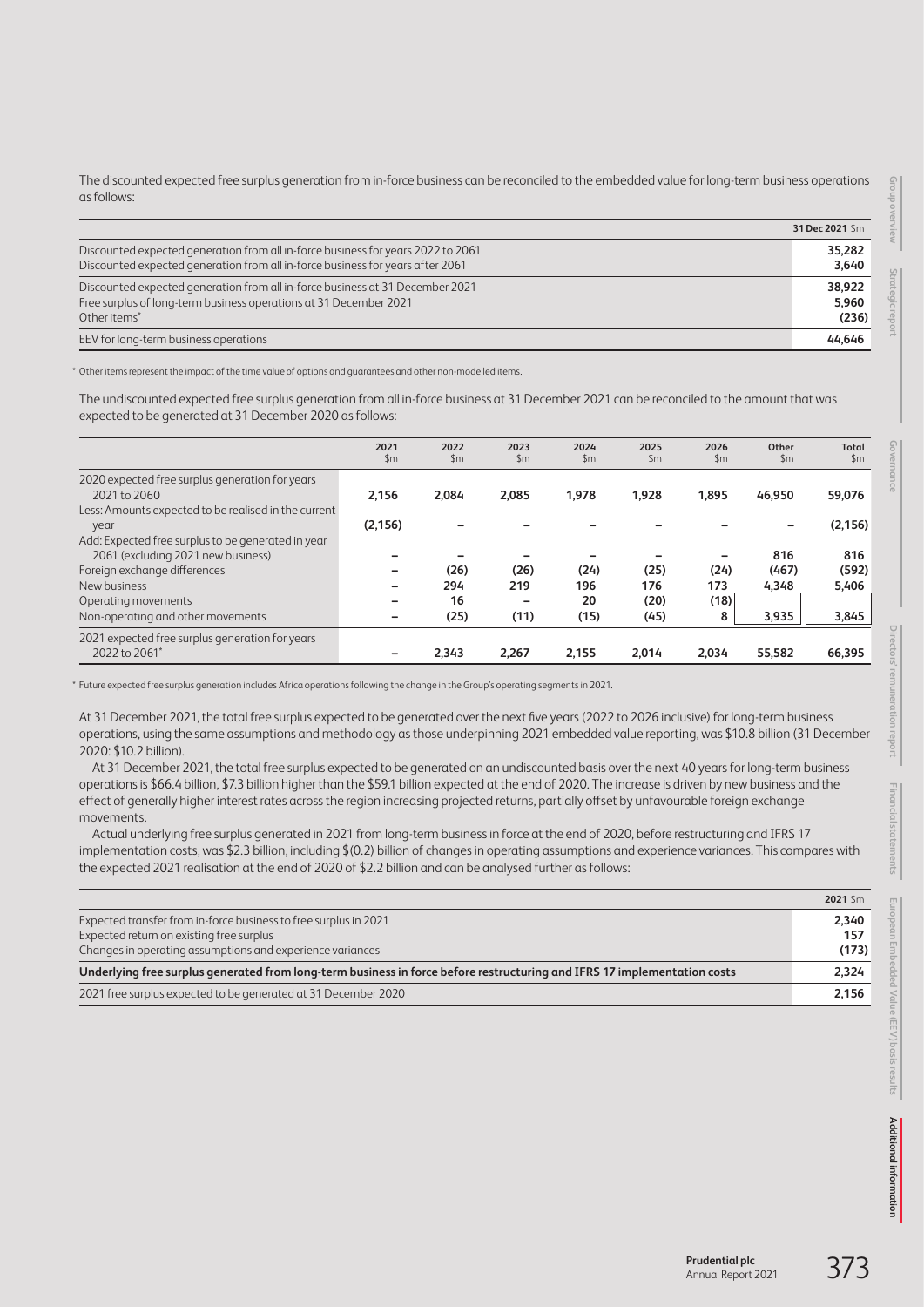# **I Additional financial information** continued

## **I(vii) Option schemes**

The Group presently grants share options through two schemes and exercises of the options are satisfied by the issue of new shares. Executive Directors and eligible employees based in the UK may participate in the Prudential Savings-Related Share Option Scheme. Agents based in certain regions of Asia can participate in the Prudential International Savings-Related Share Option Scheme for Non-Employees. Further details of the schemes and accounting policies are detailed in note B2.2 of the IFRS basis consolidated financial statements.

All options were granted at nil consideration. No options have been granted to substantial shareholders, suppliers of goods or services (excluding options granted to agents under the Prudential International Savings-Related Share Option Scheme for Non-Employees) or in excess of the individual limit for the relevant scheme. The maximum share entitlement of each participant under the relevant scheme for each option granted is limited to the total savings and any bonus or interest accumulated under that participant's savings contract, divided by the exercise price. At 31 December 2021, the maximum number of shares issued or issuable under the schemes, which were approved by shareholders, to all participants would not exceed 1 per cent of the issued share capital of the Company in the preceding 12-month period.

The option schemes will terminate as follows, unless the Directors resolve to terminate the plans at an earlier date:

- **>** Prudential Savings-Related Share Option Scheme: 16 May 2023; and
- **>** Prudential International Savings-Related Share Option Scheme for Non-Employees 2012: 12 May 2022.

The weighted average share price of Prudential plc for the year ended 31 December 2021 was £14.31 (2020: £11.64).

Particulars of options granted to Directors are included in the Directors' remuneration report on page 216.

The closing prices of the shares immediately before the date on which the options were granted during the year were £13.29 for the Prudential Savings-Related Share Option Scheme.

The following analysis shows the movement in options for each of the option schemes for the year ended 31 December 2021.

## **Prudential Savings-Related Share Option Scheme**

|               |                              | <b>Exercise period</b> |           | <b>Number of options</b>    |         |                  |                  |           |                          |             |
|---------------|------------------------------|------------------------|-----------|-----------------------------|---------|------------------|------------------|-----------|--------------------------|-------------|
| Date of grant | <b>Exercise</b><br>price $E$ | <b>Beginning</b>       | End       | <b>Beginning</b><br>of year | Granted | <b>Exercised</b> | <b>Cancelled</b> | Forfeited | Lapsed                   | End of year |
| 22 Sep 15     | 11.11                        | 01 Dec 20              | 31 May 21 | 8,046                       | -       | (3,996)          |                  | -         | (4,050)                  |             |
| 21 Sep 16     | 11.04                        | 01 Dec 21              | 31 May 22 | 5,378                       | -       | (2,046)          | -                | -         | (615)                    | 2,717       |
| 21 Sep 17     | 14.55                        | 01 Dec 20              | 31 May 21 | 23,908                      | -       | (9.816)          | -                | (1.237)   | (12, 855)                |             |
| 21 Sep 17     | 14.55                        | 01 Dec 22              | 31 May 23 | 6,347                       | -       | (1.202)          | (164)            | -         | (859)                    | 4,122       |
| 29 Nov 19     | 11.18                        | 01 Jan 23              | 30 Jun 23 | 67,203                      | -       | (4, 511)         | (3,413)          | (4,719)   | (6,032)                  | 48,528      |
| 29 Nov 19     | 11.18                        | 01 Jan 25              | 30 Jun 25 | 8,049                       | -       | (536)            | -                | -         | -                        | 7,513       |
| 22 Sep 20     | 9.64                         | 01 Dec 23              | 31 May 24 | 74,308                      | -       | (414)            | (4, 318)         | (4,851)   | (1,453)                  | 63,272      |
| 22 Sep 20     | 9.64                         | 01 Dec 25              | 31 May 26 | 6,286                       |         |                  | -                | -         | -                        | 6,286       |
| 08 Dec 21     | 12.02                        | 01 Jan 25              | 30 Jun 25 | -                           | 14,664  |                  |                  |           | $\overline{\phantom{0}}$ | 14,664      |
| 08 Dec 21     | 12.02                        | 01 Jan 27              | 30 Jun 27 | -                           | 2,544   |                  |                  |           | -                        | 2,544       |
|               |                              |                        |           | 199.525                     | 17,208  | (22.521)         | (7.895)          | (10.807)  | (25, 864)                | 149,646     |

The total number of securities available for issue under the scheme is 149,646 which represents 0.005 per cent of the issued share capital at 31 December 2021.

The weighted average closing price of the shares immediately before the dates on which the options were exercised during the current period was £12.78.

The weighted average fair value of options granted under the plan in the period was £3.12.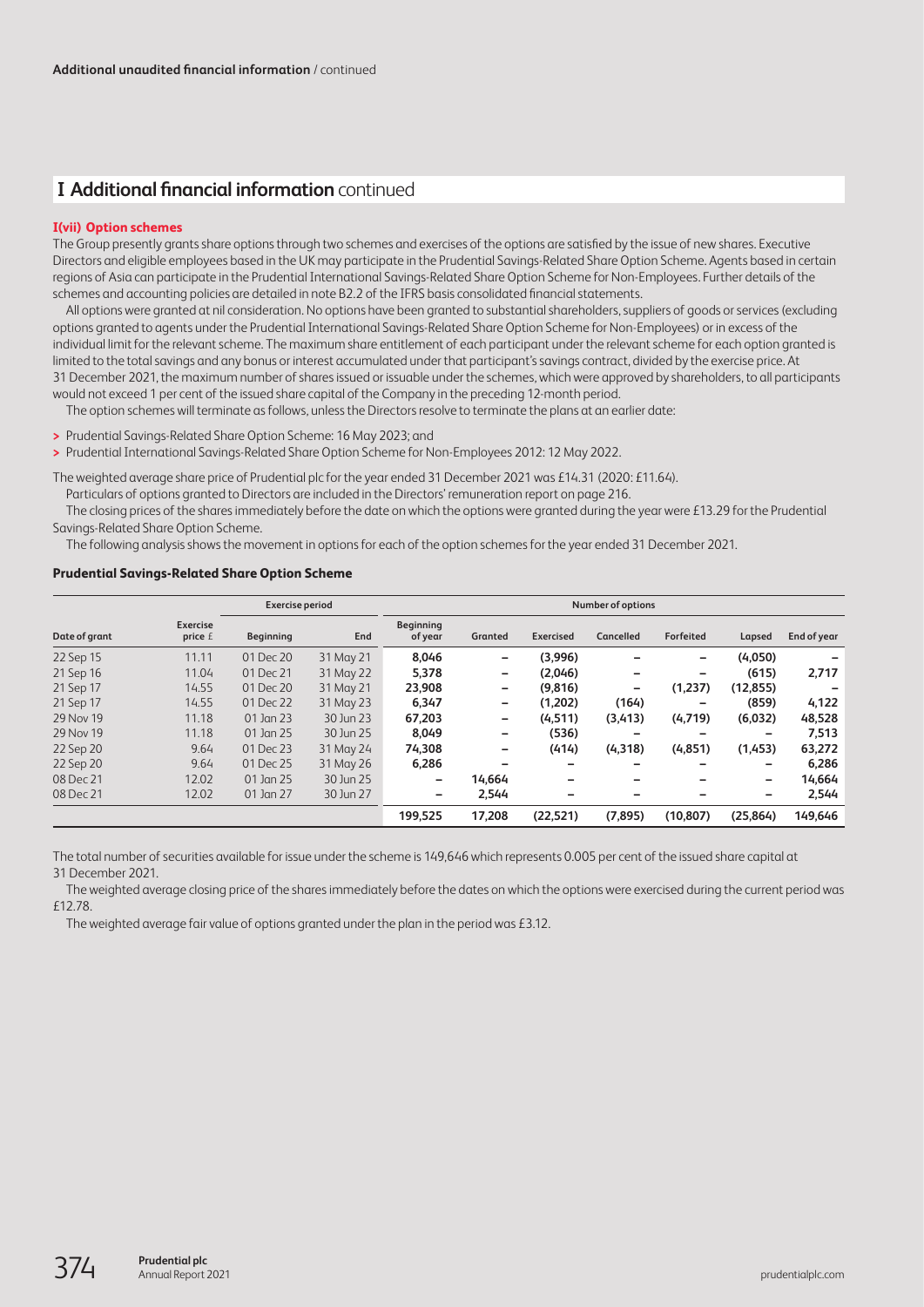| Prudential International Savings-Related Share Option Scheme for Non-Employees |  |  |
|--------------------------------------------------------------------------------|--|--|
|                                                                                |  |  |

|               |                            |                  | <b>Exercise period</b> | Number of options           |         |                     |                  |                  |                  |                          |             |
|---------------|----------------------------|------------------|------------------------|-----------------------------|---------|---------------------|------------------|------------------|------------------|--------------------------|-------------|
| Date of grant | <b>Exercise</b><br>price £ | <b>Beginning</b> | End                    | <b>Beginning</b><br>of year | Granted | <b>Modification</b> | <b>Exercised</b> | <b>Cancelled</b> | <b>Forfeited</b> | Lapsed                   | End of year |
| 22 Sep 15     | 9.62                       | 01 Dec 20        | 31 May 21              | 280,079                     |         | -                   | (280,079)        |                  |                  |                          |             |
| 21 Sep 16     | 9.56                       | 01 Dec 21        | 31 May 22              | 214,845                     |         | 7,215               | (87, 358)        | (1,568)          | -                | $\overline{\phantom{0}}$ | 133,134     |
| 21 Sep 17     | 12.59                      | 01 Dec 20        | 31 May 21              | 205,980                     |         | -                   | (204, 861)       | (966)            | -                | (153)                    |             |
| 21 Sep 17     | 12.59                      | 01 Dec 22        | 31 May 23              | 190,274                     | -       | 6,541               | -                | (4,691)          | (582)            | $\overline{\phantom{0}}$ | 191,542     |
| 18 Sep 18     | 12.07                      | 01 Dec 21        | 31 May 22              | 193,405                     | -       | 6,887               | (101, 492)       | (728)            | (48)             | -                        | 98,024      |
| 18 Sep 18     | 12.07                      | 01 Dec 23        | 31 May 24              | 129,527                     |         | 4,349               | -                | (1,242)          | (139)            | -                        | 132,495     |
| 02 Oct 19     | 9.62                       | 01 Dec 22        | 31 May 23              | 330,931                     | -       | 11,496              | -                | (3,608)          | -                | $\overline{\phantom{0}}$ | 338,819     |
| 02 Oct 19     | 9.62                       | 01 Dec 24        | 31 May 25              | 223,165                     | -       | 7,792               | -                | (7,011)          | (470)            | $\overline{\phantom{0}}$ | 223,476     |
| 22 Sep 20     | 9.64                       | 01 Dec 23        | 31 May 24              | 198,799                     | -       | 6,503               | -                | (3,203)          |                  | $\overline{\phantom{0}}$ | 202.099     |
| 22 Sep 20     | 9.64                       | 01 Dec 25        | 31 May 26              | 153,790                     | -       | 5,085               | -                | (1,556)          | -                | $\overline{\phantom{0}}$ | 157,319     |
| 02 Nov 21     | 11.89                      | 01 Dec 24        | 31 May 25              | -                           | 207,910 |                     | -                | (1,360)          |                  | -                        | 206,550     |
| 02 Nov 21     | 11.89                      | 01 Dec 26        | 31 May 27              | -                           | 189,431 |                     |                  | -                | -                | -                        | 189,431     |
|               |                            |                  |                        | 2,120,795                   | 397,341 | 55,868              | (673,790)        | (25, 933)        | (1,239)          | (153)                    | 1,872,889   |

The total number of securities available for issue under the scheme is 1,872,889 which represents 0.068 per cent of the issued share capital at 31 December 2021.

The weighted average closing price of the shares immediately before the dates on which the options were exercised during the current period was £10.79.

The weighted average fair value of options granted under the plan in the period was £4.17.

**Governance**

Governance

**Group overview**

Group overview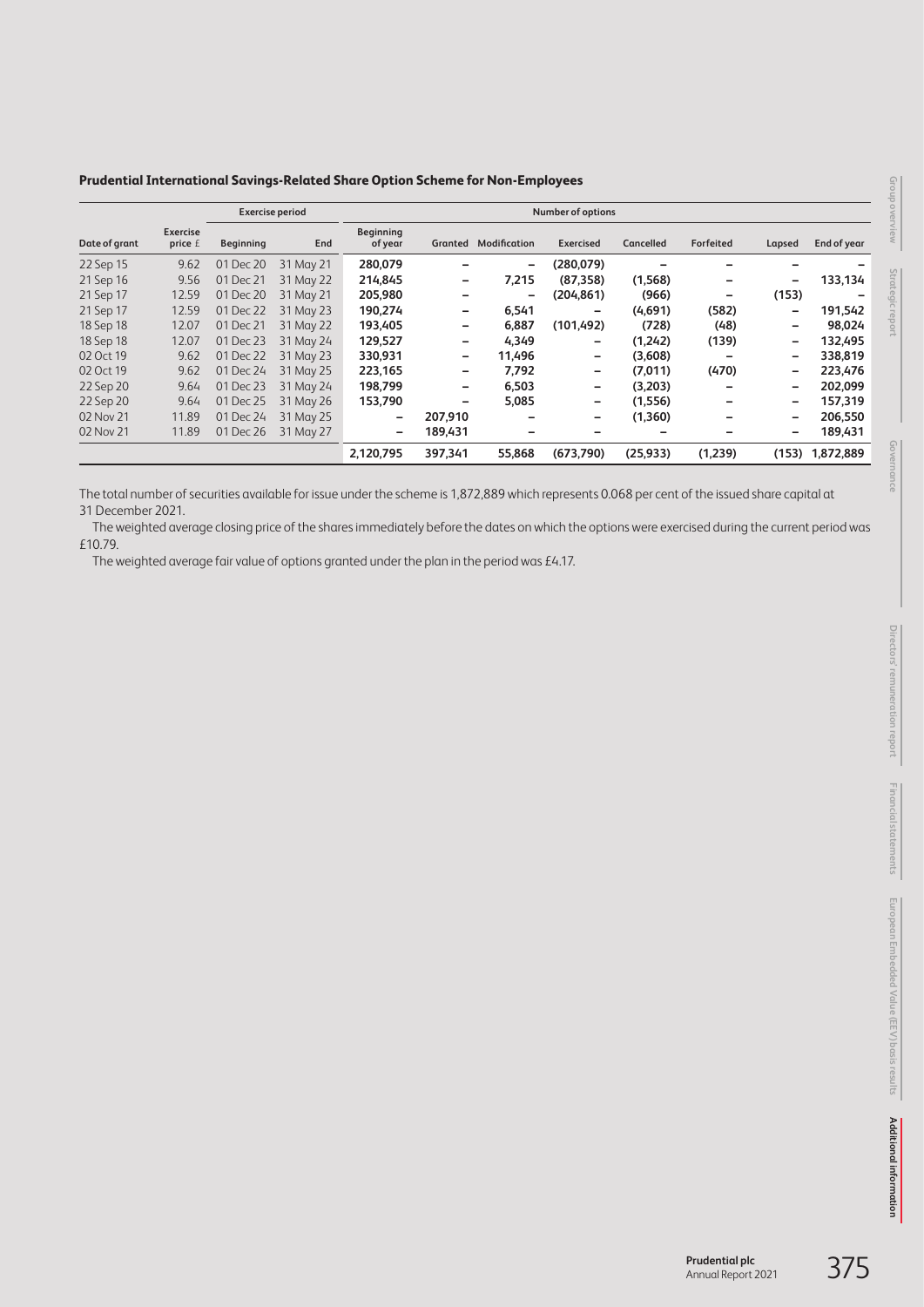# **I Additional financial information** continued

## **I(viii) Selected historical financial information of Prudential**

The following table sets forth Prudential's selected consolidated financial data for the years indicated, which is derived from Prudential's audited consolidated financial statements. This table is only a summary and should be read in conjunction with Prudential's consolidated financial statements and the related notes included elsewhere in this document.

In the table below, continuing operations reflect the Group's insurance and asset management businesses in Asia and Africa and central operations. Discontinued operations represent the Group's US business (Jackson) demerged in September 2021 and the Group's UK and Europe business (M&G) demerged in November 2019.

## **IFRS basis results**

| Income statement note (i)                                                                                                                                                                                                                                                                         | 2021 \$m                                         | 2020 \$m                                         | 2019 \$m                                         | 2018 \$m                                         | 2017 \$m                                           |
|---------------------------------------------------------------------------------------------------------------------------------------------------------------------------------------------------------------------------------------------------------------------------------------------------|--------------------------------------------------|--------------------------------------------------|--------------------------------------------------|--------------------------------------------------|----------------------------------------------------|
| Continuing operations:<br>Gross premiums earned<br>Outward reinsurance premiums                                                                                                                                                                                                                   | 24,217<br>(1,844)                                | 23,495<br>(1,625)                                | 23,855<br>(1, 116)                               | 22,039<br>(771)                                  | 20,255<br>(850)                                    |
| Earned premiums, net of reinsurance<br>Investment return<br>Other income                                                                                                                                                                                                                          | 22,373<br>3,486<br>641                           | 21,870<br>13.762<br>615                          | 22,739<br>14,961<br>639                          | 21,268<br>(2,723)<br>465                         | 19,405<br>11,687<br>457                            |
| Total revenue, net of reinsurance                                                                                                                                                                                                                                                                 | 26,500                                           | 36,247                                           | 38,339                                           | 19,010                                           | 31,549                                             |
| Benefits and claims and movement in unallocated surplus of with-profits funds,<br>net of reinsurance<br>Acquisition costs and other expenditure<br>Finance costs: interest on core structural borrowings of shareholder-financed<br>businesses<br>(Loss) gain attaching to corporate transactions | (18, 911)<br>(4, 560)<br>(328)<br>(35)           | (28,588)<br>(4,651)<br>(316)<br>(30)             | (29, 171)<br>(5,908)<br>(496)<br>(142)           | (11,690)<br>(5,793)<br>(525)<br>(57)             | (23,588)<br>(5,823)<br>(527)<br>83                 |
| Total charges, net of reinsurance                                                                                                                                                                                                                                                                 | (23, 834)                                        | (33,585)                                         | (35,717)                                         | (18,065)                                         | (29, 855)                                          |
| Share of profits from joint ventures and associates net of related tax                                                                                                                                                                                                                            | 352                                              | 517                                              | 397                                              | 319                                              | 233                                                |
| Profit before tax (being tax attributable to shareholders' and policyholders'<br>returns) note (ii)<br>Tax charges attributable to policyholders' returns                                                                                                                                         | 3,018<br>(342)                                   | 3,179<br>(271)                                   | 3.019<br>(365)                                   | 1,264<br>(107)                                   | 1,927<br>(321)                                     |
| Profit before tax attributable to shareholders' returns<br>Tax credit (charges) attributable to shareholders' returns                                                                                                                                                                             | 2,676<br>(462)                                   | 2,908<br>(440)                                   | 2,654<br>(316)                                   | 1,157<br>(235)                                   | 1,606<br>(186)                                     |
| <b>Profit from continuing operations</b><br>(Loss) profit from discontinued US operations<br>(Loss) profit from discontinued UK and Europe operations                                                                                                                                             | 2,214<br>(5,027)                                 | 2,468<br>(283)                                   | 2,338<br>(385)<br>(1, 161)                       | 922<br>1,959<br>1,142                            | 1,420<br>328<br>1,333                              |
| (Loss) profit for the year                                                                                                                                                                                                                                                                        | (2,813)                                          | 2,185                                            | 792                                              | 4,023                                            | 3,081                                              |
| Basic earnings per share (in cents) note (i)                                                                                                                                                                                                                                                      | 2021                                             | 2020                                             | 2019                                             | 2018                                             | 2017                                               |
| Based on (loss) profit for the year attributable to the equity holders<br>of the Company:<br>Continuing operations<br>Discontinued US operations<br>Discontinued UK and Europe operations                                                                                                         | 83.4¢<br>$(161.1)$ ¢                             | 94.6 <sub>0</sub><br>$(13.0)$ ¢                  | 90.0¢<br>$(14.9)$ ¢<br>$(44.8)$ ¢                | 35.6¢<br>76.1¢<br>44.3 <sub>¢</sub>              | 55.3 <sub>¢</sub><br>12.7 <sub>¢</sub><br>$52.0$ ¢ |
| Total                                                                                                                                                                                                                                                                                             | $(77.7)$ ¢                                       | 81.64                                            | 30.3 <sub>0</sub>                                | 156.0¢                                           | 120.0¢                                             |
| Dividend per share (in cents) excluding demerger dividend                                                                                                                                                                                                                                         | 2021                                             | 2020                                             | 2019                                             | 2018                                             | 2017                                               |
| Dividends paid in reporting period                                                                                                                                                                                                                                                                | 16.10¢                                           | 31.34¢                                           | 63.18¢                                           | 64.34¢                                           | 59.32¢                                             |
| Statement of financial position at 31 Decnote (iii)                                                                                                                                                                                                                                               | 2021 \$m                                         | 2020 \$m                                         | 2019 \$m                                         | 2018 \$m                                         | 2017 \$m                                           |
| Total assets<br>Total policyholder liabilities and unallocated surplus of with-profits funds<br>Core structural borrowings of shareholder-financed businesses<br><b>Total liabilities</b><br>Total equity                                                                                         | 199,102<br>157,299<br>6,127<br>181,838<br>17,264 | 516,097<br>446,463<br>6,633<br>493,978<br>22,119 | 454,214<br>390,428<br>5,594<br>434,545<br>19,669 | 647,810<br>541,466<br>9,761<br>625,819<br>21,991 | 668,203<br>579,261<br>8,496<br>646,432<br>21,771   |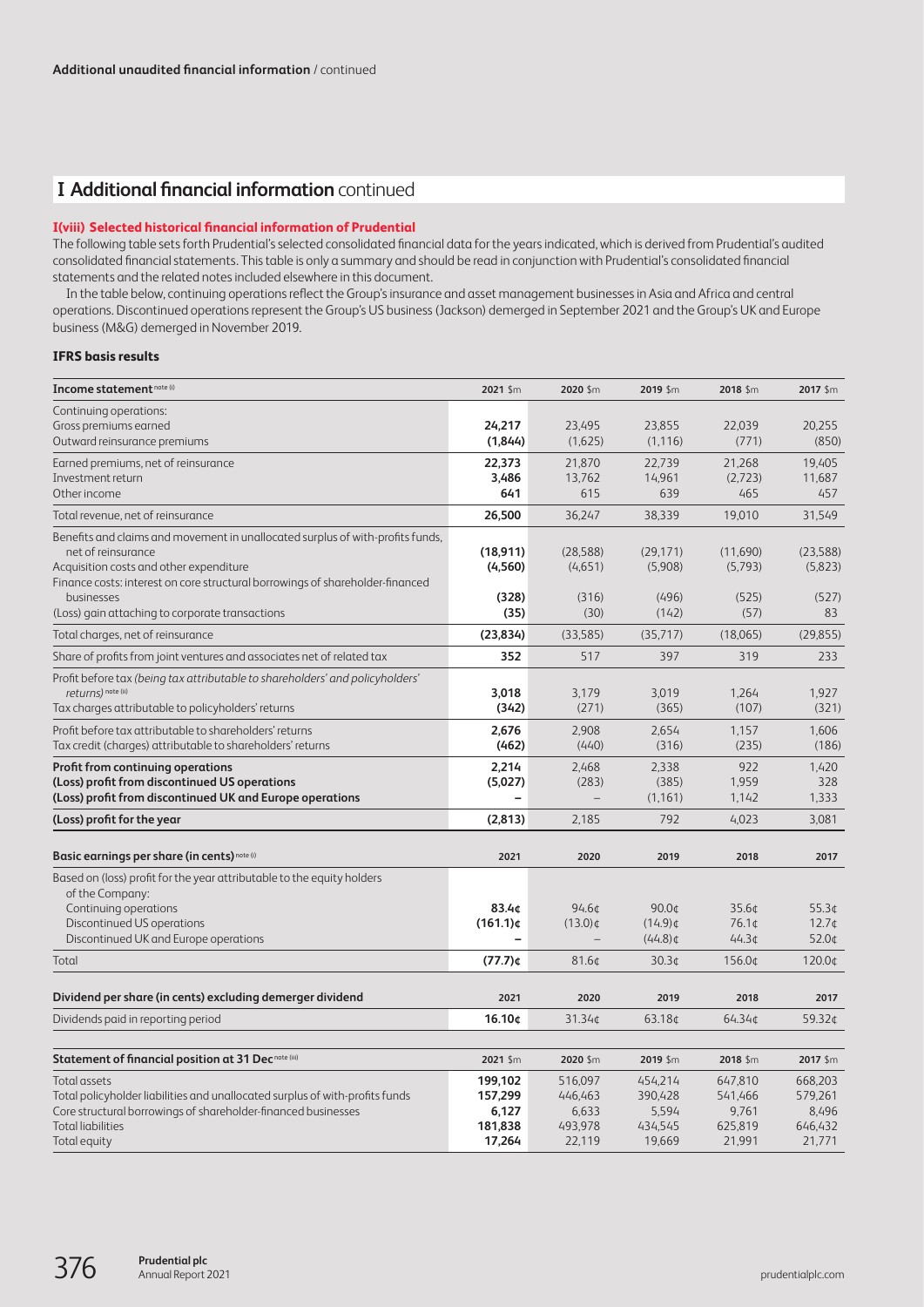#### **Supplementary IFRS basis results**

| Continuing operations note (i)                                                 | $2021$ \$m         | $2020$ \$m        | $2019$ Sm         | $2018$ Sm      | $2017$ \$m  |
|--------------------------------------------------------------------------------|--------------------|-------------------|-------------------|----------------|-------------|
| Adjusted operating profit note (iv)<br>Non-operating items                     | 3.233<br>(557)     | 2.757<br>151      | 2.247<br>407      | 1.875<br>(718) | 1,512<br>94 |
| Profit before tax attributable to shareholders                                 | 2.676              | 2.908             | 2.654             | 1.157          | 1.606       |
| Operating earnings per share after tax and non-controlling interest (in cents) | 101.5 <sub>0</sub> | 86.6 <sub>0</sub> | 73.4 <sub>0</sub> | $62.1$ d       | 50.4¢       |

#### **Supplementary EEV basis results – continuing operations**

| Income statement note (i)                                                          | $2021$ \$m           | 2020 Sm         | 2019 Sm        | 2018 Sm        | 2017 \$m       |
|------------------------------------------------------------------------------------|----------------------|-----------------|----------------|----------------|----------------|
| EEV operating profit note (iv)<br>Non-operating items                              | 3.543<br>(306)       | 3.401<br>573    | 5.151<br>1.058 | 5.088<br>(533) | 3.987<br>626   |
| Profit attributable to shareholders                                                | 3.237                | 3.974           | 6.209          | 4.555          | 4,613          |
| Operating earnings per share after non-controlling interest (in cents)             | 133.8 <sub>0</sub>   | 130.6¢          | 198.8¢         | 197.4¢         | 155.3¢         |
| New business contribution note (i)                                                 | 2021 Sm              | 2020 Sm         | 2019 \$m       | 2018 Sm        | 2017 \$m       |
| Annual premium equivalent (APE) sales<br>EEV new business profit (NBP) (post-tax)* | $4.194*$<br>$2.526*$ | 3.808*<br>2.201 | 5.243<br>3.522 | 5.050<br>3.477 | 4.934<br>3.052 |

\* Africa operations are included within the covered business from 2021 following the change in the Group's operating segments. Africa is excluded from all other years.

| <b>Embedded value at 31 Dec</b>                                 | 2021 \$bn | 2020 \$bn | 2019 Shn | 2018 \$bn | 2017 \$bn |
|-----------------------------------------------------------------|-----------|-----------|----------|-----------|-----------|
| EEV shareholders' equity, excluding non-controlling interests - |           |           |          |           |           |
| continuing operations                                           | 47.4      | 41.9      | 38.4     | 27.4      | 23.8      |
| Discontinued operations (US, and UK and Europe)                 | -         | 12.1      | 16.3     | 36.0      | 36.7      |
| <b>EEV</b> shareholders' equity                                 | 47.4      | 54.0      | 54.7     | 63.4      | 60.5      |

#### **Other financial information**

| <b>Operating free surplus generated note (i)</b>                  | $2021$ \$m | 2020 Sm | $2019$ Sm | $2018$ \$m | $2017$ \$m |
|-------------------------------------------------------------------|------------|---------|-----------|------------|------------|
| Total operating free surplus generated from continuing operations | 1.179      | 890     | 762       | 554        | 397        |
|                                                                   |            |         |           |            |            |

| At 31 Decnote (i)                                           | 2021 Shn | 2020 Shn | 2019 Shn | 2018 Shn | 2017 \$bn |
|-------------------------------------------------------------|----------|----------|----------|----------|-----------|
| Eastspring funds under management note (v)                  | 258.5    | 247.8    | 241.1    | 192.7    | 187.9     |
| Group shareholder GWS capital surplus (over GMCR) note (vi) | 13.2     | 9.4      |          |          |           |

**Notes**

(i) The comparative income statements for 2017 to 2020 have been re-presented from those previously published, to reflect the demerger of the Group's US operations (Jackson) in September 2021, which have been reclassified as discontinued operations.

(ii) This measure is the formal profit (loss) before tax measure under IFRS. It is not the result attributable to shareholders.<br>(iii) The comparative statements of financial position for 2017 to 2020 include the discontinu

The comparative statements of financial position for 2017 to 2020 include the discontinued US operations as originally published. Furthermore, the 2018 and 2017 comparatives also include the Group's discontinued UK and Europe operations as originally published. The total assets and total equity as of 31 December 2021 include \$683 million in respect of the Group's 18.4 per cent retained economic interest in Jackson.

(iv) Adjusted operating profit and EEV operating profit are determined on the basis of including longer-term investment returns, which are stated after excluding the effect of short-term fluctuations in investment returns on shareholder-backed business and gain or loss attaching to corporate transactions. Separately, for IFRS basis results, adjusted operating profit also excludes amortisation of acquisition accounting adjustments arising on the purchase of business. For EEV basis results, operating profit also excludes the effect of changes in economic assumptions and the mark-to-market value movements on core structural borrowings for shareholder-financed operations.

(v) Eastspring total funds under management comprise funds from external parties, including funds managed on behalf of M&G plc as well as funds for the Group's insurance operations.

(vi) The 2021 Group shareholder GWS capital surplus (over GMCR) reflects the Insurance (Group Capital) Rules as set out in the GWS Framework which became effective for Prudential in May 2021, 2020 comparative information has been re-presented on a GWS basis. The 2020 shareholder GWS capital surplus (over GMCR) is presented on a Group excluding Jackson basis and before including the value of the Group's retained interest in Jackson.

**Group overview**

Group overview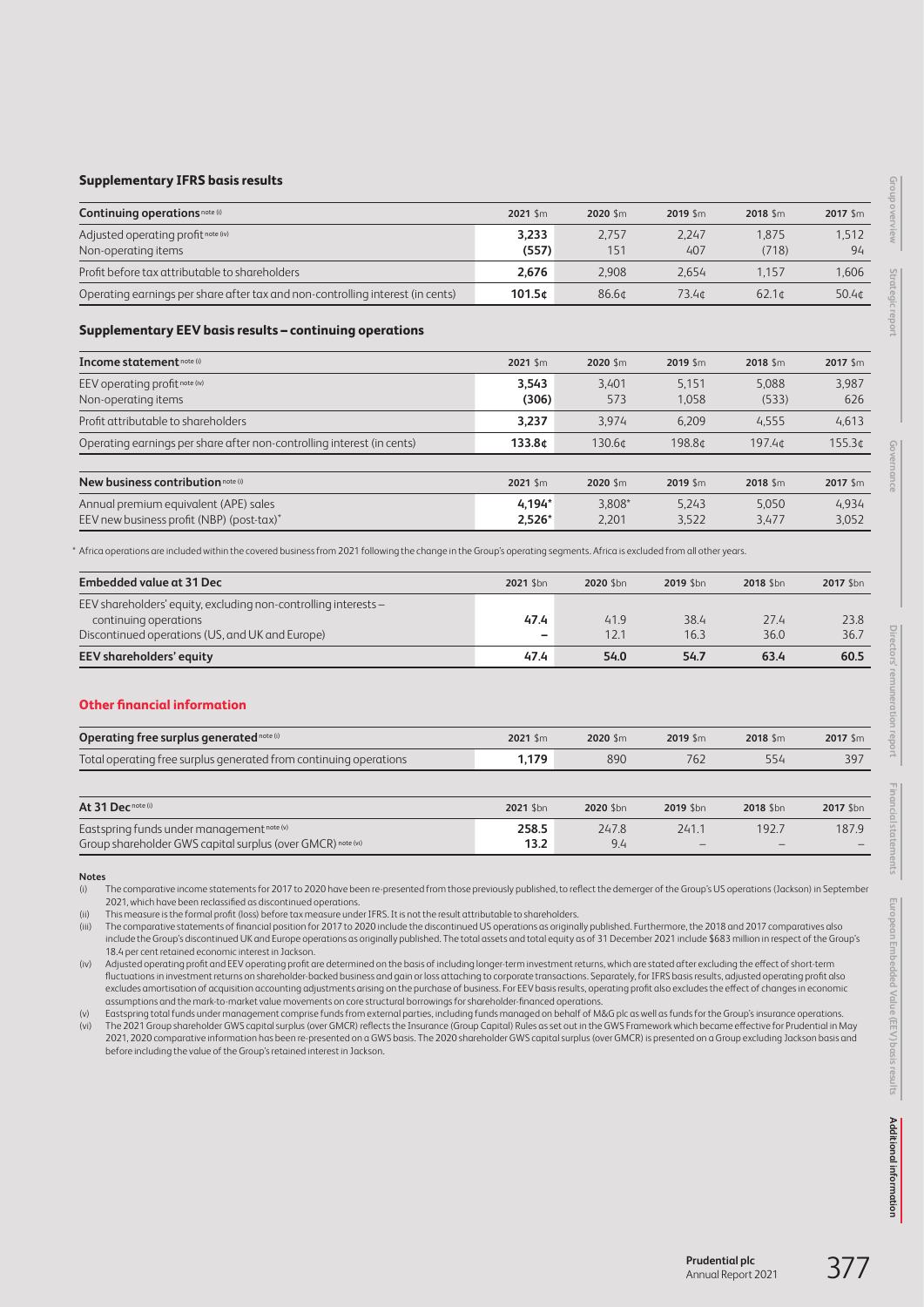# **II Calculation of alternative performance measures**

Prudential uses alternative performance measures (APMs) to provide more relevant explanations of the Group's financial position and performance. This section sets out explanations for each APM and reconciliations to relevant IFRS balances.

#### **II(i) Reconciliation of adjusted operating profit to profit before tax**

Adjusted operating profit presents the operating performance of the business. This measurement basis adjusts for the following items within total IFRS profit before tax:

- **>** Short-term fluctuations in investment returns on shareholder-backed business;
- **>** Amortisation of acquisition accounting adjustments arising on the purchase of business; and
- **>** Gain or loss on corporate transactions, as discussed in note D1.1 to the IFRS basis results.

More details on how adjusted operating profit is determined are included in note B1.2 of the Group IFRS basis results. A full reconciliation to profit after tax is given in note B1.1.

## **II(ii) Calculation of IFRS gearing ratio from continuing operations**

IFRS gearing ratio is calculated as net core structural borrowings of shareholder-financed businesses divided by closing IFRS shareholders' equity plus net core structural borrowings, all in respect of continuing operations.

|                                                                                                                                                 | 31 Dec 2021 \$m 31 Dec 2020 \$m |                  |
|-------------------------------------------------------------------------------------------------------------------------------------------------|---------------------------------|------------------|
| Continuing operations:<br>Core structural borrowings of shareholder-financed businesses<br>Less holding company cash and short-term investments | 6.127<br>(3,572)                | 6.383<br>(1,463) |
| Net core structural borrowings of shareholder-financed businesses<br>Closing shareholders' equity                                               | 2.555<br>17.088                 | 4.920<br>12.367  |
| Closing shareholders' equity plus net core structural borrowings                                                                                | 19.643                          | 17.287           |
| <b>IFRS</b> gearing ratio                                                                                                                       | 13%                             | 28%              |

## **II(iii) Return on IFRS shareholders' equity from continuing operations**

This measure is calculated as adjusted operating profit from continuing operations, after tax and non-controlling interests, divided by average shareholders' equity in respect of continuing operations.

Detailed reconciliation of adjusted operating profit from continuing operations to IFRS profit before tax for the Group is shown in note B1.1 to the Group IFRS basis results.

|                                                                     | 2021 Sm | 2020 Sm |
|---------------------------------------------------------------------|---------|---------|
| Adjusted operating profit                                           | 3.233   | 2.757   |
| Tax on adjusted operating profit                                    | (548)   | (497)   |
| Adjusted operating profit attributable to non-controlling interests | (17)    | (10)    |
| Adjusted operating profit, net of tax and non-controlling interests | 2.668   | 2.250   |
|                                                                     |         |         |
| Shareholders' equity at beginning of year                           | 12.367  | 10.548  |
| Shareholders' equity at end of year                                 | 17.088  | 12.367  |
| Average shareholders' equity                                        | 14.728  | 11,458  |
| Operating return on average shareholders' equity (%)                | 18%     | 20%     |

## **II(iv) Calculation of IFRS shareholders' equity per share**

IFRS shareholders' equity per share is calculated as closing IFRS shareholders' equity divided by the number of issued shares at the end of the year.

|                                                                                                                                                      | 2021           | 2020                      |
|------------------------------------------------------------------------------------------------------------------------------------------------------|----------------|---------------------------|
| Number of issued shares at the end of the year                                                                                                       | 2.746          | 2,609                     |
| Closing IFRS shareholders' equity for continuing operations (\$ million)<br>Shareholders' equity per share (cents) for continuing operations         | 17.088<br>622c | 12.367<br>474¢            |
| Closing IFRS shareholders' equity for discontinuing operations (\$ million)<br>Shareholders' equity per share (cents) for discontinued US operations | -<br>-         | 8.511<br>326 <sup>t</sup> |
| Group shareholders' equity per share (cents)                                                                                                         | 622c           | 800¢                      |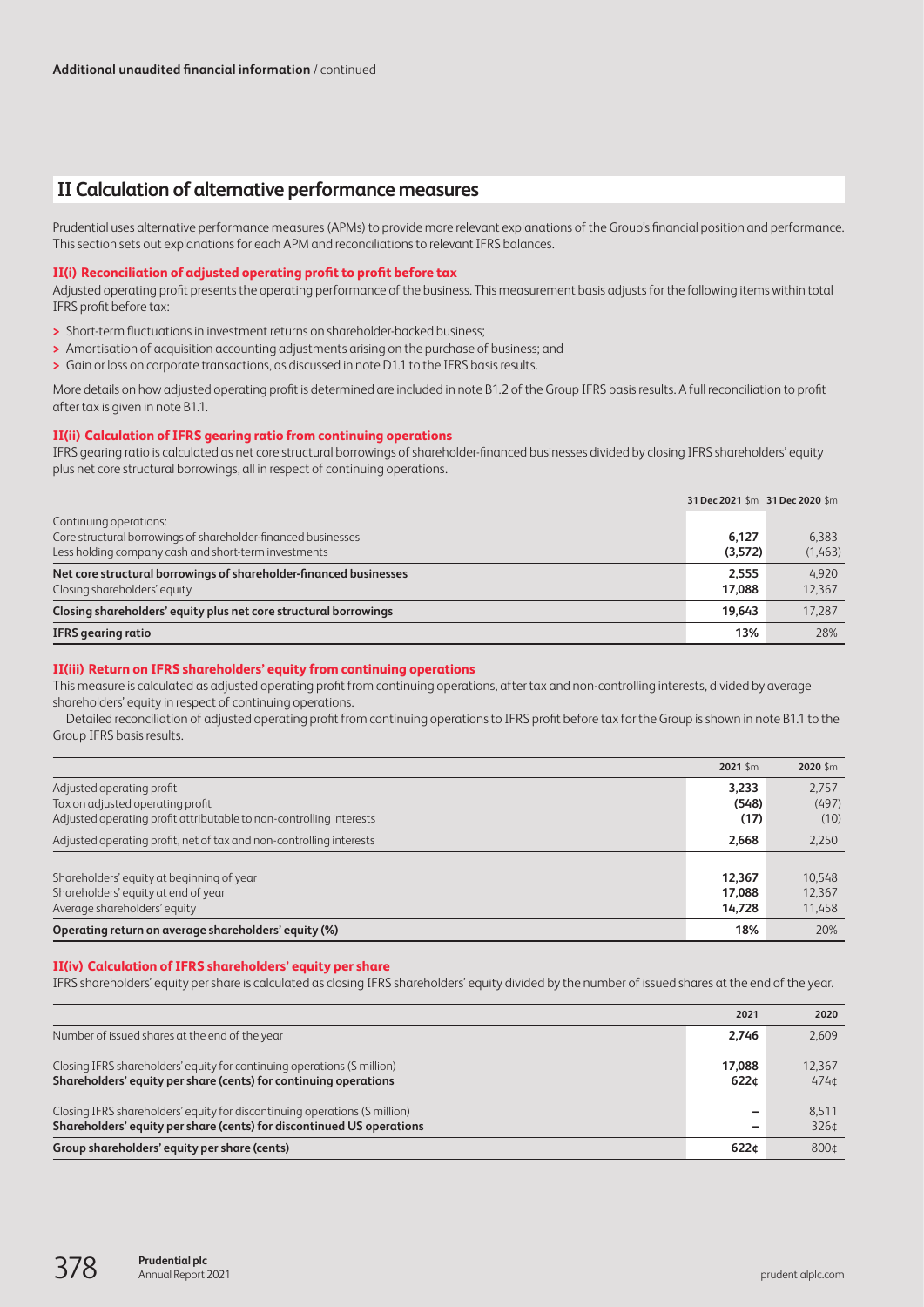## **II(v) Calculation of Eastspring cost/income ratio**

The cost/income ratio is calculated as operating expenses, adjusted for commissions and share of contribution from joint ventures and associates, divided by operating income, adjusted for commission, share of contribution from joint ventures and associates and performance-related fees.

|                                                                                        | 2021 Sm | 2020 \$m |
|----------------------------------------------------------------------------------------|---------|----------|
| <b>IFRS</b> revenue                                                                    | 665     | 612      |
| Share of revenue from joint ventures and associates                                    | 314     | 235      |
| Commissions                                                                            | (217)   | (194)    |
| Performance-related fees                                                               | (15)    | (7)      |
| Operating income before performance-related fees <sup>note</sup>                       | 747     | 646      |
|                                                                                        |         |          |
| <b>IFRS</b> charges                                                                    | 498     | 446      |
| Share of expenses from joint ventures and associates                                   | 122     | 84       |
| <b>Commissions</b>                                                                     | (217)   | (194)    |
| <b>Operating expense</b>                                                               | 403     | 336      |
| Cost/income ratio (operating expense/operating income before performance-related fees) | 54%     | 52%      |

**Note**

IFRS revenue and charges for Eastspring are included within the IFRS Income statement in 'other income' and 'acquisition costs and other expenditure' respectively. Operating income and expense include the Group's share of contribution from joint ventures and associates. In the condensed consolidated income statement of the Group IFRS basis results, the net income after tax from the joint ventures and associates is shown as a single line item.

#### **II(vi) Reconciliation of gross premiums earned to renewal insurance premiums**

|                                                                              | 2021 \$m | 2020 Sm    |            |
|------------------------------------------------------------------------------|----------|------------|------------|
|                                                                              |          | <b>AER</b> | <b>CER</b> |
| IFRS gross premiums earned                                                   | 24.217   | 23.495     | 23.722     |
| Less: General insurance premium                                              | (124)    | (130)      | (130)      |
| Less: IFRS gross earned premium from new regular and single premium business | (6,500)  | (5, 112)   | (5,225)    |
| Add: Renewal premiums from joint ventures and associates <sup>note</sup>     | 2.295    | 1.957      | 2,036      |
| Renewal insurance premiums                                                   | 19,888   | 20,210     | 20,403     |
| Annual premium equivalent (APE)                                              | 4.194    | 3.808      | 3,890      |
| Life weighted premium income                                                 | 24,082   | 24.018     | 24,293     |

**Note**

For the purpose of the definition of renewal premiums from joint ventures and associates in the table above, premiums for the deposit component of insurance contracts from our CPL business are excluded.

## **II(vii) Gross premiums earned including joint ventures and associates**

|                                                          | 2021 Sm | 2020 Sm |
|----------------------------------------------------------|---------|---------|
| IFRS gross premiums earned                               | 24.217  | 23,495  |
| Gross premiums earned from joint ventures and associates | 4.579   | 3,233   |
| <b>Total Group (continuing operations)</b>               | 28.796  | 26.728  |

**Group overview**

Group overview

**Strategic report**

**Governance**

Go)

**Directors' remuneration report**

Directors' remuneration report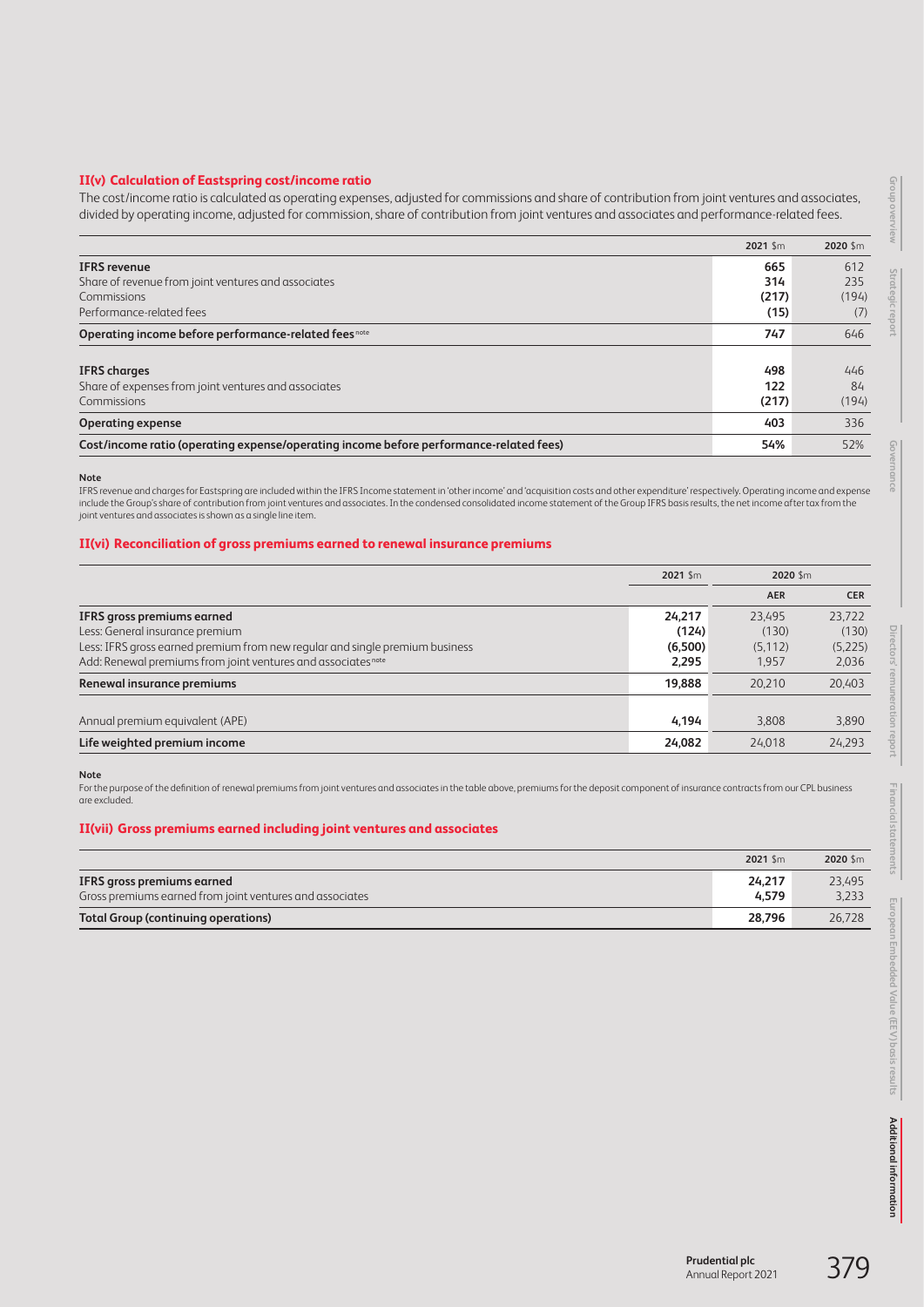# **II Calculation of alternative performance measures** continued

#### **II(viii) Reconciliation of gross premiums earned to APE new business sales**

The Group reports APE new business sales as a measure of the new policies sold in the year. APE is calculated as the aggregate of regular premiums and one-tenth of single premiums on new business written during the year for all insurance products, including premiums for contracts designated as investment contracts under IFRS 4. The use of the one-tenth of single premiums is to normalise policy premiums into the equivalent of regular annual payments. This measure is commonly used in the insurance industry to allow comparisons of the amount of new business written in a period by life insurance companies, particularly when the sales contain both single premium and regular premium business. This differs from the IFRS measure of gross premiums earned as shown below from continuing operations:

|                                                                                        | 2021 Sm  | 2020 Sm   |
|----------------------------------------------------------------------------------------|----------|-----------|
| Gross premiums earned                                                                  | 24.217   | 23.495    |
| Less: premiums from in-force renewal business <sup>note (a)</sup>                      | (17.593) | (18, 253) |
| Less: 90% of single premiums on new business sold in the yearnote (b)                  | (3,602)  | (2,147)   |
| Add: APE sales from joint ventures and associates on equity accounting method note (c) | 1.104    | 820       |
| Other adjustments note (d)                                                             | 68       | (107)     |
| Annual premium equivalent (APE)                                                        | 4.194    | 3.808     |

#### **Notes**

(a) Gross premiums earned include premiums from existing in-force business as well as new business given the Group's focus on recurring premium business.

(b) APE new business sales only include one-tenth of single premiums, recorded on policies sold in the year. Gross premiums earned include 100 per cent of such premiums.

(c) For the purpose of reporting APE new business sales, the Group's share of amounts sold by the Group's insurance joint ventures and associates are included. Under IFRS, joint ventures and associates are equity accounted and so no amounts are included within gross premiums earned.

(d) APE new business sales are annualised while gross premiums earned are recorded only when revenues are due. Other adjustments also reflect the inclusion of policies written in the year which are classified as investment contracts without discretionary participation features under IFRS 4, which are recorded as deposits and therefore not in gross premiums earned, and the exclusion of general insurance earned on an IFRS basis.

#### **II(ix) Reconciliation between IFRS and EEV shareholders' equity**

The table below shows the reconciliation of EEV shareholders' equity and IFRS shareholders' equity from continuing operations at the end of the year:

|                                                                           |         | 31 Dec 2021 \$m 31 Dec 2020 \$m |
|---------------------------------------------------------------------------|---------|---------------------------------|
| IFRS shareholders' equity from continuing operations                      | 17.088  | 12.367                          |
| Less: DAC assigned zero value for EEV purposes                            | (2,815) | (2,353)                         |
| Add: Value of in-force business of long-term business <sup>note (a)</sup> | 35.456  | 34.068                          |
| $Oth$ <sub>Pr</sub> note (b)                                              | (2.374) | (2, 156)                        |
| EEV shareholders' equity from continuing operations                       | 47.355  | 41.926                          |

#### **Notes**

(b) Other adjustments represent asset and liability valuation differences between IFRS and the local regulatory reporting basis used to value total net worth for long-term insurance operations. These also include the mark-to-market value movements of the Group's core structural borrowings which are fair valued under EEV but are held at amortised cost under IFRS. One of the most significant valuation differences relate to changes in the valuation of insurance liabilities.

<sup>(</sup>a) EEV shareholders' equity comprises the present value of the shareholders' interest in the value of in-force business, total net worth of long-term business operations and IFRS shareholders' equity of asset management and other operations. The value of in-force business reflects the present value of expected future shareholder cash flows from long-term in-force business which are not captured as shareholders' interest on an IFRS basis. Total net worth represents the regulatory basis net assets for EEV reporting purposes, with adjustments as appropriate.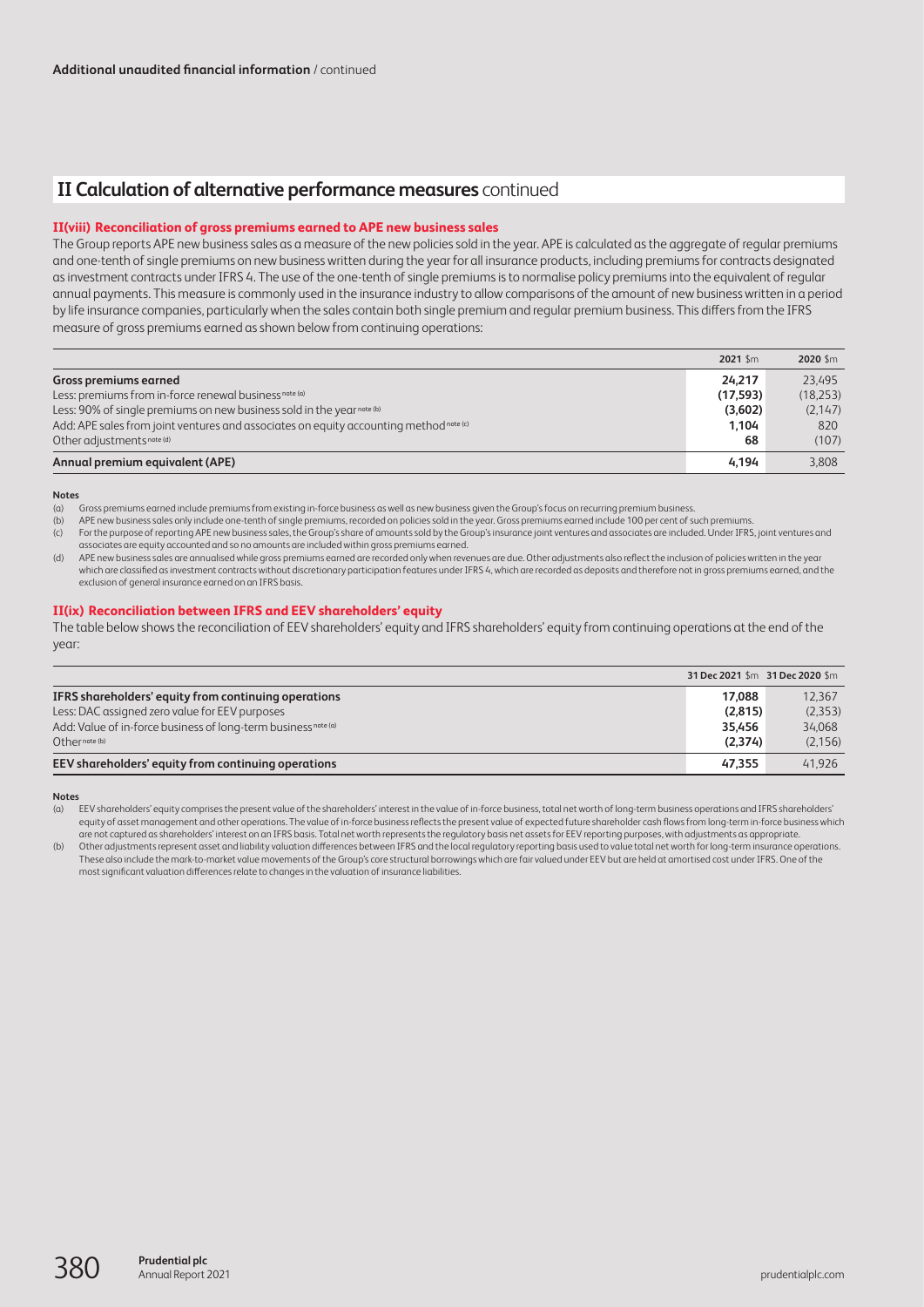## **II(x) Calculation of return on embedded value**

Operating return on embedded value is calculated as the EEV operating profit for the year as a percentage of average EEV basis shareholders' equity for continuing operations.

| <b>Continuing operations</b>                                                                    | 2021             | 2020             |
|-------------------------------------------------------------------------------------------------|------------------|------------------|
| EEV operating profit for the year<br>Operating profit attributable to non-controlling interests | 3.543<br>(28)    | 3.401<br>(10)    |
| EEV operating profit, net of non-controlling interest (\$ million)                              | 3,515            | 3,391            |
| Shareholders' equity at beginning of year<br>Shareholders' equity at end of year                | 41.926<br>47,355 | 38.369<br>41,926 |
| Average shareholders' equity (\$ million)                                                       | 44.641           | 40.148           |
| Operating return on average shareholders' equity (%)                                            | 8%               | 8%               |

New business profit over embedded value is calculated as the EEV new business profit for the year as a percentage of average EEV basis shareholders' equity for continuing long-term business operations, excluding goodwill attributable to equity holders.

|                                                                                                                                                           | 2021   | 2020   |
|-----------------------------------------------------------------------------------------------------------------------------------------------------------|--------|--------|
| New business profit (\$ million)*<br>Average EEV basis shareholders' equity for continuing long-term business operations, excluding goodwill attributable | 2,526  | 2,201  |
| to equity holders (\$ million)                                                                                                                            | 43.754 | 40,382 |
| New business profit on embedded value (%)                                                                                                                 | 6%     | 5%     |

\* New business profit is attributed to the shareholders of the Group before deducting the amount attributable to non-controlling interests. 2021 new business profit includes amounts related to Africa operations.

Average embedded value has been based on opening and closing EEV basis shareholders' equity for continuing long-term business operations, excluding goodwill attributable to equity holders, as follows:

|                                                                                                            | $2021$ \$m       | $2020$ \$m       |
|------------------------------------------------------------------------------------------------------------|------------------|------------------|
| Shareholders' equity at beginning of year<br>Shareholders' equity at end of year                           | 42.861<br>44.646 | 37,902<br>42.861 |
| Average shareholders' equity for continuing long-term business operations, excluding goodwill attributable | 43.754           |                  |
| to equity holders                                                                                          |                  | 40,382           |

**Group overview**

Group overview

Gov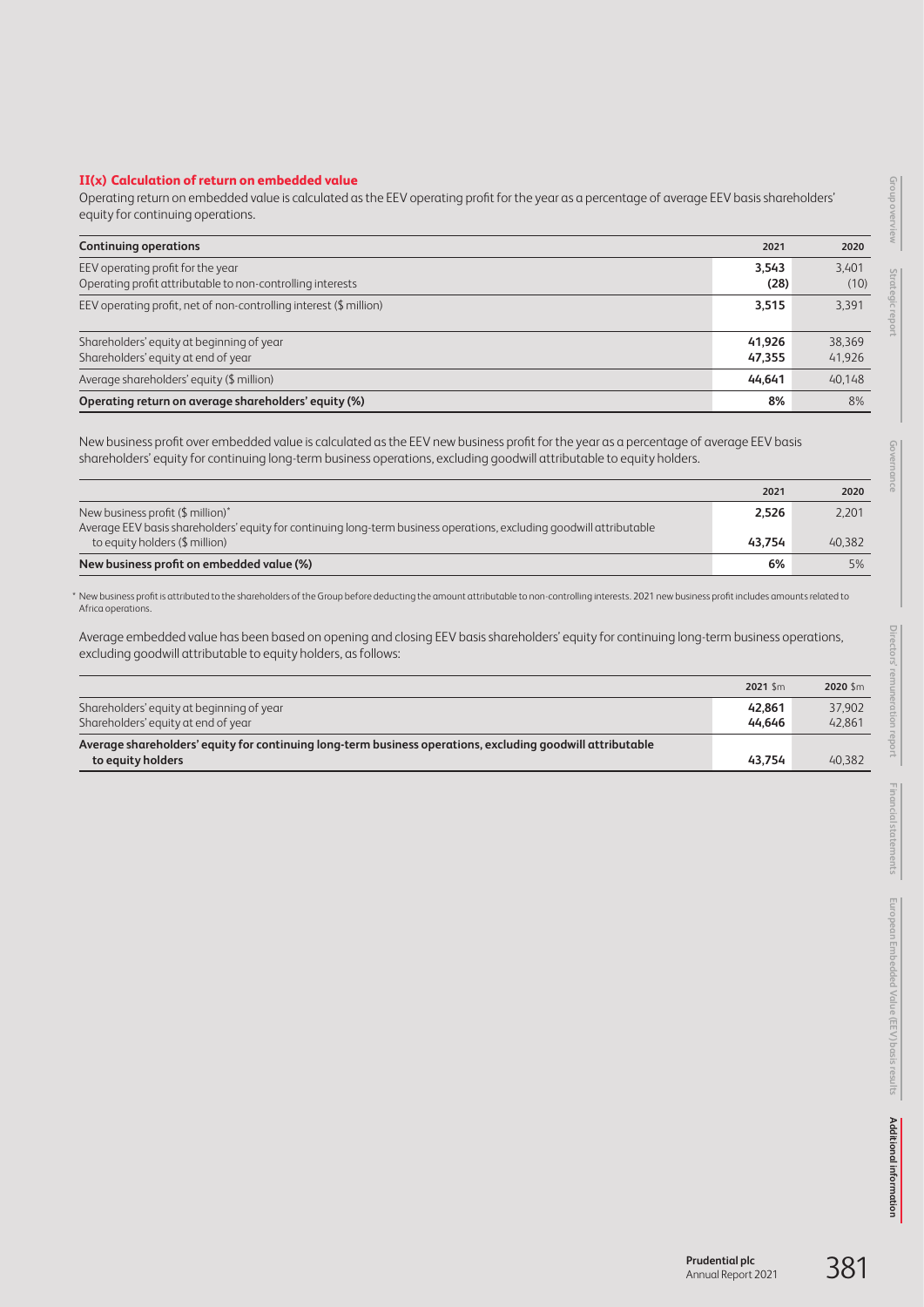<span id="page-22-0"></span>A number of risk factors may affect the financial condition, results of operations and/or prospects of Prudential and its wholly and jointly owned businesses, as a whole, and, accordingly, the trading price of Prudential's shares. The risk factors mentioned below should not be regarded as a complete and comprehensive statement of all potential risks and uncertainties. The information given is as of the date of this document, and any forward-looking statements are made subject to the factors specified under 'Forward-looking statements'.

 Prudential's approaches to managing risks are explained in the 'Risk review' section of this document.

## **1. Risks relating to Prudential's financial situation**

**1.1 The Covid-19 pandemic has significantly impacted financial market volatility and global economic activity, increased operational disruption risks for businesses and has adversely impacted Prudential's sales in affected markets and its financial condition, results of operations and prospects. The full extent of the longer-term impacts from the pandemic remains uncertain.** The Covid-19 pandemic has added significant uncertainty to the stability and outlook of equity markets, interest rates and credit spreads, and has affected market liquidity and reduced global economic activity. The potential adverse impacts to the Group of these effects are detailed in risk factor 1.2 below. However, while global growth has broadly recovered, the full extent of the long-term impact of the pandemic on financial markets and economic growth remains highly uncertain and unpredictable and will be influenced by the actions of governments, policymakers and the public. These actions, and their effectiveness, vary between markets, and may drive an uneven economic recovery, and include the extent and timing of continued measures to restrict movement and the effectiveness of vaccination programme deployment and uptake in response to current, emerging and future variants of the coronavirus. Where actions and impacts are prolonged, they may affect the solvency position of the Group's subsidiaries and prevent or limit their ability to make remittances, adversely impacting the financial condition and prospects of the Group.

The regulatory and supervisory responses to the Covid-19 pandemic have been broad and have included increased scrutiny of the operational resilience, liquidity and capital strength (including the impact of making dividend payments) of financial services companies. As some countries begin to adopt strategies to manage Covid-19 as an endemic disease, variations in the speed of economic recovery between markets, and the subsequent impact on their respective interest rates, inflation expectations and the relative strength of their currencies (and the associated impact on their foreign currency debt obligations, which may disproportionately impact emerging economies) may have broader long-term adverse economic and financial consequences for the markets in which the Group operates and the full extent of this currently remains uncertain. Various governments have effected, or may effect, the postponement of elections and other constitutional or legislative processes in response to the pandemic, and this may result in an increase in constitutional and political uncertainty in some of the markets in which the Group operates. Many governments are implementing Covid-19 vaccination and booster programmes, and variable accessibility to supplies of vaccines that are effective against current, emerging and future variants of the coronavirus has the potential to contribute to an increase in geopolitical and political tensions. The longer term political, regulatory and supervisory developments resulting from the Covid-19 pandemic remain highly uncertain.

These may include changes to government fiscal policies, laws and regulations aimed at increasing financial stability and/or measures on businesses or specific industries to contribute to, lessen or otherwise support, the financial cost to governments in addressing the pandemic. This may extend to requirements on private insurance companies and healthcare providers to cover the costs associated with the treatment of Covid-19 beyond contractual or policy terms.

The Covid-19 pandemic, and measures to contain it, have slowed economic and social activity in the Group's geographical markets. While these conditions persist, the level of sales activity in affected markets has been, and will continue to be, adversely impacted through a reduction in travel and agency and bancassurance activity. In particular, sales in the Group's Hong Kong business continue to be adversely impacted by the border restrictions in place with Mainland China. In FY 2020, during which the border closure occurred in Q1, the APE sales of the Group's Hong Kong business reduced by \$1,258 million (or 62 per cent) compared to 2019. In FY 2021, during which the border remained closed for the entire year, the APE sales of the Hong Kong business reduced by \$208 million (or 27 per cent) compared to 2020. These impacts to the APE sales of the Group's Hong Kong business were largely as a result of the border closure. Recovery in sales levels will be dependent on the timing and extent of the easing of these restrictions, with the emergence of the Covid-19 Omicron variant further increasing uncertainty to the return of Mainland China customers as well as the resumption of their demand for the Group's products in Hong Kong. These impacts may be prolonged in markets which continue to rely on containment measures based on restrictions of movement. The impact on economic activity and employment levels may result in an elevated incidence of claims, lapses, or surrenders of policies, and some policyholders may choose to defer or stop paying insurance premiums or reduce deposits into retirement plans. The pandemic may also indirectly result in elevated claims and policy lapses or surrenders, with some delay in time before being felt by the Group, due to factors such as policyholders deferring medical treatment during the pandemic, or policyholders lapsing or surrendering their policies on the expiry of grace periods for premium payments provided by the Group's businesses. The Group's assessment to date is that elevated mortality claims in some markets can be attributed to Covid-19. The full extent of the impact of the Covid-19 pandemic is currently uncertain and the Group's claims and persistency experience to date and its current insurance assumptions cannot be taken as an indicator of future potential experience from the Covid-19 pandemic which may deteriorate significantly and have a material adverse effect on Prudential's business, financial condition, results of operations and prospects. The potential longer-term impacts of the pandemic may include latent morbidity impacts from the deferral of medical treatment by policyholders. It may be a factor in increasing morbidity claims and there may be implications from other factors such as long-term post-Covid-19 symptoms (although there is currently no consensus on the longer term impact on morbidity).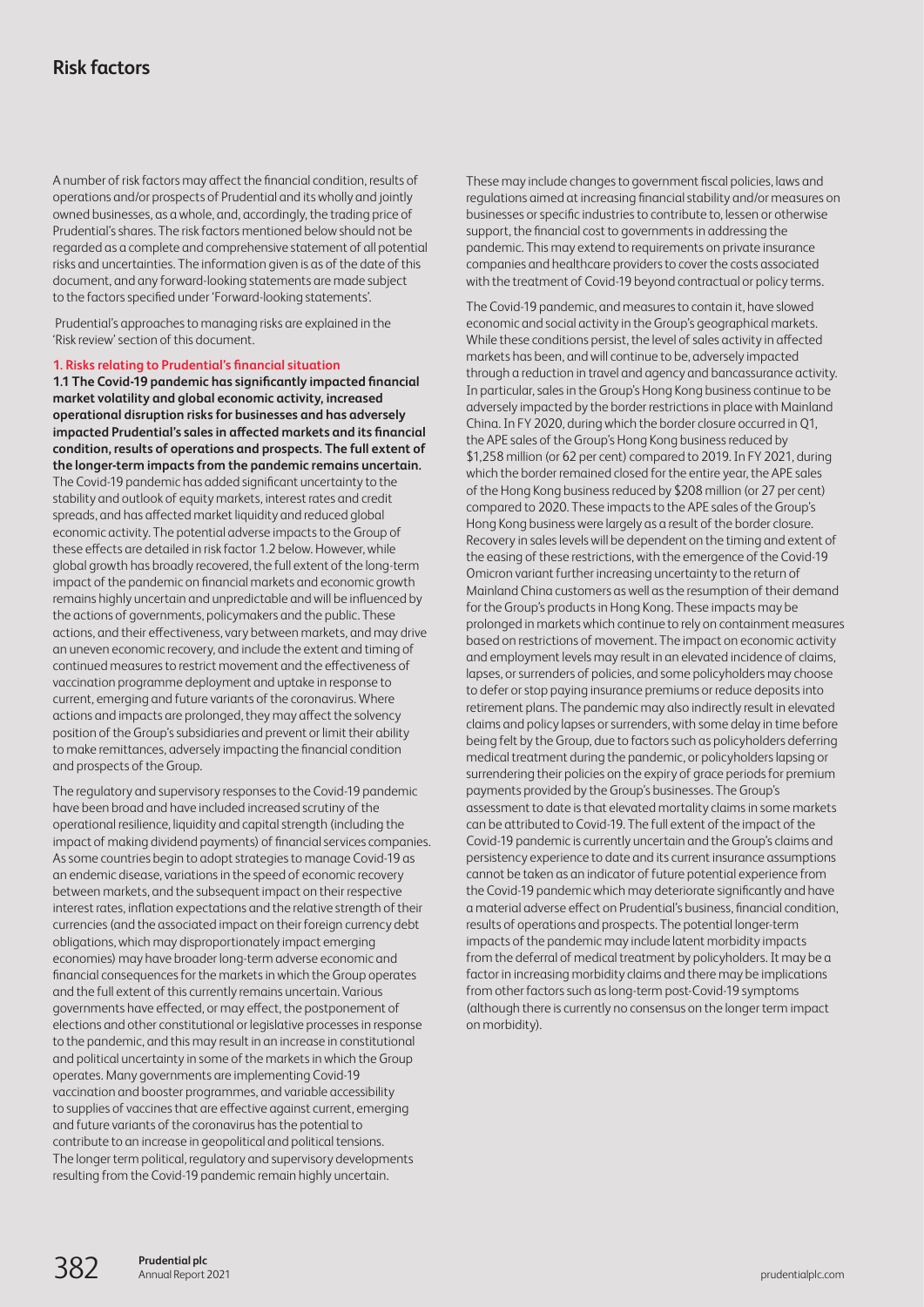**Financial statements European Embedded Value (EEV) basis results** opean Embedded Value (EEV) basis results

Disruption to Prudential's operations may result where its employees, or those of its service partners and counterparties, contract Covid-19 or are affected by restrictions on movement; where office closures and other measures impacting working practices are effected, such as the imposition of remote working arrangements; and where quarantine requirements and isolation measures under local laws apply, and as a result of social distancing and/or other psychosocial impacts. While such measures are in place, there may also be an increase in attempts to compromise the resilience of IT systems through phishing, social engineering tactics and ransomware. Such measures, and the cycles of their relaxation and re-imposition, may also adversely impact the physical and mental health of the Group's staff, increasing the risk of operational disruption resulting from performance impairment, an increase in absenteeism, or increased levels of staff turnover, which may affect operational capacity with the potential to be exacerbated by challenges in recruitment. The operations of Prudential's service partners (which subject the Group to the risks detailed in risk factor 3.7, resulting in certain risks that Prudential does not face with respect to its wholly-owned subsidiaries) may be disrupted in different ways and to a more severe extent than the Group's operations and may impact service delivery to the Group.

In response to pandemic-related restrictions, Prudential implemented changes to its sales and distribution processes in specific markets. These include virtual face-to-face sales of its products and the online recruitment, training and, where possible, licensing of agents. Such changes may increase or introduce new operational and regulatory risks, in particular those focused on customer outcomes and conduct. A failure to implement appropriate governance and management of these new or incremental risks may adversely impact Prudential's reputation and brand and the results of its operations. In markets where the level of sales under these new processes is material or where such processes become permanent distribution channels, the commercial value of the Group's existing sale and distribution arrangements, such as bancassurance arrangements, may be adversely impacted.

## **1.2 Prudential's businesses are inherently subject to market fluctuations and general economic conditions, each of which may adversely affect the Group's business, financial condition, results of operations and prospects.**

Uncertainty, fluctuations or negative trends in global and national macro-economic conditions and investment climates could have a material adverse effect on Prudential's business and profitability. Prudential operates in a macroeconomic and global financial market environment that presents significant uncertainties and potential challenges. For example, following a prolonged period of relatively low interest rates in countries relevant to Prudential, the reopening and recovery of some economies during 2021 has resulted in inflationary pressures, which if sustained or increased may drive interest rates higher, impacting the valuation of fixed income assets. Uncertainties also include the impact of factors such as the actions of central banks and governments to mitigate the impact of the Covid-19 pandemic and in response to inflationary pressures. The transition to a lower carbon economy, the timing and speed of which is uncertain, may also result in greater uncertainty, fluctuations or negative trends in asset valuations, particularly for carbon intensive sectors, and will have a bearing on inflation levels.

Global financial markets are subject to uncertainty and volatility created by a variety of factors. These factors include actual or expected slowdowns or reversals in world economic growth (particularly where this is abrupt, as has been the case with the early impact of the Covid-19 pandemic), sector specific slowdowns or deteriorations which have the potential to have contagion impacts (such as the negative developments in the China property sector), fluctuations in global energy prices, changes in monetary policy in China, the US and other jurisdictions together with their impact on the valuation of all asset classes and effect on interest rates and inflation expectations, and concerns over sovereign debt. Other factors include the increased level of geopolitical and political risk and policy-related uncertainty (including those resulting from the Russia-Ukraine conflict and the potential impact on business sentiment and the broader market resulting from regulatory tightening across sectors in China) and socio-political, climate-driven and pandemic events. The extent of the financial market and economic impact of these factors may be highly uncertain and unpredictable and influenced by the actions, including the duration and effectiveness of mitigating measures of governments, policymakers and the public.

The adverse effects of such factors could be felt principally through the following items:

- **>** Lower interest rates and reduced investment returns arising on the Group's portfolios including impairment of debt securities and loans, which could reduce Prudential's capital and impair its ability to write significant volumes of new business, increase the potential adverse impact of product guarantees included in non-unit-linked products with a savings component, increase reinvestment risk for some of the Group's investments from accelerated prepayments and increased redemptions and/or have a negative impact on its assets under management and profit.
- **>** A reduction in the financial strength and flexibility of corporate entities, as recently experienced by a number of issuers within the China property sector, which may deteriorate the credit rating profile and valuation of the Group's invested credit portfolio (and which may result in an increase in regulatory capital requirements for the Group or its businesses), increased credit defaults and debt restructurings and wider credit and liquidity spreads resulting in realised and unrealised credit losses. Regulations imposing or increasing restrictions on the amount of company debt financing, such as those placing limits on debt or liability ratios, may also reduce the financial flexibility of corporate entities. Similarly, securitised assets in the Group's investment portfolio are subject to default risk and may be adversely impacted by delays or failures of borrowers to make payments of principal and interest when due. Where a widespread deterioration in the financial strength of corporate entities occurs, any assumptions on the ability and willingness of governments to provide financial support may need to be revised.
- **>** Failure of counterparties who have transactions with Prudential (such as banks, reinsurers and counterparties to cash management and risk transfer or hedging transactions) to meet commitments that could give rise to a negative impact on Prudential's financial position and on the accessibility or recoverability of amounts due or the adequacy of collateral. Geographic or sector concentrations of counterparty credit risk could exacerbate the impact of these events where they materialise.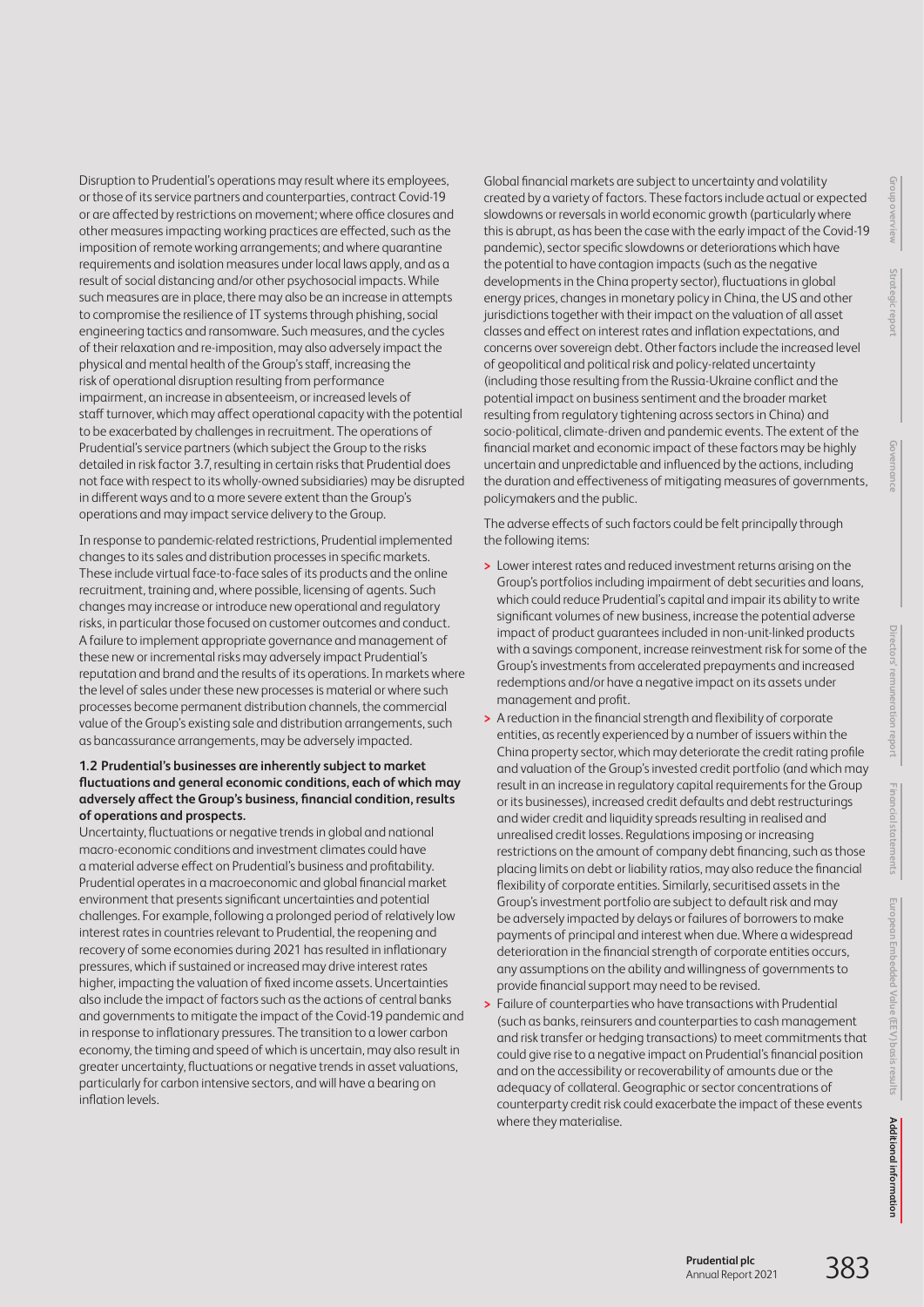- **>** Estimates of the value of financial instruments becoming more difficult because in certain illiquid or closed markets, determining the value at which financial instruments can be realised is highly subjective. Processes to ascertain such values require substantial elements of judgement, assumptions and estimates (which may change over time). Where the Group is required to sell its investments within a defined timeframe, such market conditions may result in the sale of these investments at below expected or recorded prices.
- **>** The Group holds certain investments that may, by their nature, lack liquidity or have the potential to lose liquidity rapidly, such as investment funds (including money market funds), privately placed fixed maturity securities, mortgage loans, complex structured securities and alternative investments. If these investments were required to be liquidated on short notice, the Group may experience difficulty in doing so and may be forced to sell them at a lower price than it otherwise would have been able to realise.
- **>** A reduction in revenue from the Group's products where fee income islinked to account values or the market value of the funds under management. In particular, decreases in equity prices impact the amount of revenue derived from fees from the unit-linked products. Sustained inflationary pressures which may drive higher interest rates may also impact the valuation of fixed income investments and reduce fee income.
- **>** Increased illiquidity, which includes the risk that expected cash inflows from investments and operations will not be adequate to meet the Group's anticipated short-term and long-term policyholder benefits and expense payment obligations. Increased illiquidity also adds to uncertainty over the accessibility of financial resources which in extreme conditions can impact the functioning of markets and may reduce capital resources as valuations decline. This could occur where external capital is unavailable at sustainable cost, increased liquid assets are required to be held as collateral under derivative transactions or redemption restrictions are placed on Prudential's investments in illiquid funds. In addition, significant redemption requests could also be made on Prudential's issued funds and while this may not have a direct impact on the Group's liquidity, it could result in reputational damage to Prudential. The potential impact of increased illiquidity is more uncertain than for other risks such as interest rate or credit risk.

In general, upheavals in the financial markets may affect general levels of economic activity, employment and customer behaviour. As a result, insurers may experience an elevated incidence of claims, lapses, or surrenders of policies, and some policyholders may choose to defer or stop paying insurance premiums or reduce deposits into retirement plans. The demand for insurance products may also be adversely affected. In addition, there may be a higher incidence of counterparty failures. If sustained, this environment is likely to have a negative impact on the insurance sector over time and may consequently have a negative impact on Prudential's business and its balance sheet and profitability. For example, this could occur if the recoverable value of intangible assets for bancassurance agreements and deferred acquisition costs are reduced. New challenges related to market fluctuations and general economic conditions may continue to emerge. For example, inflationary pressures driving higher interest rates may lead to increased lapses for some guaranteed savings products where higher levels of guarantees are offered by products of the Group's competitors, reflecting consumer demand for returns at the level of, or exceeding, inflation. Increased inflation may also adversely impact the ability of consumers to purchase insurance products, particularly in lower income customer segments.

For some non-unit-linked products with a savings component it may not be possible to hold assets which will provide cash flows to match those relating to policyholder liabilities. This is particularly true in those countries where bond markets are less developed or where the duration of policyholder liabilities is longer than the duration of bonds issued and available in the market, and in certain markets where regulated premium and claim values are set with reference to the interest rate environment prevailing at the time of policy issue. This results in a mismatch due to the duration and uncertainty of the liability cash flows and the lack of sufficient assets of a suitable duration. While this residual asset/liability mismatch risk can be managed, it cannot be eliminated. If interest rates in these markets are lower than those used to calculate premium and claim values over a sustained period, this could have a material adverse effect on Prudential's reported profit and the solvency of its business units. In addition, part of the profit from the Group's operations is related to bonuses for policyholders declared on withprofits products, which are impacted by the difference between actual investment returns of the with-profits fund (which are broadly based on historical and current rates of return on equity, real estate and fixed income securities) and minimum guarantee rates offered to policyholders. This profit could be lower in particular in a sustained low interest rate environment.

Any of the foregoing factors and events, individually or together, could have a material adverse effect on Prudential's business, financial condition, results of operations and prospects.

**1.3 Geopolitical and political risks and uncertainty may adversely impact economic conditions, increase market volatility, cause operational disruption to the Group and impact its strategic plans, which could have adverse effects on Prudential's business, financial condition, results of operations and prospects.** The Group is exposed to geopolitical and political risks and uncertainty in the markets in which it operates. Such risks may include:

- **>** The application of government regulations, executive powers, protectionist or restrictive economic and trade policies or measures adopted by businesses or industries which increase trade barriers or restrict trade, sales, financial transactions, or the transfer of capital, investment, data or other intellectual property, with respect to specific territories, markets, companies or individuals;
- **>** An increase in the volume and pace of domestic regulatory changes, including those applying to specific sectors;
- **>** The increased adoption or implementation of laws and regulations which may purport to have extra-territorial application;
- **>** International trade disputes such as the implementation of trade tariffs;
- **>** Withdrawals or expulsions from existing trading blocs or agreements or financial transaction systems, including those which facilitate cross-border payments;
- **>** The domestic application of measures restricting national airspace with respect to aircraft of specific territories, markets, companies or individuals;
- **>** Measures favouring local enterprises, such as changes to the maximum level of non-domestic ownership by foreign companies or differing treatment of foreign-owned businesses under regulations and tax rules; and
- **>** Measures which require businesses of overseas companies to operate through locally incorporated entities or with requirements on minimum local representation on executive or management committees.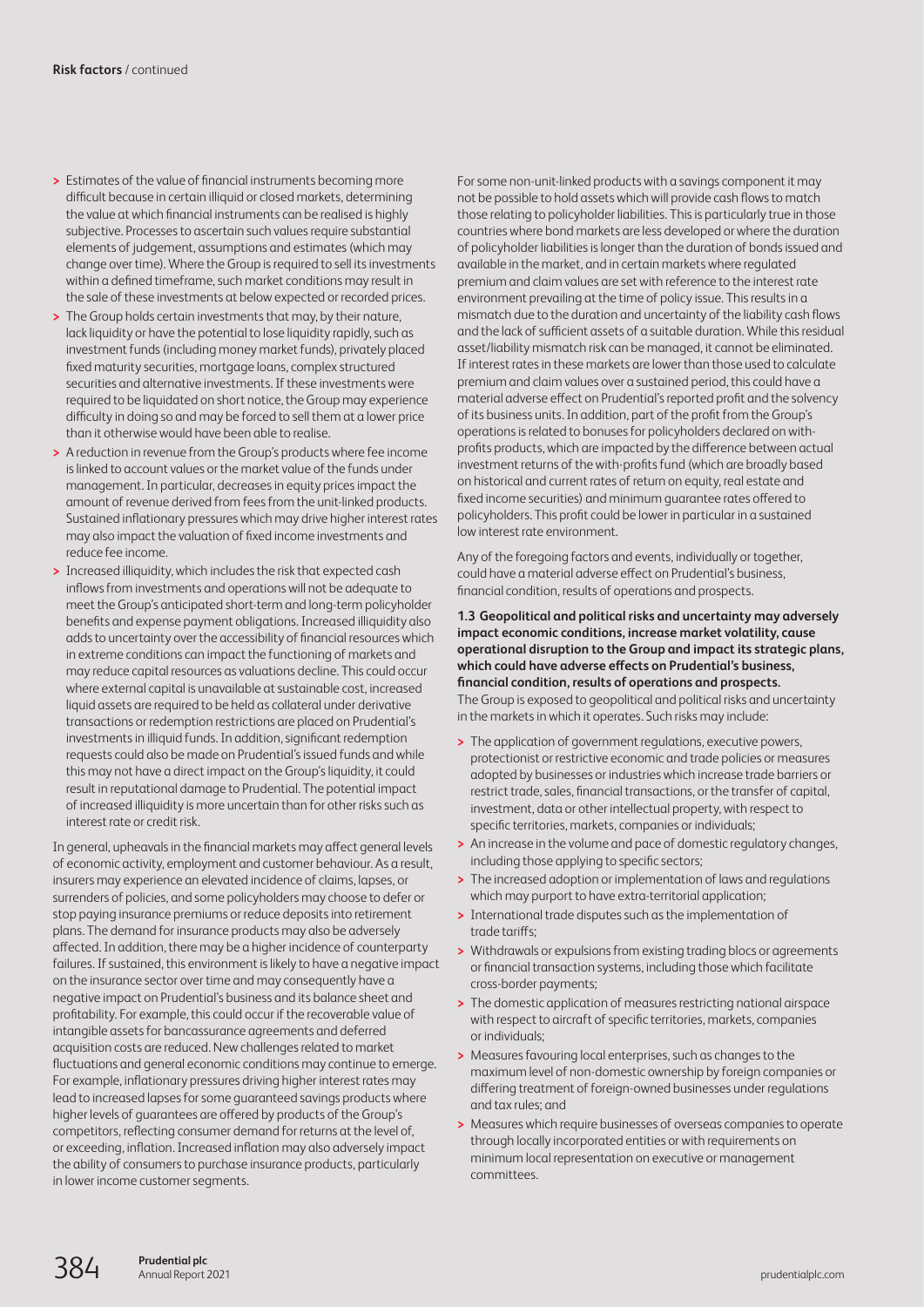Financial statem **Financial statements** European Embedded Value (EEV) basis results **European Embedded Value (EEV) basis results**

The above measures may have an adverse impact on Prudential through their effects on the macroeconomic outlook and the environment for global financial markets. They may also increase regulatory compliance and reputational risks, or adversely impact Prudential where they apply to, and impact, the economic, business and legal and regulatory environment in specific markets or territories in which the Group, its joint venture or jointly owned businesses, sales and distribution networks, or third party service providers have operations. For internationally active groups such as Prudential, operating across multiple jurisdictions, such measures may also add to the complexity of legal and regulatory compliance and increase the risk of conflicts between the requirements of one jurisdiction and another. See risk factor 4.1 below.

Geopolitical and political risks and uncertainty may also adversely impact the Group's operations and its operational resilience. Increased geopolitical tensions may increase domestic and cross-border cyber intrusion activity and therefore increase cyber security risks. Geopolitical and political tensions may also lead to conflict, civil unrest and/or acts of civil disobedience. Such events could impact operational resilience by disrupting Prudential's systems, operations, new business sales and renewals, distribution channels and services to customers, which may result in a reduction in contributions from business units to the central cash balances and profit of the Group, decreased profitability, financial loss, adverse customer impacts and reputational damage and may impact Prudential's business, financial condition, results of operations and prospects.

Legislative or regulatory changes which adversely impact Hong Kong's economy or its international trading and economic relationships, may also result in adverse sales, operational and product distribution impacts to the Group due to the territory being a key market which also hosts Group head office functions.

**1.4 As a holding company, Prudential is dependent upon its subsidiaries to cover operating expenses and dividend payments.** The Group's insurance and investment management operations are generally conducted through direct and indirect subsidiaries, which are subject to the risks discussed elsewhere in this 'Risk Factors' section.

As a holding company, Prudential's principal sources of funds are remittances from subsidiaries, shareholder-backed funds, the shareholder transfer from long-term funds and any amounts that may be raised through the issuance of equity, debt and commercial paper.

Certain of Prudential's subsidiaries are subject to insurance, foreign exchange and tax laws, rules and regulations (including in relation to distributable profits that can limit their ability to make remittances). In some circumstances, including where there are changes to general market conditions, this could limit Prudential's ability to pay dividends to shareholders or to make available funds held in certain subsidiaries to cover operating expenses of other members of the Group.

A material change in the financial condition of any of Prudential's subsidiaries may have a material effect on its business, financial condition, results of operations and prospects.

## **1.5 Prudential is subject to the risk of potential sovereign debt credit deterioration owing to the amounts of sovereign debt obligations held in its investment portfolio.**

Investing in sovereign debt creates exposure to the direct or indirect consequences of political, social or economic changes (including changes in governments, heads of state or monarchs) in the countries in which the issuers of such debt are located and to the creditworthiness of the sovereign. Investment in sovereign debt obligations involves risks not present in debt obligations of corporate issuers. In addition, the issuer of the debt or the governmental authorities that control the repayment of the debt may be unable or unwilling to repay principal or pay interest when due in accordance with the terms of such debt, and Prudential may have limited recourse to compel payment in the event of a default. A sovereign debtor's willingness or ability to repay principal and to pay interest in a timely manner may be affected by, among other factors, its cash flow situation, its relations with its central bank, the extent of its foreign currency reserves, the availability of sufficient foreign exchange on the date a payment is due, the relative size of the debt service burden to the economy as a whole, the sovereign debtor's policy toward local and international lenders, and the political constraints to which the sovereign debtor may be subject.

Moreover, governments may use a variety of techniques, such as intervention by their central banks or imposition of regulatory controls or taxes, to devalue their currencies' exchange rates, or may adopt monetary and other policies (including to manage their debt burdens) that have a similar effect, all of which could adversely impact the value of an investment in sovereign debt even in the absence of a technical default. Periods of economic uncertainty may affect the volatility of market prices of sovereign debt to a greater extent than the volatility inherent in debt obligations of other types of issuers.

In addition, if a sovereign default or other such events described above were to occur, as has happened on occasion in the past, other financial institutions may also suffer losses or experience solvency or other concerns, which may result in Prudential facing additional risks relating to investments in such financial institutions that are held in the Group's investment portfolio. There is also risk that public perceptions about the stability and creditworthiness of financial institutions and the financial sector generally might be adversely affected as might counterparty relationships between financial institutions.

If a sovereign were to default on its obligations, or adopt policies that devalued or otherwise altered the currencies in which its obligations were denominated, this could have a material adverse effect on Prudential's business, financial condition, results of operations and prospects.

**1.6 Downgrades in Prudential's financial strength and credit ratings could significantly impact its competitive position and damage its relationships with creditors or trading counterparties.** Prudential's financial strength and credit ratings, which are used by the market to measure its ability to meet policyholder obligations, are an important factor affecting public confidence in Prudential's products, and as a result its competitiveness. Downgrades in Prudential's ratings as a result of, for example, decreased profitability, increased costs, increased indebtedness or other concerns could have an adverse effect on its ability to market products and retain current policyholders, and the Group's ability to compete for acquisition and strategic opportunities. Downgrades may also impact the Group's financial flexibility, including its ability to issue commercial paper at current levels and pricing. The interest rates at which Prudential is able to borrow funds are affected by its credit ratings, which are in place to measure the Group's ability to meet its contractual obligations.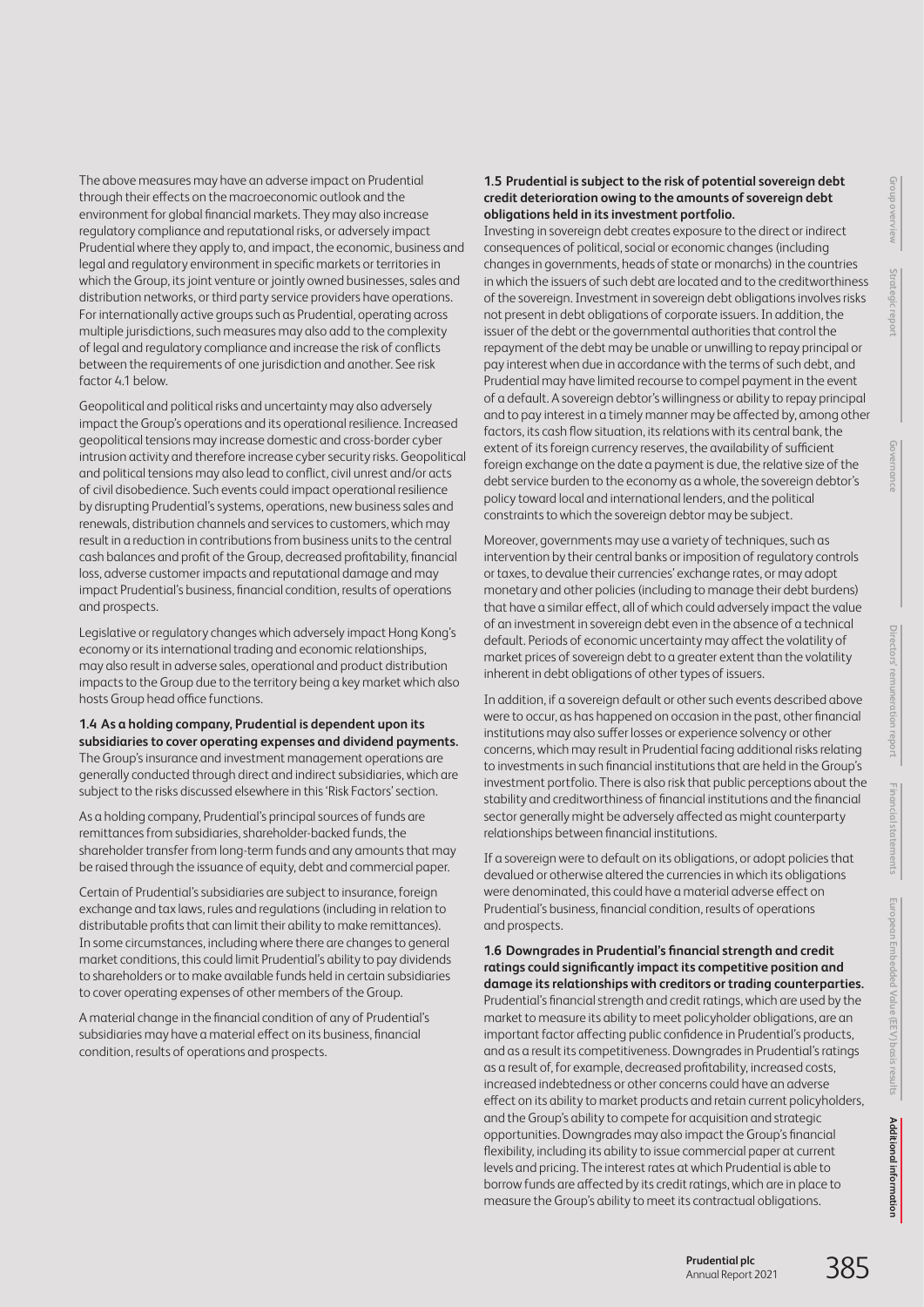In addition, changes in methodologies and criteria used by rating agencies could result in downgrades that do not reflect changes in the general economic conditions or Prudential's financial condition.

In addition, any such downgrades could have a material adverse effect on Prudential's business, financial condition, results of operations and prospects. Prudential cannot predict what actions rating agencies may take, or what actions Prudential may therefore take in response to the actions of rating agencies, which could adversely affect its business.

Any such downgrade of the Group could have an adverse effect on Prudential's financial flexibility, requirements to post collateral under or in connection with transactions to which they are a party and ability to manage market risk exposures. In addition, the interest rates or other costs that the Group incurs in respect of its financing activities may increase as a result. A credit rating downgrade may also affect public confidence in the Group's products and may adversely impact on its ability to market products, retain current policyholders or attract new policyholders.

#### **1.7 Prudential is subject to the risk of exchange rate fluctuations owing to the geographical diversity of its businesses.**

Due to the geographical diversity of Prudential's businesses, Prudential is subject to the risk of exchange rate fluctuations. Prudential's operations generally write policies and invest in assets denominated in local currencies. Although this practice limits the effect of exchange rate fluctuations on local operating results, it can lead to fluctuations in Prudential's consolidated financial statements upon the translation of results into the Group's presentation currency. This exposure is not currently separately managed. The Group presents its consolidated financial statements in US dollars. The results of some entities within the Group are not denominated in or linked to the US dollar and some enter into transactions which are conducted in non-US dollar currencies. Prudential is subject to the risk of exchange rate fluctuations from the translation of the results of these entities and transactions and the risks from the maintenance of the HK dollar peg to the US dollar.

#### **2. Risks relating to sustainability and environmental, social and governance ('ESG') matters**

#### **2.1 The failure to understand and respond effectively to the risks associated with ESG factors could adversely affect Prudential's achievement of its long-term strategy.**

A failure to manage the material risks associated with key ESG themes detailed below may undermine the sustainability of Prudential by adversely impacting the Group's reputation and brand, ability to attract and retain customers and employees, and therefore the results of its operations and delivery of its strategy and long-term financial success.

#### *(a) Environmental risks*

Environmental concerns, notably those associated with climate change and their social and economic impacts, present long-term risks to the sustainability of Prudential and may impact its customers and other shareholders.

Prudential's investment horizons are long term and it is therefore exposed to the potential long-term impact of climate change risks, which include the financial and non-financial impact of transition to a lower carbon economy and physical and litigation risks. The global transition to a lower carbon economy may have an adverse impact on investment valuations as the financial assets of carbon intensive companies re-price, and this could result in some asset sectors facing significantly higher costs and a reduction in demand for their products and services. The speed of this transition, and the extent to which it is orderly and managed, will be influenced by factors such as public policy, technology and changes in market or investor sentiment. The potential impact of these factors on the valuation of investments may also have a broader economic impact that may adversely affect customers and their demand for the Group's products. The transition to a lower carbon economy has the potential to disproportionately impact the Asia and Africa markets in which Prudential operates and invests, and the Group's stakeholders increasingly expect and/or rely on the Group to support an orderly, inclusive and sustainable transition based on an understanding of relevant country and company-level transition plans taking into consideration the impact on the economies, businesses, communities and customers in these markets.

The pace and volume of new climate-related regulation emerging across the markets in which the Group operates, the need to deliver on existing and new voluntary exclusions on investments in certain sectors, engagement and reporting commitments and the demand for externally assured reporting may give rise to compliance, operational and disclosure risks which may be increased by the multi-jurisdictional coordination required in adopting a consistent risk management approach.

The Group's ability to sufficiently understand and appropriately react to transition risk and its ability to deliver on its external carbon reduction commitments may be limited by insufficient or unreliable data on carbon exposure and transition plans for the assets in which it invests. The direct physical impacts of climate change, driven by both specific short-term climate-related events such as natural disasters and longer-term changes to climate and the natural environment, are likely to become increasingly significant factors in the mortality and morbidity risk assessments for the Group's insurance product underwriting and offerings and their associated claims profiles. Climate-driven events in countries in which Prudential or its key third parties operate could adversely impact the Group's operational resilience and its customers, which may potentially occur through migration or displacement both within and across borders.

A failure to understand, manage and provide greater transparency of its exposure to these climate-related risks may have increasingly adverse implications for Prudential and its stakeholders.

#### *(b) Social risks*

Social risks that could impact Prudential may arise from a failure to consider the rights, diversity, well-being, needs, and interests of its customers and employees and the communities in which the Group or its third parties operate. Perceived inequalities and income disparities, intensified by the pandemic, have the potential to further erode social cohesion across the Group's markets which may increase operational and disruption risks for Prudential. These risks are increased as Prudential operates in multiple jurisdictions with distinct local cultures and considerations.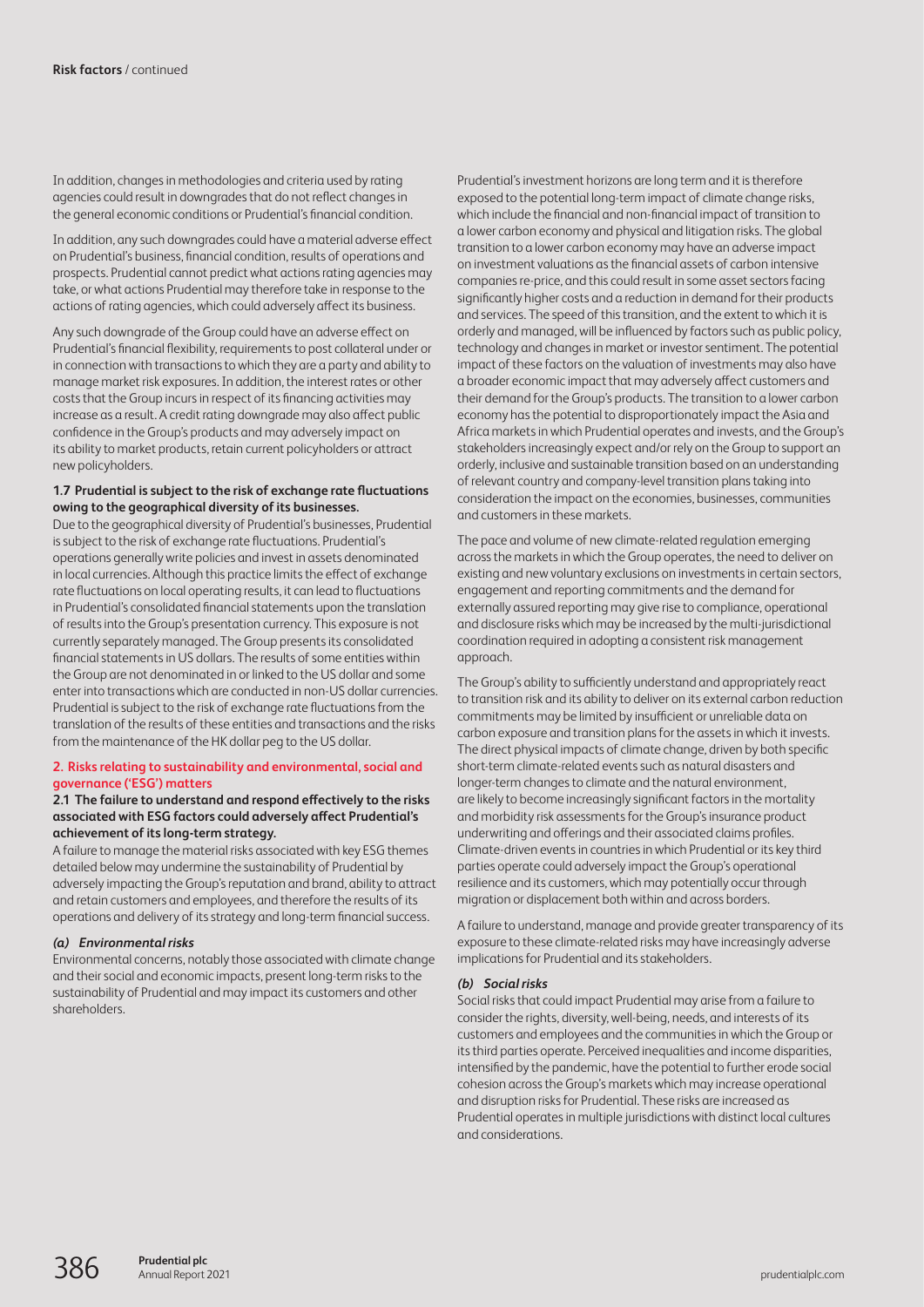**Strategic report**

Evolving social norms and emerging population risks associated with public health trends (such as an increase in obesity and mental health deterioration) and demographic changes (such as population urbanisation and ageing) may affect customer lifestyles and therefore may impact the level of claims under the Group's insurance product offerings. As a provider of insurance and investment services, the Group is increasingly focused on making its products more accessible through digital innovation, technologies and distribution methods for a broadening range of products and services. As a result, Prudential has access to extensive amounts of customer personal data, including data related to personal health, and an increasing ability to analyse and interpret this data through the use of complex tools, machine learning and artificial intelligence technologies. The Group is therefore exposed to the regulatory, ethical and reputational risks associated with customer data misuse or security breaches. These risks are explained in risk factor 3.5. The increasing digitalisation of products, services and processes may also result in new and unforeseen regulatory requirements and stakeholder expectations, including those relating to how the Group supports its customers through this transformation.

As an employer, the Group is also exposed to the risk of being unable to attract, retain and develop a diverse group of highly-skilled employees to meet the changing need of a transformative organisation. This may increase if Prudential does not implement responsible working practices or fails to recognise the benefits of diversity, ensure psychological safety for employees, or promote a culture of inclusion and sense of belonging. The potential for reputational risk extends to the Group's supply chains and its investee companies, which may be exposed to factors such as poor labour standards and abuses of human rights by third parties.

## *(c) Governance*

A failure to maintain high standards of corporate governance may adversely impact the Group and its customers and employees and increase the risk of poor decision-making and a lack of oversight and management of its key risks. Poor governance may arise where key governance committees have insufficient independence, a lack of diversity, skills or experience in their members, or unclear (or insufficient) oversight responsibilities and mandates. Inadequate oversight over remuneration also increases the risk of poor senior management behaviours.

Prudential operates across multiple jurisdictions and has a group and subsidiary governance structure which may add further complexity to these considerations. Participation in joint ventures or partnerships where Prudential does not have direct overall control and the use of third party service providers increase the potential for reputational risks arising from poor governance.

Sustainability and ESG-related risks may directly or indirectly impact Prudential's business and the achievement of its strategic focus on providing greater and more inclusive access to good health and financial security, responsible stewardship in managing the human impact of climate change and building human and social capital with its broad range of stakeholders, which range from customers, institutional investors, employees and suppliers, to policymakers, regulators, industry organisations and local communities. A failure to transparently and consistently implement the Group's ESG strategy across operational, underwriting and investment activities, may adversely impact the financial condition and reputation of the Group and may negatively impact the Group's stakeholders, who all have expectations, concerns and aims related to ESG and sustainability matters, which may differ, both within and across the markets in which the Group operates.

In its investment activities, Prudential's stakeholders increasingly have expectations of, and place reliance on, an approach to responsible investment that demonstrates how ESG and sustainability considerations are effectively integrated into investment decisions and responsible supply chain management and the performance of fiduciary and stewardship duties. These duties include effective implementation of exclusions, voting and active engagement decisions with respect to investee companies, as both an asset owner and an asset manager, in line with internally defined procedures and external commitments.

## **3. Risks relating to prudential's business activities and industry**

**3.1 The implementation of large-scale transformation, including complex strategic initiatives, gives rise to significant design and execution risks and may affect Prudential's operational capability and capacity. Any failure of these initiatives to meet their objectives may adversely impact the Group and the delivery of its strategy.** 

Where required in order to implement its business strategies for growth, meet customer needs, improve customer experiences, strengthen operational resilience, meet regulatory and industry requirements and maintain market competitiveness, Prudential from time to time undertakes Group restructuring, transformation programmes and acquisitions and disposals across its business. Many of these change initiatives are complex, interconnected and/or of large scale, and include improvement of business efficiencies through operating model changes, advancing the Group's digital capability, expanding strategic partnerships and industry and regulatory-driven change. There may be a material adverse effect on Prudential's business, customers, financial condition, results of operations and prospects if these initiatives incur unplanned costs, are subject to implementation delays, or fail to fully meet their objectives. Large scale restructuring of Prudential, such as the recent Jackson Demerger and changes to the Group's management and operational model have increased uncertainty for the Group's employees, which may affect operational capacity and the ability of the Group to deliver its strategy.

Additionally, there may be adverse non-financial (including operational, regulatory, conduct and reputational) implications for the Group in undertaking such initiatives, which inherently give rise to design and execution risks, and may increase existing business risks, such as placing additional strain on the operational capacity, or weakening the control environment, of the Group.

Implementing further initiatives related to significant regulatory changes, such as IFRS 17, may amplify these risks. Risks relating to these regulatory changes are explained in risk factor 4.1 below.

The speed of technological change in the business could outpace the Group's ability to anticipate all the unintended consequences that may arise from such change. Innovative technologies, such as artificial intelligence, expose Prudential to potential additional regulatory, information security, operational, ethical and conduct risks which, if inadequately managed, could result in customer detriment and reputational damage.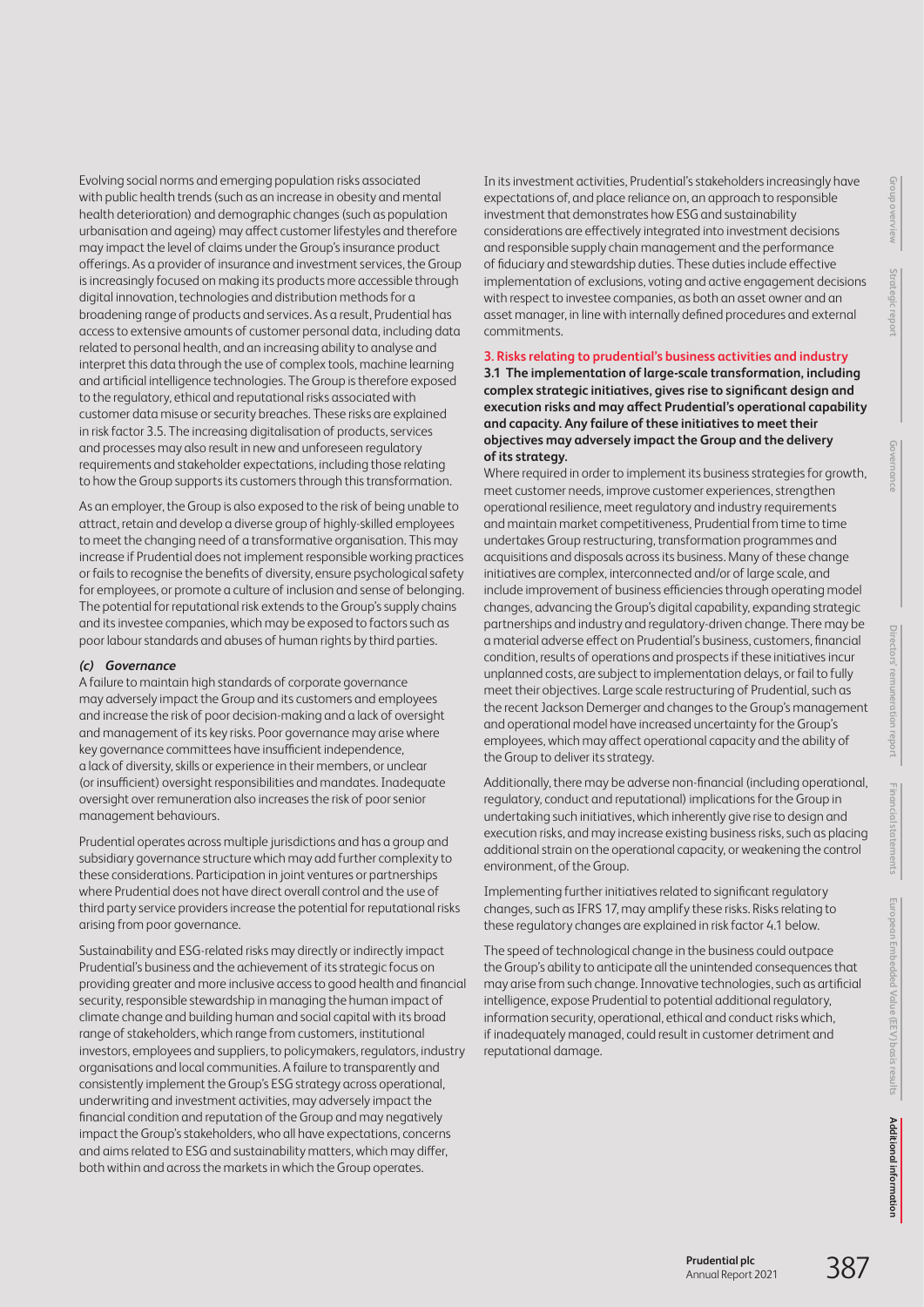## **3.2 Prudential is exposed to ongoing risks as a result of the Jackson Demerger, which, if they materialise, could adversely affect Prudential's business.**

#### *(a) The Group continues to hold shares in Jackson but no longer has any control*

On 13 September 2021, Prudential completed the Jackson Demerger (the 'Demerger'). As at 31 December 2021, the Group retains an 18.4 per cent. economic interest (and an 18.5 per cent. voting interest) in the total common stock of Jackson. The Group intends to reduce this investment to less than 10 per cent. within 12 months of the completion of the Jackson Demerger. As a result of the Demerger, Prudential no longer has the ability to control Jackson's strategic, financial and operational decisions. Jackson may fail to develop its business, meet the expectations of investors, may be subject to adverse publicity and increased legal or regulatory scrutiny, or its reported financial position may be adversely impacted by errors or limitations in its modelling and other assumptions related to its business, including the calculation of regulatory or internal capital requirements, the valuation of assets and liabilities, and determining hedging requirements. These factors may have an adverse impact on the market price of Jackson shares, which may be volatile and can go down as well as up. It is therefore possible that the value of Prudential's shareholding may be lower than anticipated, and the gross proceeds due to Prudential from any future sale may be lower than Prudential might otherwise achieve.

## *(b) Indemnities have been given under a Demerger Agreement by Prudential in favour of the Jackson Group*

At the time of the Demerger, Prudential and Jackson entered into the Demerger Agreement. This governs the post-Jackson Demerger obligations of the Group and the Jackson Group and contains, among other provisions, indemnities under which Prudential indemnifies the Jackson Group against liabilities that may arise in connection with the business carried on by the Group (other than Jackson's business) prior to the Jackson Demerger. Prudential has the right to defend any such claim.

Although it is not anticipated that Prudential will be required to pay any substantial amount pursuant to such indemnity obligations, if any amounts payable under the indemnities are substantial, this could have a material adverse effect on the financial condition and/or results of Prudential.

## *(c) Prudential may incur liabilities in connection with the Jackson Demerger*

In addition, in connection with the Jackson Demerger, Prudential may be subject to claims by Jackson's shareholders and other third parties for any material misstatements or omissions of material facts contained within Jackson's Form 10 registration document, or for any fraudulent, intentional or reckless misleading disclosure in connection with the Jackson Shares under the US Securities and Exchange Act of 1934. If those claims are not successfully defended, Prudential may have to pay compensation, and where this is substantial may adversely affect Prudential's business, financial condition, cash flows, results of operations and prospects.

#### **3.3 Prudential's businesses are conducted in highly competitive environments with developing demographic trends. The profitability of the Group's businesses depend on management's ability to respond to these pressures and trends.**

The markets for financial services are highly competitive, with a number of factors affecting Prudential's ability to sell its products and profitability, including price and yields offered, financial strength and ratings, range of product lines and product quality, brand strength and name recognition, investment management performance and fund management trends, historical bonus levels, the ability to respond to developing demographic trends, customer appetite for certain savings products and technological advances. In some of its markets, Prudential faces competitors that are larger, have greater financial resources or a greater market share, offer a broader range of products or have higher bonus rates. Further, heightened competition for talented and skilled employees, agents and independent financial advisers may limit Prudential's potential to grow its business as quickly as planned. Technological advances, including those enabling increased capability for gathering large volumes of customer health data and developments in capabilities and tools in analysing and interpreting such data (such as artificial intelligence and machine learning), may result in increased competition to the Group, both from within and outside the insurance industry, and may increase the competition risks resulting from a failure to be able to attract sufficient numbers of skilled staff.

The Group's principal competitors include global life insurers together with regional insurers and multinational asset managers. In most markets, there are also local companies that have a material market presence.

Prudential believes that competition will intensify across all regions in response to consumer demand, digital and other technological advances (including the emergence and maturing of new distribution channels), the need for economies of scale and the consequential impact of consolidation, regulatory actions and other factors. Prudential's ability to generate an appropriate return depends significantly upon its capacity to anticipate and respond appropriately to these competitive pressures. This includes managing the potential adverse impacts to the commercial value of the Group's existing sale and distribution arrangements, such as bancassurance arrangements, in markets where new distribution channels develop.

Failure to do so may adversely impact Prudential's ability to attract and retain customers and, importantly, may limit Prudential's ability to take advantage of new business arising in the markets in which it operates, which may have an adverse impact on the Group's business, financial condition, results of operations and prospects.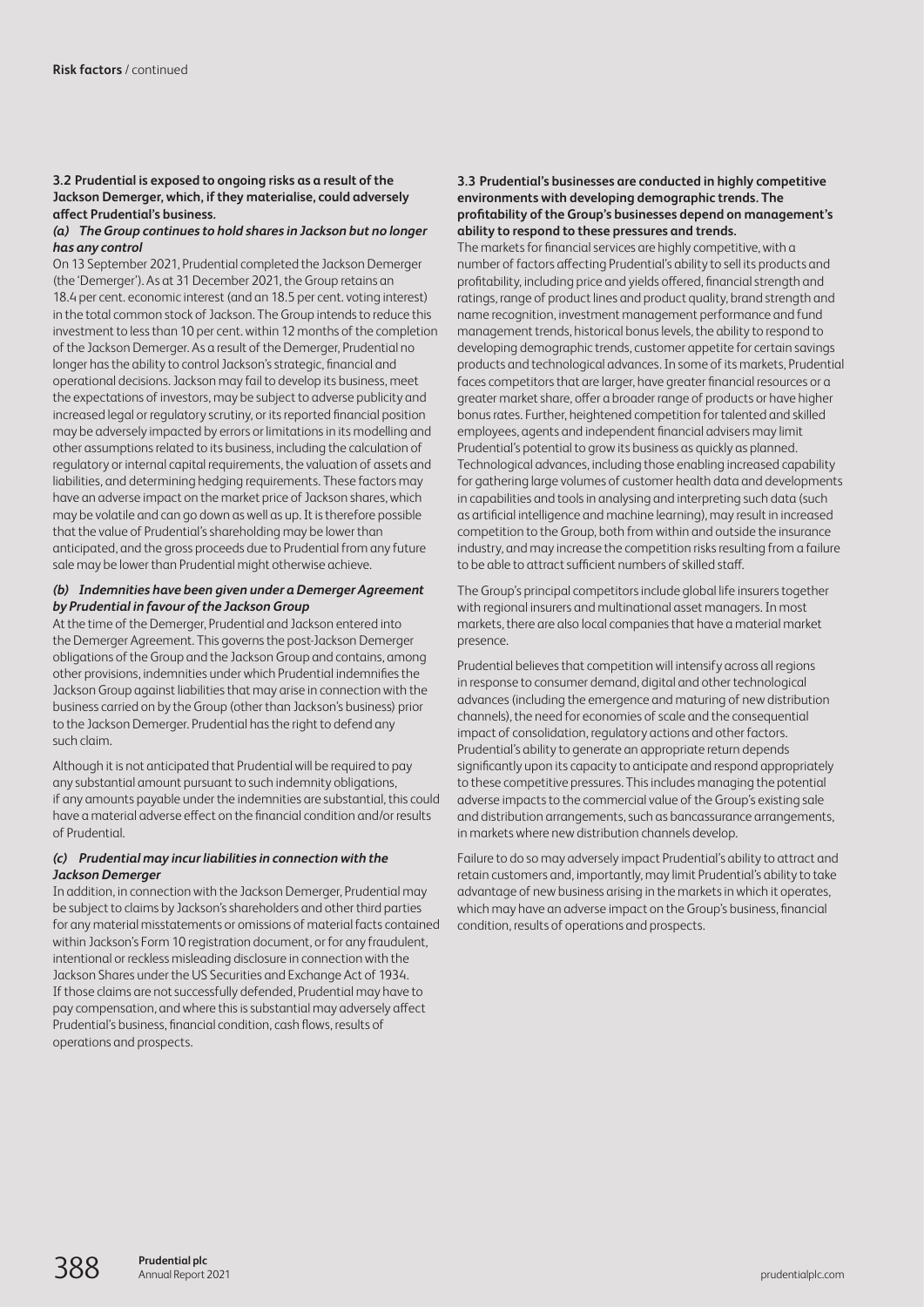#### **3.4 Adverse experience in the operational risks inherent in Prudential's business, and those of its material outsourcing partners, could disrupt its business functions and have a negative impact on its business, financial condition, results of operations and prospects.**

Operational risks are present in all of Prudential's businesses, including the risk of direct or indirect loss resulting from inadequate or failed internal and external processes, systems or human error, fraud, the effects of natural or man-made catastrophic events (such as natural disasters, pandemics, cyber-attacks, acts of terrorism, civil unrest and other catastrophes) or other external events. These risks may also adversely impact Prudential through its partners. Prudential relies on the performance and operations of a number of bancassurance, product distribution, outsourcing (including external technology and data hosting) and service partners. These include back office support functions, such as those relating to IT infrastructure, development and support and customer facing operations and services, such as product distribution and services (including through digital channels) and investment operations. This creates reliance upon the resilient operational performance of these partners and exposes Prudential to the risk that the operations and services provided by these partners are disrupted or fail. Further, Prudential operates in extensive and evolving legal and regulatory environments (including in relation to tax) which adds to the complexity of the governance and operation of its business processes and controls.

Exposure to such risks could impact Prudential's operational resilience and ability to perform necessary business functions by disrupting its systems, operations, new business sales and renewals, distribution channels and services to customers, or result in the loss of confidential or proprietary data. Such risks, as well as any weaknesses in administration systems (such as those relating to policyholder records) or actuarial reserving processes, may also result in increased expenses, as well as legal and regulatory sanctions, decreased profitability, financial loss and customer conduct risk impacts, and may damage Prudential's reputation and relationship with its customers and business partners. A failure to adequately oversee service partners (or their IT and operational systems and processes) could result in significant service degradation or disruption to Prudential's business operations and customers, which may have reputational or conduct risk implications and could have a material adverse effect on the Group's business, financial condition, results of operations and prospects.

Prudential's business requires the processing of a large number of transactions for a diverse range of products. It also employs complex and interconnected IT and finance systems, models, and user developed applications in its processes to perform a range of operational functions. These functions include the calculation of regulatory or internal capital requirements, the valuation of assets and liabilities and the acquisition of new business using artificial intelligence and digital applications. Many of these tools form an integral part of the information and decision-making frameworks used by Prudential and the risk of adverse consequences arising from erroneous or misinterpreted tools used in core business activities, decision-making and reporting exists. Errors or limitations in these tools, or their inappropriate usage, may lead to regulatory breaches, inappropriate decision-making, financial loss, customer detriment, inaccurate external reporting or reputational damage. The long-term nature of much of the Group's business also means that accurate records have to be maintained securely for significant time periods.

The performance of the Group's core business activities and the uninterrupted availability of services to customers rely significantly on, and require significant investment in, resilient IT applications, infrastructure and security architectural design, data governance and management and other operational systems, personnel, controls and processes. During large-scale disruptive events or times of significant change, the resilience and operational effectiveness of these systems and processes at Prudential and/or its third party service providers may be adversely impacted. In particular, Prudential and its business partners are making increasing use of emerging technological tools and digital services, or forming strategic partnerships with third parties to provide these capabilities. Automated distribution channels to customers increase the criticality of providing uninterrupted services. A failure to implement appropriate governance and management of the incremental operational risks from emerging technologies may adversely impact Prudential's reputation and brand, the results of its operations, its ability to attract and retain customers and its ability to deliver on its long-term strategy and therefore its competitiveness and long-term financial success.

Although Prudential's IT, compliance and other operational systems, models and processes incorporate governance and controls designed to manage and mitigate the operational and model risks associated with its activities, there can be no complete assurance as to the resilience of these systems and processes to disruption or that governance and controls will always be effective. Due to human error, among other reasons, operational and model risk incidents do occur from time to time and no system or process can entirely prevent them. Prudential's legacy and other IT systems, data and processes, as with operational systems and processes generally, may also be susceptible to failure or security/data breaches.

## **3.5 Attempts to access or disrupt Prudential's IT systems, and loss or misuse of personal data, could result in loss of trust from Prudential's customers and employees and reputational damage, which could have material adverse effects on the Group's business, financial condition, results of operations and prospects.**

Prudential and its business partners are increasingly exposed to the risk that individuals (which includes connected persons such as employees, contractors or representatives of Prudential or its third party service providers, and unconnected persons) or groups may intentionally or unintentionally disrupt the availability, confidentiality and integrity of its IT systems or compromise the integrity and security of data (both corporate and customer), including disruption from ransomware, malicious software designed to restrict Prudential's access to data until the payment of a sum of money. Where these risks materialise, this could result in disruption to key operations, make it difficult to recover critical data or services or damage assets, any of which could result in loss of trust from Prudential's customers and employees, reputational damage and direct or indirect financial loss. Cyber-security threats continue to evolve globally in sophistication and potential significance. Prudential's increasing profile in its current markets and those in which it is entering, growing customer interest in interacting with their insurance providers and asset managers through the internet and social media, improved brand awareness, increasing adoption of the Group's Pulse platform and the 2020 designation of Prudential as an Internationally Active Insurance Group ('IAIG') could also increase the likelihood of Prudential being considered a target by cyber criminals. Ransomware campaigns have increased in frequency and represent an increasing threat to the financial services sector, with recent highly publicised attacks on financial services companies. The risk from untargeted but sophisticated and automated attacks remains present.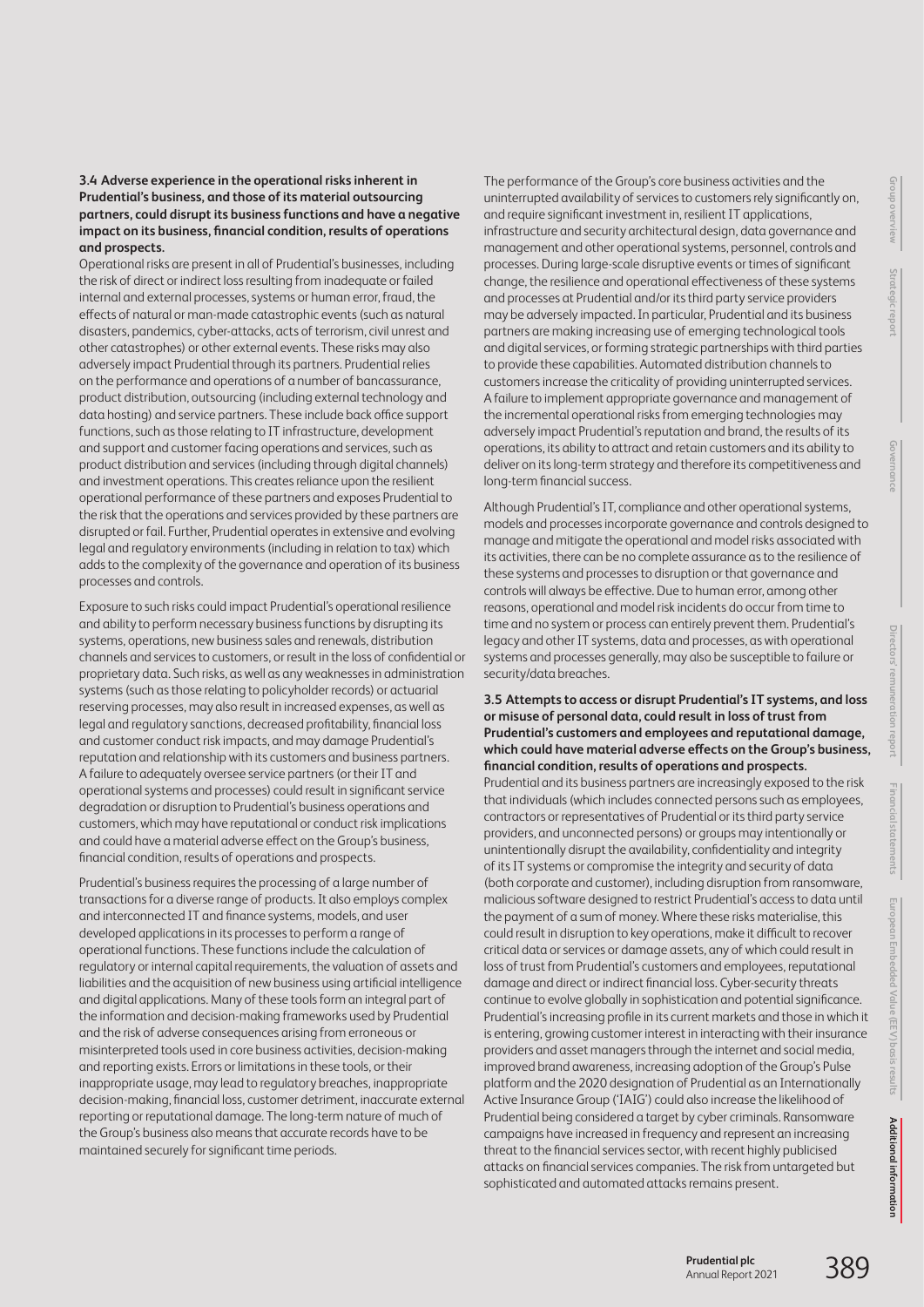There is an increasing requirement and expectation on Prudential and its business partners not only to hold the data of customers, shareholders and employees securely, but also to ensure its ongoing accuracy and that it is being used in a transparent, appropriate and ethical way, including in decision-making where automated processes are employed. A failure to do so may result in regulatory scrutiny and sanctions and detriment to customers and third party partners, and may adversely impact the reputation and brand of the Group, its ability to attract and retain customers and deliver on its long-term strategy and therefore the results of its operations.

The risk to the Group of not meeting these requirements and expectations may be increased by the development of cloud-based infrastructure and the usage of digital distribution and service channels, which can collect a broader range of personal and health-related data from individuals at increased scale and speed, and the use of complex tools, machine learning and artificial intelligence technologies to process, analyse and interpret this data. New and currently unforeseeable regulatory issues may also arise from the increased use of emerging technology. Regulatory developments in cybersecurity and data protection (such as the ongoing development of a holistic data governance regime in China, including the Data Security Law, the Personal Information Protection Law, which came into effect in November 2021, the revised Measures for Cybersecurity Review and recently released draft rules on the provision of internet healthcare services) continue to progress worldwide. Such developments may increase the complexity of requirements and obligations in this area, in particular where they include national security restrictions or impose differing and/or conflicting requirements with those of other jurisdictions. These risks may also increase the financial and reputational implications for Prudential of regulatory non-compliance or a significant breach of IT systems or data, including at its joint venture or third party service providers. The international transfer of data may, as a global organisation, increase regulatory risks for the Group.

Although Prudential has experienced or has been affected by cyber and data breaches, to date, it has not identified a failure or breach, or an incident of data misuse in relation to its legacy and other IT systems and processes which has had a material impact on its operations. However, Prudential has been, and likely will continue to be, subject to potential damage from computer viruses, unauthorised access and cyber-security attacks such as 'denial of service' attacks (which, for example, can cause temporary disruption to websites and IT networks), phishing and disruptive software campaigns, and there can be no assurance that such events will not take place which may have material adverse consequential effects on Prudential's business, financial condition, results of operations and prospects.

#### **3.6 Prudential's Pulse platform may increase existing business risks to the Group or introduce new risks as the markets in which it operates and its features, partnerships and product offerings develop.**

Prudential's digital platform, Pulse, is subject to a number of the risks discussed within this 'Risk Factors' section. In particular, these include risks related to legal and regulatory compliance and the conduct of business; the execution of complex change initiatives; information security and data privacy; the use of models (including those using artificial intelligence) and the handling of personal data; the resilience and integrity of IT infrastructure and operations; and those relating to the management of third parties. These existing risks for the Group may be increased due to a number of factors:

- **>** The number of current and planned markets in which Pulse operates, each with their own laws and regulations, regulatory and supervisory authorities, the scope of application of which may be uncertain or change at pace, may increase regulatory compliance risks;
- **>** The implementation of planned platform features and offerings may require the delivery of complex, inter-connected change initiatives across current and planned markets. This may give rise to design and execution risks, which could be amplified where these change initiatives are delivered concurrently;
- **>** The platform includes functionality relating to user generated content, which may expose Prudential to legal liability or reputational risk in the hosting of that content;
- **>** The increased volume, breadth and sensitivity of data on which the business model of Pulse is dependent and to which the Group has access, holds, analyses and processes through its models, which increases data security, privacy and usage risks. The use of complex models, including where they use artificial intelligence for critical decision-making, in the application's features and offerings may give rise to operational, conduct, litigation and reputational risks where they do not function as intended;
- **>** The platform and its services rely on a number of third party partners and providers, which may vary according to the market. This may increase operational disruption risks to the uninterrupted provision of services to customers, regulatory compliance and conduct risks, and the potential for reputational risks; and
- **>** Support for, and development of, the platform may be provided outside of the individual markets in which the platform operates, which may increase the complexity of local legal and regulatory compliance.

New product offerings and functionality may be developed and provided through the platform, which may introduce new regulatory, operational, conduct and strategic risks for the Group. Any slowdown in digitalisation may reduce user adoption rates, the current size of the user base of Pulse and/or the development of product and service offerings, which may impact the ability of the Group to deliver its digital strategy. Regulations may be introduced which limit the permitted scope of online or digitally distributed insurance, asset management or medical services, which may restrict current or planned offerings provided by the Pulse platform. Markets may also introduce regulations with specific licensing requirements or requiring the provision of current or planned services via locally incorporated entities, which increases the regulatory and compliance risks associated with operating the Pulse platform.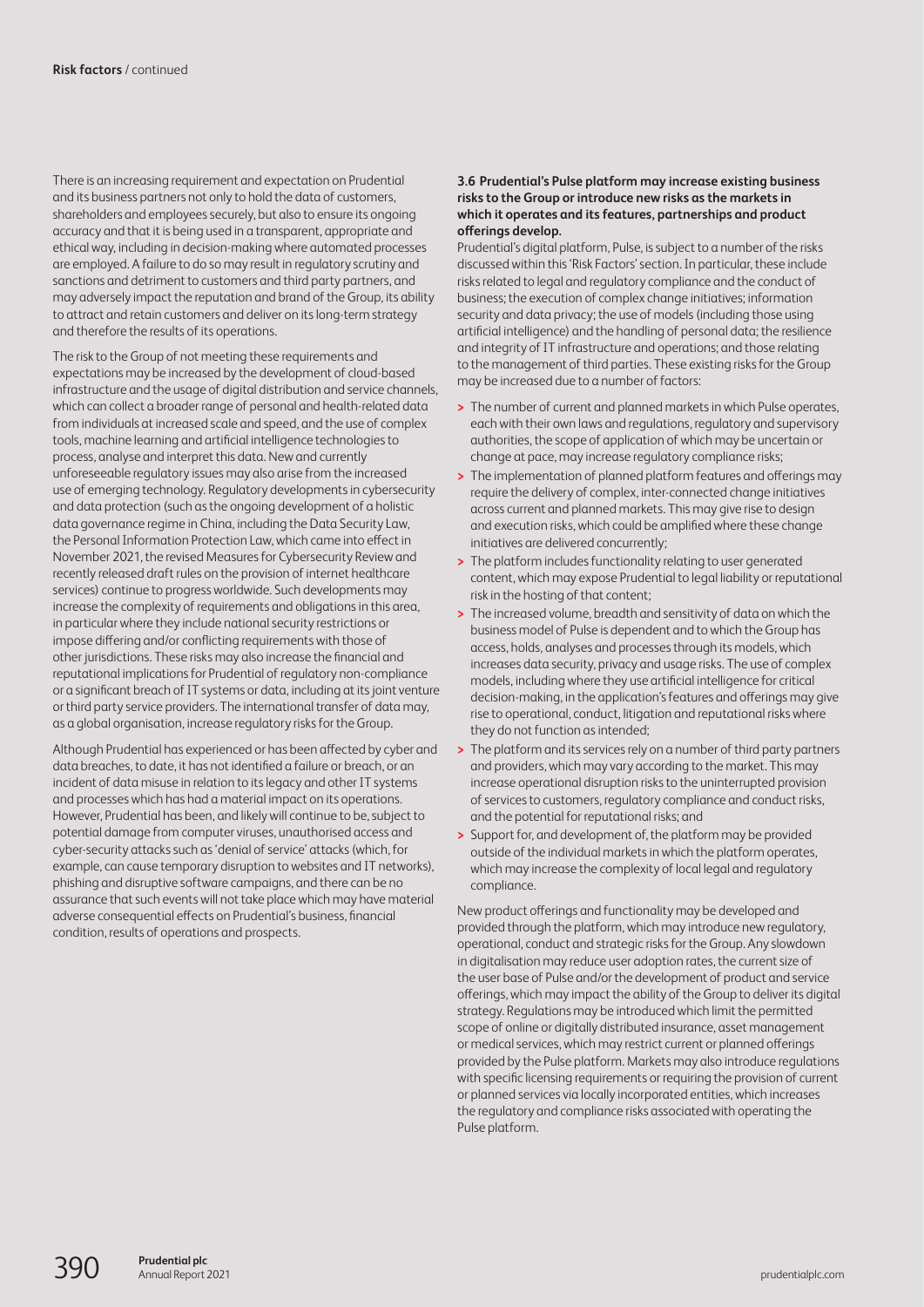A failure to implement appropriate governance and management of the incremental and new risks detailed above may adversely impact Prudential's reputation and brand, its ability to attract and retain customers, its competitiveness and its ability to deliver on its long-term strategy.

#### **3.7 Prudential operates in certain markets with joint venture partners, minority shareholders and other third parties. These businesses face the same risks as the rest of the Group and also give rise to certain risks to Prudential that the Group does not face with respect to its wholly-owned subsidiaries.**

Prudential operates, and in certain markets is required by local regulation to operate, through joint ventures and other joint ownership or third-party arrangements. The financial condition, operations and reputation of Group may be adversely impacted, or the Group may face regulatory censure, in the event that any of its partners fails or is unable to meet its obligations under the arrangements, encounters financial difficulty, or fails to comply with local or international regulation and standards such as those pertaining to the prevention of financial crime. Reputational risks to the Group are amplified where any joint venture or jointly owned businesses carry the Prudential name.

A material proportion of the Group's business comes from its joint ventures in China and India. For such operations the level of control exercisable by the Group depends on the terms of the contractual agreements, in particular, those terms providing for the allocation of control among, and continued cooperation between, the participants. As a result, the level of oversight, control and access to management information the Group is able to exercise over the extent of the exposure to material risks at these operations may be lower compared to the Group's wholly owned businesses. This may increase the uncertainty for the Group over the financial condition of these operations, including the credit risk profile and valuation of their investment portfolios and the extent of their invested credit and counterparty credit risk exposure, resulting in heightened risks to the Group as whole. This may particularly be the case where the countries in which these operations are located experience market or sector-specific slowdowns, volatility or deterioration (such as the recent negative developments in the China property sector). In addition, the level of control exercisable by the Group could be affected by changes in the maximum level of nondomestic ownership imposed on foreign companies in certain jurisdictions. The exposure of the Group to the risks detailed in risk factor 3.1 above may also increase should the Group's strategic initiatives include the expansion of the Group's operations through joint ventures or jointly owned businesses.

In addition, a significant proportion of the Group's product distribution is carried out through agency arrangements and contractual arrangements with third party service providers not controlled by Prudential, such as bancassurance arrangements, and the Group is therefore dependent upon the continuation of these relationships. A temporary or permanent disruption to these distribution arrangements, such as through significant deterioration in the reputation, financial position or other circumstances of the third party service providers, material failure in controls (such as those pertaining to the third party service provider system failure or the prevention of financial crime) orfailure to meet any regulatory requirements could adversely affect Prudential's reputation and its business, financial condition, results of operations and prospects.

## **3.8 Adverse experience relative to the assumptions used in pricing products and reporting business results could significantly affect Prudential's business, financial condition, results of operations and prospects.**

In common with other life insurers, the profitability of the Group's businesses depends on a mix of factors including mortality and morbidity levels and trends, policy surrenders and take-up rates on guarantee features of products, investment performance and impairments, unit cost of administration and new business acquisition expenses. The Group's businesses are subject to inflation risk.

In particular, the Group's medical insurance businesses are also exposed to medical inflation risk.

Prudential needs to make assumptions about a number of factors in determining the pricing of its products, for setting reserves, and for reporting its capital levels and the results of its long-term business operations.

A further factor is the assumption that Prudential makes about future expected levels of the rates of early termination of products by its customers (known as persistency). This is relevant to a number of lines of business in the Group. Prudential's persistency assumptions reflect a combination of recent past experience for each relevant line of business and expert judgement, especially where a lack of relevant and credible experience data exists. Any expected change in future persistency is also reflected in the assumption. If actual levels of persistency are significantly different than assumed, the Group's results of operations could be adversely affected.

In addition, Prudential's business may be adversely affected by epidemics, pandemics and other effects that give rise to a large number of deaths or additional sickness claims, as well as increases to the cost of medical claims. Pandemics, significant influenza and other epidemics have occurred a number of times historically but the likelihood, timing, or the severity of future events cannot be predicted. The effectiveness of external parties, including governmental and non-governmental organisations, in combating the spread and severity of any epidemics, as well as pharmaceutical treatments and vaccines (and their roll-outs) and non-pharmaceutical interventions, could have a material impact on the Group's claims experience. The risks to the Group resulting from the Covid-19 pandemic are included in risk factor 1.1 above.

Prudential uses reinsurance to selectively transfer mortality, morbidity and other risks. This exposes the Group to the counterparty risk of a reinsurer being unable to pay reinsurance claims or otherwise meet their commitments; the risk that a reinsurer changes reinsurance terms and conditions of coverage, or increases the price of reinsurance which Prudential is unable to pass on to its customers; the risk of ambiguity in the reinsurance terms and conditions leading to uncertainty whether an event is covered under a reinsurance contract; and the risk of being unable to replace an existing reinsurer, or find a new reinsurer, for the risk transfer being sought.

Any of the foregoing, individually or together, could have a material adverse effect on Prudential's business, financial condition, results of operations and prospects.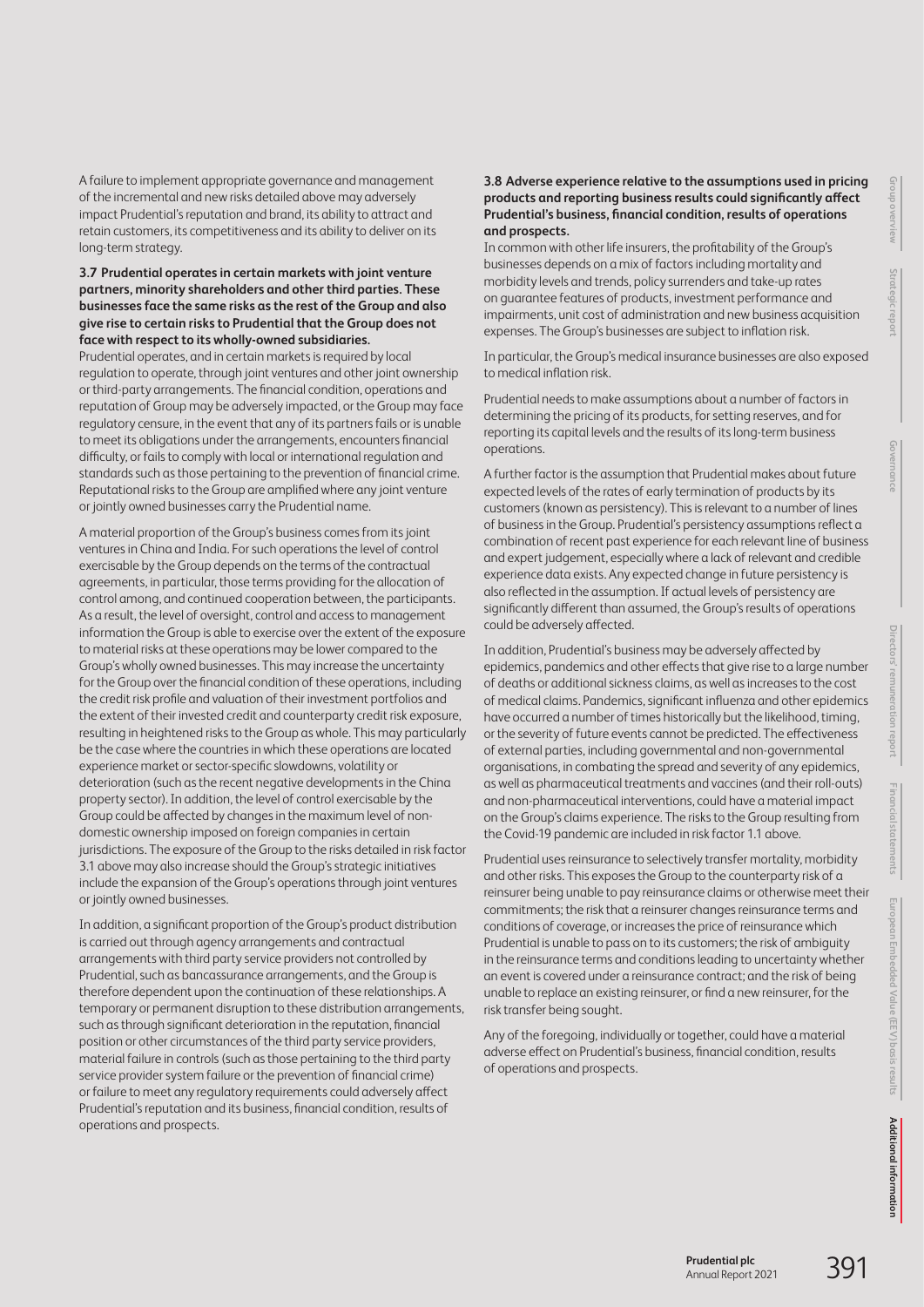#### **4. Risks relating to legal and regulatory requirements**

**4.1 Prudential conducts its businesses subject to regulation and associated regulatory risks, including a change to the basis in the regulatory supervision of the Group, the effects of changes in the laws, regulations, policies and their interpretations and any accounting standards in the markets in which it operates.** Changes in government policy and legislation (including in relation to tax and data security), capital control measures on companies and individuals, regulation or regulatory interpretation applying to companies in the financial services and insurance industries in any of the markets in which Prudential operates (including those related to the conduct of business by Prudential or its third party distributors), or decisions taken by regulators in connection with their supervision of members of the Group, which in some circumstances may be applied retrospectively, may adversely affect Prudential. The impact from any regulatory changes may be material to Prudential, for example changes may be required to its product range, distribution channels, handling and usage of data, competitiveness, profitability, capital requirements, risk management approaches, corporate or governance structure and, consequently, reported results and financing requirements. Also, regulators in jurisdictions in which Prudential operates may impose requirements affecting the allocation of capital and liquidity between different business units in the Group, whether on a geographic, legal entity, product line or other basis. Regulators may also change solvency requirements, methodologies for determining components of the regulatory or statutory balance sheet including the reserves and the level of capital required to be held by individual businesses (with implications to the Group capital position), the regulation and expectations of customer facing processes including selling practices, and could introduce changes that impact products sold or that may be sold. Furthermore, as a result of interventions by governments in light of financial and global economic conditions, there may continue to be changes in government regulation and supervision of the financial services industry, including the possibility of higher capital requirements, restrictions on certain types of transactions and enhancement of supervisory powers.

In the markets in which it operates, Prudential is subject to regulatory requirements and obligations with respect to financial crime, including anti-money laundering, and sanctions compliance, which may either impose obligations on the Group to act in a certain manner or restrict the way that it can act in respect of specified individuals, organisations, businesses and/or governments. A failure to do so may adversely impact the reputation of Prudential and/or result in the imposition of legal or regulatory sanctions or restrictions on the Group. For internationally active groups such as Prudential, operating across multiple jurisdictions increases the complexity of legal and regulatory compliance. Compliance with Prudential's legal or regulatory obligations, including those in respect of international sanctions, in one jurisdiction may conflict with the law or policy objectives of another jurisdiction, or may be seen as supporting the law or policy objectives of that jurisdiction over another, creating additional legal, regulatory compliance and reputational risks for the Group. These risks may be increased where uncertainty exists on the scope of regulatory requirements and obligations, and where the complexity of specific cases applicable to the Group is high.

Further information on specific areas of regulatory and supervisory requirements and changes are included below.

#### *(a) Group-wide Supervision*

The Hong Kong IA has been the Group-wide supervisor of Prudential since 21 October 2019. To align Hong Kong's regulatory regime with international standards and practices, the Hong Kong IA has developed a GWS Framework for multinational insurance groups under its supervision. The GWS Framework is based on a principle-based and outcome-focused approach, and allows the Hong Kong IA to exercise direct regulatory powers over the designated holding companies of multinational insurance groups. The GWS Framework became effective for Prudential upon designation by the Hong Kong IA on 14 May 2021, subject to transitional arrangements allowed in legislation which have been agreed with the Hong Kong IA.

Under the GWS Framework, all debt instruments, both senior and subordinated, issued by Prudential as at the date of designation meet the transitional conditions set by the Hong Kong IA and are included as eligible Group capital resources. Whilst the regulatory requirements have been finalised and are in effect, given the early nature of the regime, there is a risk that the interpretations of the principle-based regulatory requirements made by the Group in complying with the regulatory requirements may differ in some aspects from the interpretations made by the Hong Kong IA in their supervision of these principle-based regulatory requirements or as a result of the potential for further regulatory guidance to be issued.

*(b) Global regulatory requirements and systemic risk regulation* Currently there are also a number of ongoing global regulatory developments which could impact Prudential's businesses in the many jurisdictions in which they operate. These include the work of the Financial Stability Board (the 'FSB') in the area of systemic risk including the reassessment of the designation of G-SIIs, and the Insurance Capital Standard (the 'ICS') being developed by the International Association of Insurance Supervisors (the 'IAIS'). In addition, regulators in a number of jurisdictions in which the Group operates are further developing their local capital regimes. There remains a high degree of uncertainty over the potential impact of such changes on the Group.

Efforts to curb systemic risk and promote financial stability are also under way. At the international level, the FSB continues to develop recommendations for the asset management and insurance sectors, including ongoing assessment of systemic risk measures. The IAIS has continued to focus on the following key developments.

In November 2019 the IAIS adopted the Common Framework ('ComFrame') which establishes supervisory standards and guidance focusing on the effective group-wide supervision of Internationally Active Insurance Groups ('IAIGs'). Prudential was included in the first register of IAIGs released by the IAIS on 1 July 2020 and was designated an IAIG by the Hong Kong IA following an assessment against the established criteria in ComFrame.

The IAIS has also been developing the ICS ('Insurance Capital Standard') as part of ComFrame. The implementation of ICS will be conducted in two phases: a five-year monitoring phase followed by an implementation phase. The Aggregation Method is one of the alternatives being considered to the default approach undertaken for the ICS during the monitoring period and the related proposals are being led by the National Association of Insurance Commissioners ('NAIC').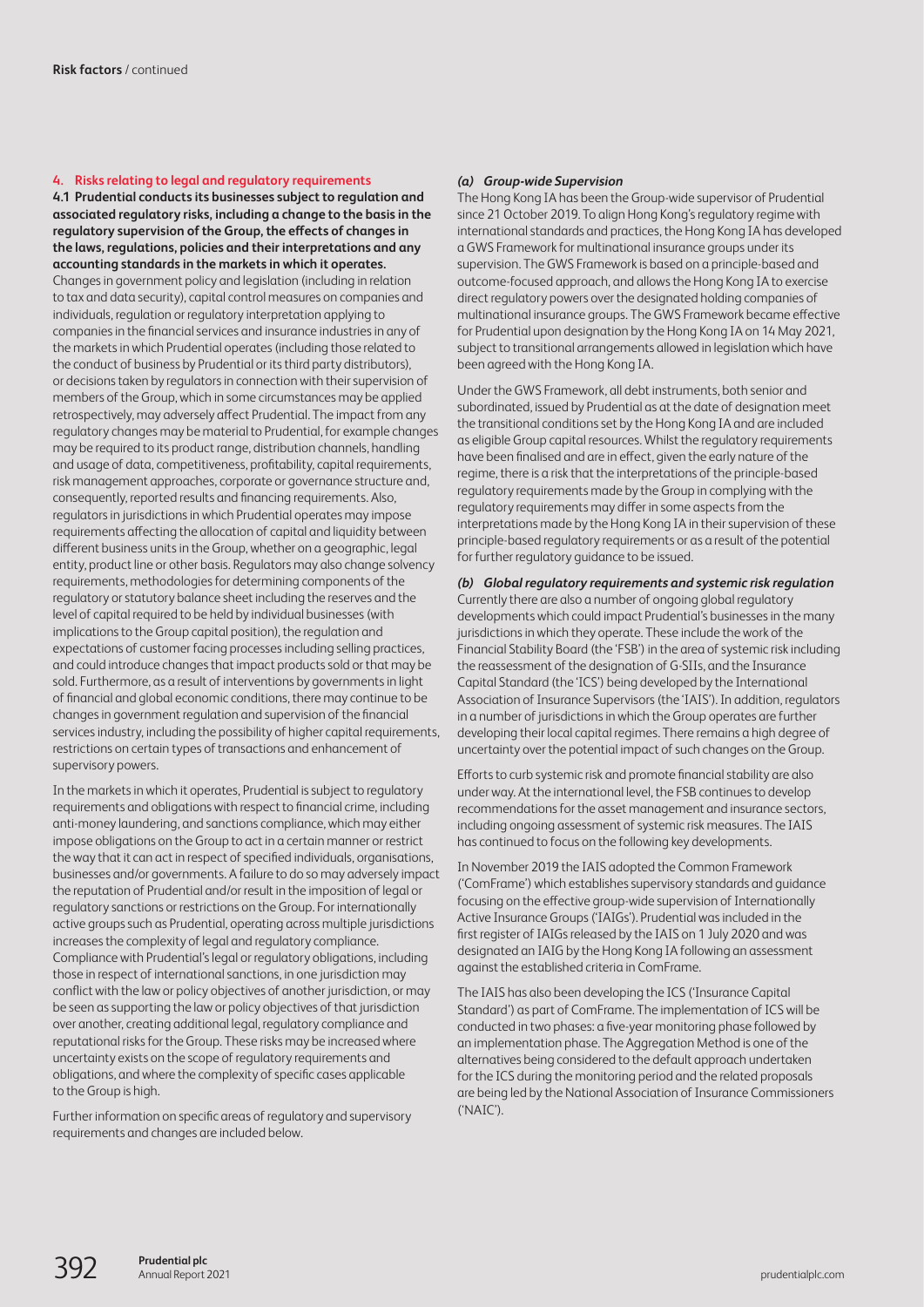**Financial statements** staten **European Embedded Value (EEV) basis results** pean Embedded Value (EEV) basis results

In November 2019 the FSB endorsed a new Holistic Framework ('HF'), intended for the assessment and mitigation of systemic risk in the insurance sector, for implementation by the IAIS in 2020 and has suspended G-SII designations until completion of a review to be undertaken in 2022. Many of the previous G-SII measures have already been adopted into the Insurance Core Principles ('ICPs') and ComFrame, as well as under the Hong Kong IA's GWS Framework. As an IAIG, Prudential is expected to be subject to these measures. The HF also includes a monitoring element for the identification of a build-up of systemic risk and to enable supervisors to take action where appropriate.

There continues to be material change in the regulatory guidance in this area, including several areas still in development as part of the IAIS' HF implementation and any new or changing regulations could have a further impact on Prudential. Recent developments include:

- **>** On 18 January 2022, the IAIS released its 2022-23 roadmap. In addition to those related to the HF and ICS, key areas of focus will include activities and initiatives focusing on operational and cyber resilience in the insurance sector including IT third-party outsourcing, climate change risk, financial inclusion, culture and conduct, diversity, equity and inclusion, fintech and policyholder protection schemes and their role in insurer resolution;
- **>** The IAIS is proposing to introduce liquidity metrics to be used as ancillary indicators, with the phase 2 consultation completed in January 2022;
- **>** A consultation on an application paper on macroprudential supervision was also launched by the IAIS in March 2021;
- **>** Following the publication of its 2020 Resolution Report in November 2020, the FSB released practice papers for consultation on intragroup connectedness and resolution funding for insurers, with input requested by 12 March 2022. Resolution regimes will continue to be a near term focus in the FSB's financial stability work, potentially being a key tool in informing decisions around the reformed G-SII designation. These consultations constitute the last of the FSB's systemic risk work for insurers, prior to the designation assessment planned at year end 2022; and
- **>** The IMF released a Financial System Stability Assessment for Hong Kong in June 2021. One of the conclusions of the report was that there is room to further strengthen the macroprudential framework by enhancing systemic risk assessment and communication.

## *(c) Regional regulatory regime developments, including climate-related regulatory changes*

In the Group's key markets, regulatory changes and reforms are in progress, with some uncertainty on the full impact to Prudential:

- **>** In China, regulatory tightening across a number of industries in 2021, which may continue across other industries, has driven market volatility, heightened credit risk, adversely impacted business sentiment, with the potential for broader financial contagion. Other recent regulatory developments in China which may potentially increase compliance risk to the Group include the following:
	- Development of a holistic data governance regime in China, which have recently included the Data Security Law, the Personal Information Protection Law, and the revised Measures for Cybersecurity Review;
- The CBIRC recently released new regulations on internet life insurance sales in China which include restrictions on the selling of certain long-term products online, effective 31 December 2021; and
- On 26 October 2021 the National Health Commission released for public comment draft rules on the internet healthcare services, which include restrictions on online AI-driven diagnosis and treatments as well as requirements including real-time supervision by provincial internet supervision platforms and meeting financial and operational criteria, including certain risk management and corporate governance ratings. These rules may have implications for the Group's plans for its Pulse platform in China.
- **>** In Hong Kong, the Hong Kong IA is seeking to align the territory's insurance regime with international standards and has been developing a risk-based capital ('RBC') framework. The RBC framework will comprise three pillars: quantitative requirements, including assessment of capital adequacy and valuation; qualitative requirements, including corporate governance, Enterprise Risk Management as well as Own Risk and Solvency Assessment; and public disclosures and transparency of information. The Hong Kong IA is permitting applications for early adoption of the framework.
- **>** In Malaysia, Bank Negara Malaysia ('BNM'), the central bank of Malaysia, has initiated a multi-phase review of its current RBC frameworks for insurers and takaful operators which has been conducted since 2018. The review aims to ensure that the frameworks remain effective under changing market conditions, facilitate consistent and comparable capital adequacy measurement across the insurance and takaful industry, where appropriate, and achieve greater alignment with key elements of the global capital standards such as ICS, where appropriate. The timing of the effective date of the updated rules currently remains uncertain but certain changes, such as the applicable discount rate on liabilities, are expected to come into effect in 2022.
- **>** In China, the China Banking and Insurance Regulatory Commission ('CBIRC') announced plans for its China Risk Oriented Solvency System ('C-ROSS') Phase II in 2017. Quantitative impact studies have been performed in 2020 and 2021. On 30 December 2021, the CBIRC released the official regulation for C-ROSS II, which is effective for Q1 2022 solvency reporting.
- **>** In Indonesia, regulatory and supervisory focus on the insurance industry remains high. The Financial Services Authority of Indonesia, the Otoritas Jasa Keuangan ('OJK') has been revising investment linked products ('ILP') regulations with the aim of increasing insurance penetration and better protecting customer interests and improving market conduct. The final regulations are expected to be issued during 2022 and will have implications for the product strategies and insurance and compliance risks for insurers. General supervisory focus on insurer governance has increased, in particular on the autonomy of decision-making of local insurers. The OJK has also focused on consumer protection regulations more broadly and has recently enhanced regulatory requirements on IT risk management. Since the 2014 Insurance Law, the industry has been subject to regulatory expectations on the separation of conventional and Sharia business.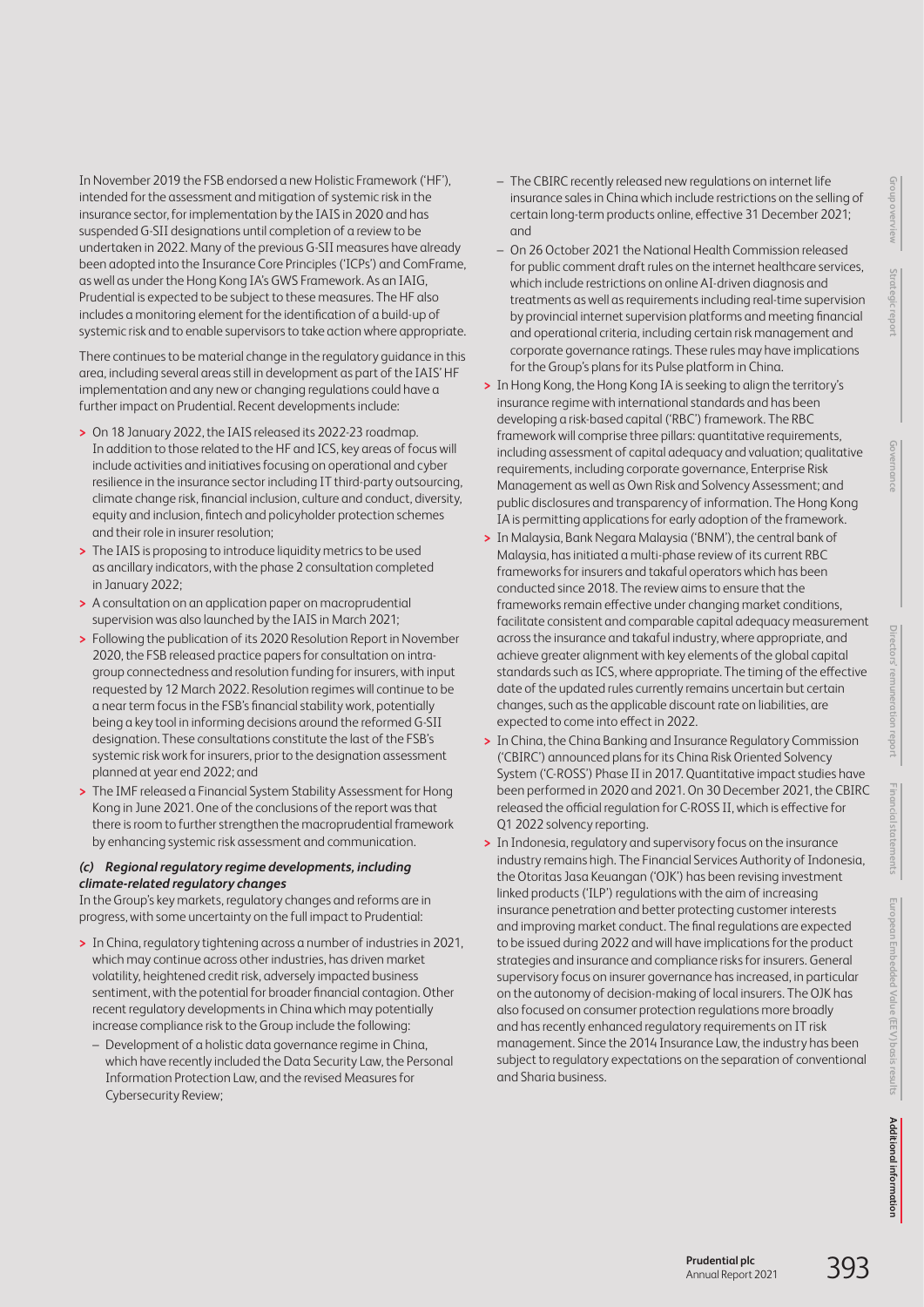**>** In Malaysia, BNM issued a circular letter in Q1 2021 specifying requirements for the design and disclosure of ILPs which provide extension of coverage beyond the initial coverage term. These changes aim to improve the appropriateness of product design and the customer disclosures provided on ILP policy documents. The new requirements for ILP products sold since March 2021 came into effect on 22 September 2021, while for all in-force products sold prior to March 2021 the proposed effective date has been extended to 1 April 2022. The changes are expected to materially impact insurer systems, disclosures, customer communications, sales conduct and post-sale processes.

The pace and volume of climate-related regulatory changes is also increasing. Regulators including the Hong Kong Monetary Authority, the Monetary Authority of Singapore, BNM in Malaysia and the Financial Supervisory Commission in Taiwan are in the process of developing supervisory and disclosure requirements or guidelines related to the environment and climate change. It is expected that other regulators will develop similar requirements. These changes may give rise to compliance, operational and disclosure risks requiring Prudential to coordinate across multiple jurisdictions in order to apply a consistent risk management approach.

#### *(d) IFRS 17*

Prudential's consolidated accounts are prepared in accordance with current IFRS applicable to the insurance industry. In May 2017, the IASB published its standard on insurance accounting (IFRS 17, 'Insurance Contracts') which replaces the current IFRS 4 standard. Some targeted amendments to this standard, including to the effective date, were issued in June 2020 and December 2021. IFRS 17, 'Insurance Contracts', as amended, will have the effect of introducing fundamental changes to the statutory reporting of insurance entities that prepare accounts according to IFRS from 2023. The standard is subject to endorsement in the UK via the UK Endorsement Board. Prudential has a Group-wide implementation programme underway to implement this new standard. A reliable estimate of the effect of changes required to the Group's accounting policies as a result of implementing this standard, which is expected to alter the timing of IFRS profit recognition, is not yet available as implementation is underway. The implementation of this standard involves significant enhancements to the IT, actuarial and finance systems of the Group.

Apart from IFRS 17, any other changes or modification of IFRS accounting policies may also require a change in the way in which future results will be determined and/or a retrospective adjustment of reported results to ensure consistency.

#### *(e) Inter-bank offered rate ('IBOR') reforms*

In July 2014, the FSB announced widespread reforms to address the integrity and reliability of IBORs. The discontinuation of IBORs in their current form and their replacement with alternative risk-free reference rates such as the Secured Overnight Financing Rate ('SOFR') in the US and the Singapore Swap Offer Rate ('SOR') could, among other things, impact the Group through an adverse effect on the value of Prudential's assets and liabilities which are linked to or which reference IBORs, a reduction in market liquidity during any period of transition and increased legal and conduct risks to the Group arising from changes required to documentation and its related obligations to its stakeholders.

#### *(f) Investor contribution schemes*

Various jurisdictions in which Prudential operates have created investor compensation schemes that require mandatory contributions from market participants in some instances in the event of a failure of a market participant. As a major participant in the majority of its chosen markets, circumstances could arise in which Prudential, along with other companies, may be required to make such contributions.

**4.2 The conduct of business in a way that adversely impacts the fair treatment of customers could have a negative impact on Prudential's business, financial condition, results of operations and prospects or on its relations with current and potential customers.** In the course of its operations and at any stage of the product lifecycle, the Group or its intermediaries may conduct business in a way that adversely impacts customer outcomes and the fair treatment of customers ('conduct risk'). This may arise through a failure to: design, provide and promote suitable products and services to customers that meet their needs, are clearly explained or deliver real value, provide and promote a high standard of customer service, appropriately manage customer information, or appropriately handle and assess complaints. A failure to identify or implement appropriate governance and management of conduct risk may result in harm to customers and regulatory sanctions and restrictions, and may adversely impact Prudential's reputation and brand, its ability to attract and retain customers, its competitiveness and its ability to deliver on its long-term strategy.

Prudential is, and in the future may continue to be, subject to legal and regulatory actions in the ordinary course of its business on matters relevant to the delivery of customer outcomes. Such actions relate, and could in the future relate, to the application of current regulations or the failure to implement new regulations (including those relating to the conduct of business), regulatory reviews of broader industry practices and products sold (including in relation to lines of business already closed) in the past under acceptable industry or market practices at the time and changes to the tax regime affecting products. Regulators may also focus on the approach that product providers use to select third-party distributors and to monitor the appropriateness of sales made by them. In some cases, product providers can be held responsible for the deficiencies of third-party distributors.

There is a risk that new regulations introduced may have a material adverse effect on the sales of the products by Prudential and increase Prudential's exposure to legal risks. Any regulatory action arising out of the Group's position as a product provider could have an adverse impact on the Group's business, financial condition, results of operations and prospects, or otherwise harm its reputation.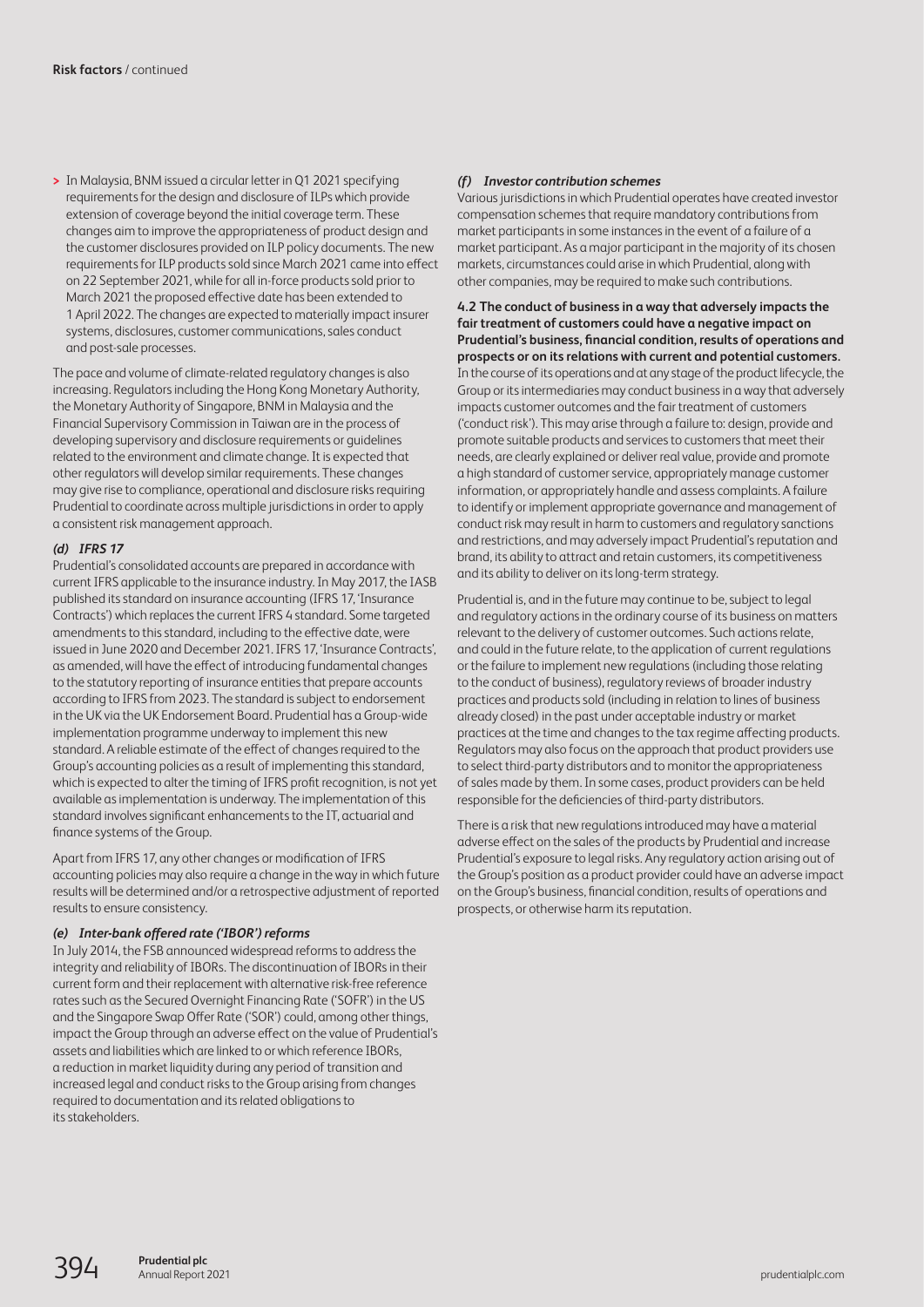## **4.3 Litigation, disputes and regulatory investigations may adversely affect Prudential's business, financial condition, cash flows, results of operations and prospects.**

Prudential is, and may in the future be, subject to legal actions, disputes and regulatory investigations in various contexts, including in the ordinary course of its insurance, investment management and other business operations. These legal actions, disputes and investigations may relate to aspects of Prudential's businesses and operations that are specific to Prudential, or that are common to companies that operate in Prudential's markets. Legal actions and disputes may arise under contracts, regulations (including tax) or from a course of conduct taken by Prudential, and may be class actions. Although Prudential believes that it has adequately provided in all material respects for the costs of litigation and regulatory matters, no assurance can be provided that such provisions are sufficient. Given the large or indeterminate amounts of damages sometimes sought, other sanctions that might be imposed and the inherent unpredictability of litigation and disputes, it is possible that an adverse outcome could have an adverse effect on Prudential's business, financial condition, cash flows, results of operations and prospects.

#### **4.4 Changes in tax legislation may result in adverse tax consequences for the Group's business, financial condition, results of operations and prospects.**

Tax rules, including those relating to the insurance industry, and their interpretation may change, possibly with retrospective effect in any of the jurisdictions in which Prudential operates. Significant tax disputes with tax authorities, and any change in the tax status of any member of the Group or in taxation legislation or its scope or interpretation could affect Prudential's business, financial condition, results of operations and prospects.

The Organisation for Economic Co-operation and Development ('OECD') is currently undertaking a project intended to modernise the global international tax system, commonly referred to as Base Erosion and Profit-Shifting 2.0 ('BEPS 2.0'). The project has two pillars. The first pillar is focused on the allocation of taxing rights between jurisdictions for in-scope multinational enterprises that sell cross-border goods and services into countries with little or no local physical presence. The second pillar is focused on developing a global minimum tax rate of 15 per cent applicable to in-scope multinational enterprises.

On 8 October 2021 the OECD issued a statement setting out the high level principles which have been agreed by over 130 jurisdictions involved in the project. Based on the 8 October 2021 OECD statement, Prudential does not expect to be affected by proposals under the first pillar given they include an exemption for regulated financial services companies.

On 20 December 2021 the OECD published detailed model rules for the second pillar, with implementation of the rules envisaged by 2023. These rules will apply to Prudential where implemented into the national law of jurisdictions where it has entities within the scope of the rules. On 11 January 2022, the UK government issued a consultation on the UK implementation of these rules, with the intention of including required legislation in Finance Bill 2022-23 and for the rules to be effective from 1 April 2023. Detailed guidance from the OECD is awaited to assist with interpreting the model rules. The early indications are that some jurisdictions may also introduce a domestic minimum tax for in-scope multinationals alongside introducing the global rules. As Prudential operates in a number of jurisdictions where the effective tax rate can be less than 15 per cent, the implementation of the model rules and/or equivalent domestic minimum tax rules may have an adverse impact on the Group. Until further clarity is provided on how the OECD model rules are to be interpreted, how relevant jurisdictions will implement them and any domestic minimum tax regimes, the full extent of the long-term impact on Prudential's business, tax liabilities and profits remain uncertain.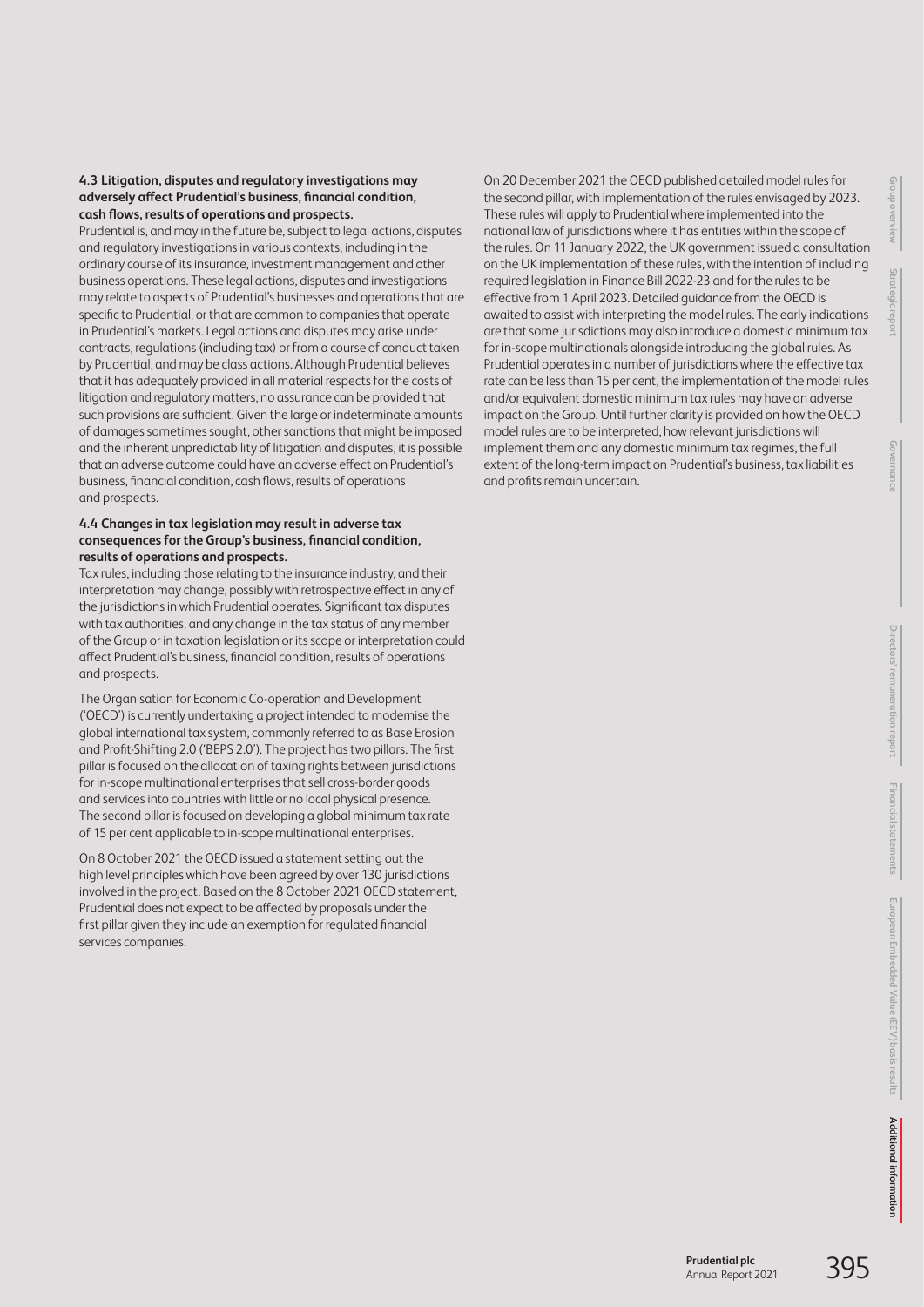# <span id="page-36-0"></span>**A**

## **Acquisition costs or expenses**

Acquisition costs or expenses include the initial expenses and commissions incurred in writing new business. Typically, under IFRS, an element of acquisition costs is deferred ie not expensed in the year incurred, and instead amortised in the income statement in line with the emergence of surpluses on the related contracts.

## **Actual exchange rates (AER)**

Actual historical exchange rates for the specific accounting period, being the average rates over the period for the income statement and the closing rates at the balance sheet date for the balance sheet.

## **Administration expenses**

Administration expenses are expenses and renewal commissions incurred in managing existing business.

#### **Alternative performance measures (APMs)** Alternative performance measures (APMs) are

non-GAAP measures used by the Prudential Group within its annual reports to supplement disclosures prepared in accordance with widely accepted guideline and principles established by accounting standard setters, such as International Financial Reporting Standards (IFRS). These measures provide useful information to enhance the understanding of the Group's financial performance. A reconciliation of these APMs to IFRS metrics is provided in the additional unaudited financial information section of the annual report.

## **American Depositary Receipts (ADRs)**

The stocks of most foreign companies that trade in the US markets are traded as American Depositary Receipts (ADRs). US depositary banks issue these stocks. Each ADR represents one or more shares of foreign stock or a fraction of a share. The price of an ADR corresponds to the price of the foreign stock in its home market, adjusted to the ratio of the ADRs to foreign company shares.

## **Annual premium equivalent (APE)**

A measure of new business sales, which is a key metric for the Group's management of the development and growth of the business. APE is calculated as the aggregate of annualised regular premiums from new business and one-tenth of single premiums on new business written during the period for all insurance products, including premiums for contracts designated as investment contracts under IFRS 4.

## **Assets under management (AUM)**

Assets under management represent all assets managed or administered by or on behalf of the Group, including those assets managed by third parties. Assets under management include managed assets that are included within the Group's statement of financial position and those assets belonging to external clients outside the Prudential Group, which are therefore not included in the Group's statement of financial position. These are also referred to as 'funds under management (FUM)'.

## **Available for sale (AFS)**

Securities that have been acquired neither forshort-term sale nor to be held to maturity. AFS securities are measured at fair value on the statement of financial position with unrealised gains and losses being booked in Other Comprehensive Income instead of the income statement.

# **B**

## **Bancassurance**

An agreement with a bank to offer insurance and investment products to the bank's customers.

## **Bonuses**

Bonuses refer to the non-guaranteed benefit added to participating life insurance policies and are the way in which policyholders receive their share of the profits of the policies. These include regular bonus and final bonus and the rates may vary from period to period.

## **C**

## **Cash remittances**

Amounts paid by our business units to the Group comprising dividends and other transfers net of capital injections, which are reflective of emerging earnings and capital generation.

## **Cash surrender value**

The amount of cash available to a policy holder on the surrender of or withdrawal from a life insurance policy or annuity contract.

## **Ceding commission**

In a reinsurance arrangement, an allowance (usually a percentage of the reinsurance premium) can be made by the reinsurer for part or all of a ceding company's acquisition and other costs.

#### **China Risk-Oriented Solvency System (C-ROSS)**

A regulatory framework that governs the insurance industry in China effective from 1 March 2021. The second phase of the C-ROSS was completed on 30 December 2021 to be effective in the first quarter of 2022.

## **Collective investment schemes (CIS)**

CIS is an open-ended investment fund of pooled assets in which an investor can buy and sell units that are issued in the form of shares.

## **Constant exchange rates (CER)**

Prudential plc reports its results at both actual exchange rates (AER) to reflect actual results and also constant exchange rates (CER) to eliminate the impact from exchange translation. CER results are calculated by translating prior year results using current period foreign currency exchange rates, ie current period average rates for the income statements and current period closing rate for the balance sheet.

## **Core structural borrowings**

Borrowings which Prudential considers forming part of its core capital structure and excludes operational borrowings.

## **Credit risk**

The risk of loss if another party fails to meet its obligations, or fails to do so in a timely fashion.

## **Currency risk**

The risk that asset or liability values, cash flows, income or expenses will be affected by changes in exchange rates. Also referred to asforeign exchange risk.

# **D**

## **Discretionary participation features (DPF)**

A contractual right to receive, as a supplement to guaranteed benefits, additional benefits that are likely to be a significant portion of the total contractual benefits; whose amount or timing is contractually at the discretion of the issuer; and that are contractually based on asset, fund, company or other entity performance.

## **Dividend cover**

Dividend cover is calculated as operating profit after tax on an IFRS basis, divided by the current year interim dividend plus the proposed final dividend.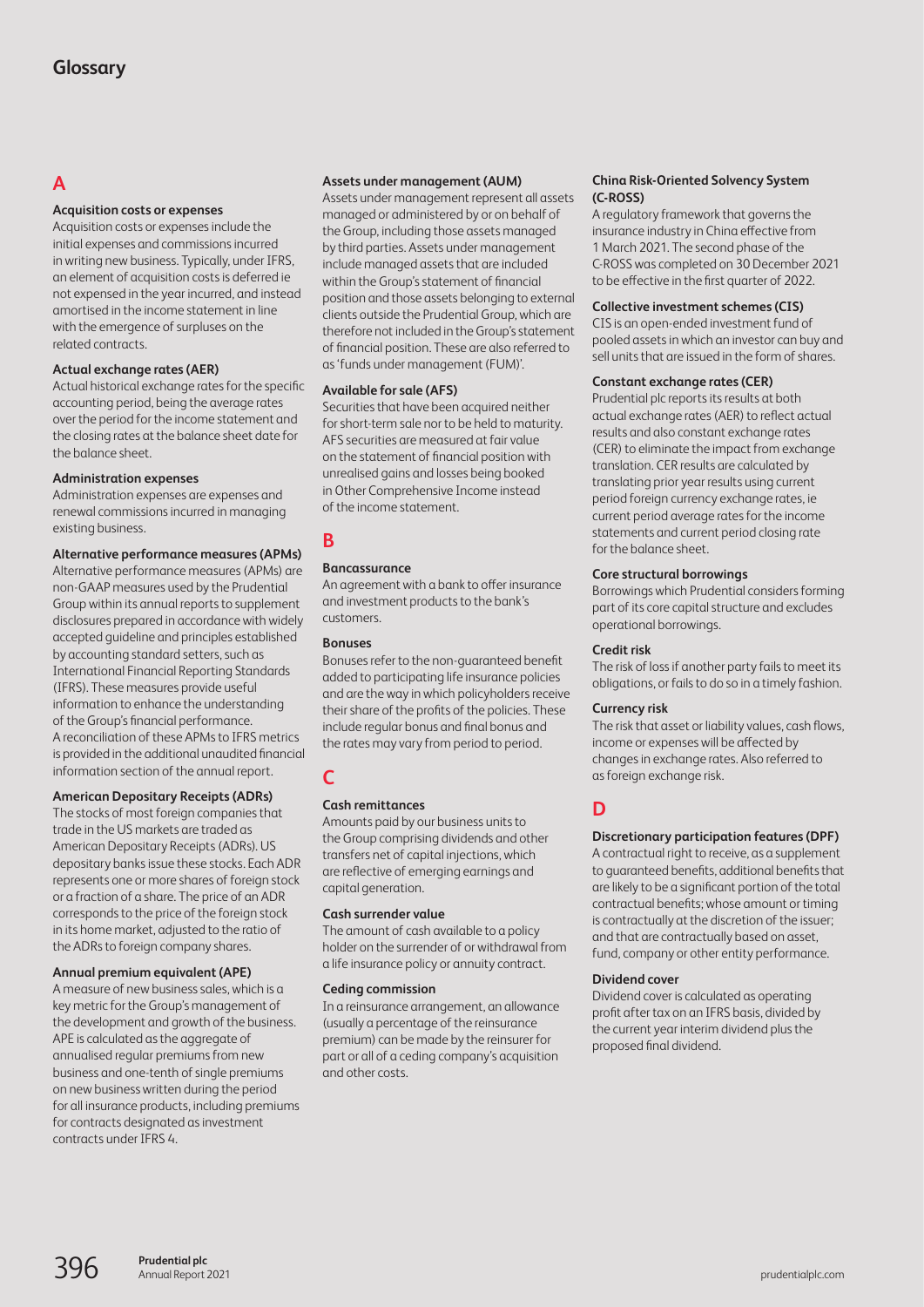# **E**

## **Endowment product**

An ordinary individual life insurance product that provides the insured party with various guaranteed benefits if it survives specific maturity dates or periods stated in the policy. Upon the death of the insured party within the coverage period, a designated beneficiary receives the face value of the policy.

## **Environmental, Social and Governance (ESG)**

ESG refers to the three central factors in measuring the sustainability and societal impact of an investment in a company or business, which is qualitative and non-financial and not readily quantifiable in monetary terms. The key features of Prudential ESG framework are its three strategic pillars: 1) making health and financial security accessible; 2) stewarding the human impacts of climate change; and 3) building social capital.

## **European Embedded Value (EEV)**

Financial results that are prepared on a supplementary basis to the Group's consolidated IFRS results and which are prepared in accordance with a set of Principles issued by the CFO Forum of European Insurance Companies in 2016. Embedded value is a way of measuring the current value to shareholders of the future profits from life business written based on a set of assumptions.

## **F**

## **Funds under management (FUM)**

See 'assets under management (AUM)' above.

# **G**

## **Group free surplus**

Group free surplus at the end of the period comprises free surplus for the insurance businesses, representing the excess of the net worth over the required capital included in the EEV results and IFRS net assets for the asset management and other businesses, excluding goodwill. The free surplus generated during the period comprises the movement in this balance excluding foreign exchange, capital and other reserve movements. Specifically, it includes amounts emerging from the in-force operations during the year, net of amounts reinvested in writing new business, the effect of market movements and other one-off items.

## **Group-wide Supervision (GWS) Framework**

Regulatory framework developed by the Hong Kong Insurance Authority (see below) for multinational insurance groups under its supervision. The GWS Framework is based on a principle-based and outcome-focused approach, and allows the Hong Kong Insurance Authority to exercise direct regulatory powers over the designated holding companies of multinational insurance groups.

# **H**

## **Health and protection (H&P) products (also referred to as accident and health (A&H) products)**

These comprise health and personal accident insurance products, which provide morbidity or sickness benefits and include health, disability, critical illness and accident coverage. Health and protection products are sold both as standalone policies and as riders that can be attached to life insurance products. Health and protection riders are presented together with ordinary individual life insurance products for the purposes of disclosure of financial information.

## **Hong Kong Insurance Authority (IA)**

The Hong Kong IA is an insurance regulatory body responsible for the regulation and supervision of the Hong Kong insurance industry.

# **I**

## **In-force**

An insurance policy or contract reflected on records that has not expired, matured or otherwise been surrendered or terminated.

## **International Association of Insurance Supervisors (IAIS)**

The IAIS is a voluntary membership organisation of insurance supervisors and regulators. It is the international standardsetting body responsible for developing and assisting in the implementation of principles, standards and other supporting material for the supervision of the insurance sector.

## **International Financial Reporting Standards (IFRS Standards)**

Accounting standards and practices that are developed and issued by the IFRS Foundation and the International Accounting Standards Board (IASB).

## **Investment grade**

Investments rated BBB- or above for S&P and Baa3 or above for Moody's. Generally, they are bonds that are judged by the rating agency as likely enough to meet payment obligations that banks are allowed to invest in them.

## **Investment-linked products or contracts**

Insurance products where the surrender value of the policy is linked to the value of underlying investments (such as collective investment schemes, internal investment pools or other property) or fluctuations in the value of underlying investment or indices. Investment risk associated with the product is usually borne by the policyholder. Insurance coverage, investment and administration services are provided for which the charges are deducted from the investment fund assets. Benefits payable will depend on the price of the units prevailing at the time of surrender, death or the maturity of the product, subject to surrender charges. These are also referred to as unit-linked products or unit-linked contracts.

# **K**

## **Key performance indicators (KPIs)**

These are measures by which the development, performance or position of the business can be measured effectively. The Group Board reviews the KPIs annually and updates them where appropriate.

# **L**

## **Liquidity coverage ratio (LCR)**

Prudential calculates this as assets and resources available to us that are readily convertible to cash to cover corporate obligations in a prescribed stress scenario. We calculate this ratio over a range of time horizons extending to twelve months.

## **Liquidity premium**

This comprises the premium that is required to compensate for the lower liquidity of corporate bonds relative to swaps and the mark-to-market risk premium that is required to compensate for the potential volatility in corporate bond spreads (and hence market values) at the time of sale.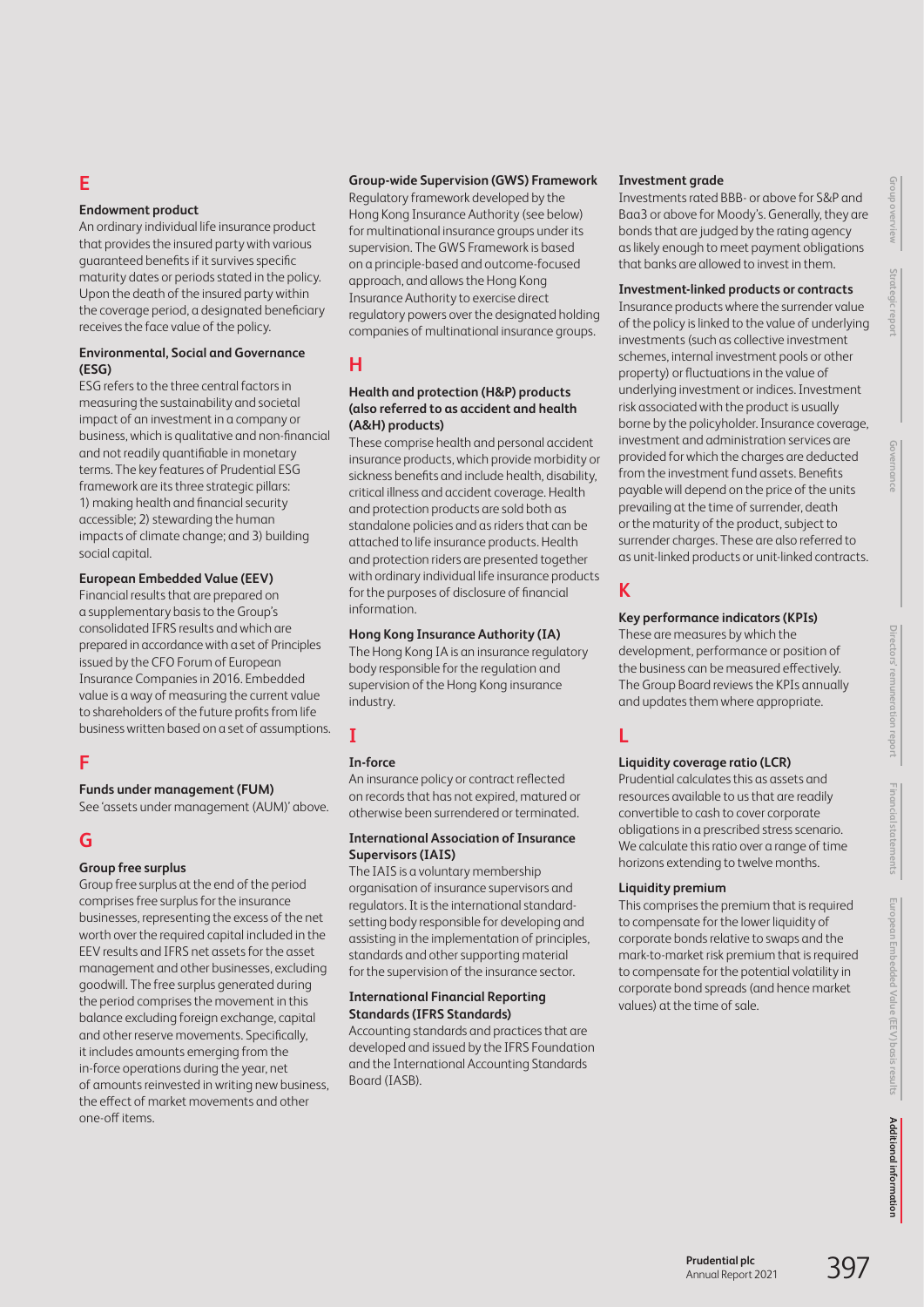# **M**

## **Million Dollar Round Table (MDRT)**

MDRT is a global, independent association of life insurance and financial services professionals that recognises professional knowledge, strict ethical conduct and outstanding client service. MDRT membership is recognised internationally as the standard of excellence in the life insurance and financial services business.

## **Money Market Fund (MMF)**

An MMF is a type of mutual fund that has relatively low risks compared to other mutual funds and most other investments and historically has had lower returns. MMF invests in high quality, short-term debt securities and pay dividends that generally reflect short-term interest rates. The purpose of an MMF is to provide investors with a safe place to store cash or as an alternative to investing in the stock market.

## **Morbidity rate**

Rate of sickness, varying by such parameters as age, gender and health, used in pricing and computing liabilities for future policyholders of health products, which contain morbidity risks.

## **Mortality rate**

Rate of death, varying by such parameters as age, gender and health, used in pricing and computing liabilities for future policyholders of life and annuity products, which contain mortality risks.

## **N**

## **Net premiums**

Life insurance premiums, net of reinsurance ceded to third-party reinsurers.

## **Net worth**

Net assets for EEV reporting purposes that reflect the regulatory basis position, sometimes with adjustments to achieve consistency with the IFRS treatment of certain items.

#### **New business margin**

New business margin is expressed as the value of new business profit as a percentage of annual premium equivalent (APE) and the present value of new business premiums (PVNBP) expected to be received on an EEV basis.

## **New business profit**

The profits, calculated in accordance with European Embedded Value Principles, from business sold in the financial reporting period under consideration.

#### **Non-participating business**

A life insurance policy where the policyholder is not entitled to a share of the company's profits and surplus, but receives certain guaranteed benefits. Examples include pure risk policies (eg fixed annuities, term insurance, critical illness) and unit-linked insurance contracts.

# **O**

## **Operational borrowings**

Borrowings which arise in the normal course of the business, including all lease liabilities under IFRS 16.

## **P**

## **Participating funds**

Distinct portfolios where the policyholders have a contractual right to receive, at the discretion of the insurer, additional benefits based on factors such as the performance of a pool of assets held within the fund, as a supplement to any guaranteed benefits. The insurer may either have discretion as to the timing of the allocation of those benefits to participating policyholders or may have discretion as to the timing and the amount of the additional benefits. For Prudential the most significant participating funds are for business written in Hong Kong, Malaysia and Singapore.

#### **Participating policies or participating business**

Contracts of insurance where the policyholders have a contractual right to receive, at the discretion of the insurer, additional benefits based on factors such as investment performance, as a supplement to any guaranteed benefits. This is also referred to as with-profits business.

## **Persistency**

The percentage of policies remaining in force from period to period.

## **Present value of new business premiums (PVNBP)**

The present value of new business premiums is calculated as the aggregate of single premiums and the present value of expected future premiums from regular premium new business, allowing for lapses and other assumptions made in determining the EEV new business contribution.

# **R**

## **Regular premium product**

A life insurance product with regular periodic premium payments.

#### **Renewal or recurring premiums**

Renewal or recurring premiums are the subsequent premiums that are paid on regular premium products.

## **Rider**

A supplemental plan that can be attached to a basic insurance policy, typically with payment of additional premiums.

## **Risk-based capital (RBC) framework**

RBC is a method of measuring the minimum amount of capital set by regulators as appropriate for a reporting entity to support its overall business operations in consideration of its size and the level of risk it is faced. RBC limits the amount of risk a company can take and act as a cushion to protect a company from insolvency. RBC is intended to be a minimum regulatory capital standard and not necessarily the full amount of capital that an insurer would want to hold to meet its safety and competitive objectives. In addition, RBC is not designed to be used as a stand-alone tool in determining financial solvency of an insurance company; rather it is one of the tools that give regulators legal authority to take control of an insurance company.

# **S**

## **Single premiums**

Single premium policies of insurance are those that require only a single lump sum payment from the policyholder.

## **Stochastic techniques**

Stochastic techniques incorporate results from repeated simulations using key financial parameters which are subject to random variations and are projected into the future.

## **Subordinated debt**

A fixed interest issue or debt that ranks below other debt in order of priority for repayment if the issuer is liquidated. Holders are compensated for the added risk through higher rates of interest.

## **Surrender**

The termination of a life insurance policy or annuity contract at the request of the policyholder after which the policyholder receives the cash surrender value, if any, ofthe contract.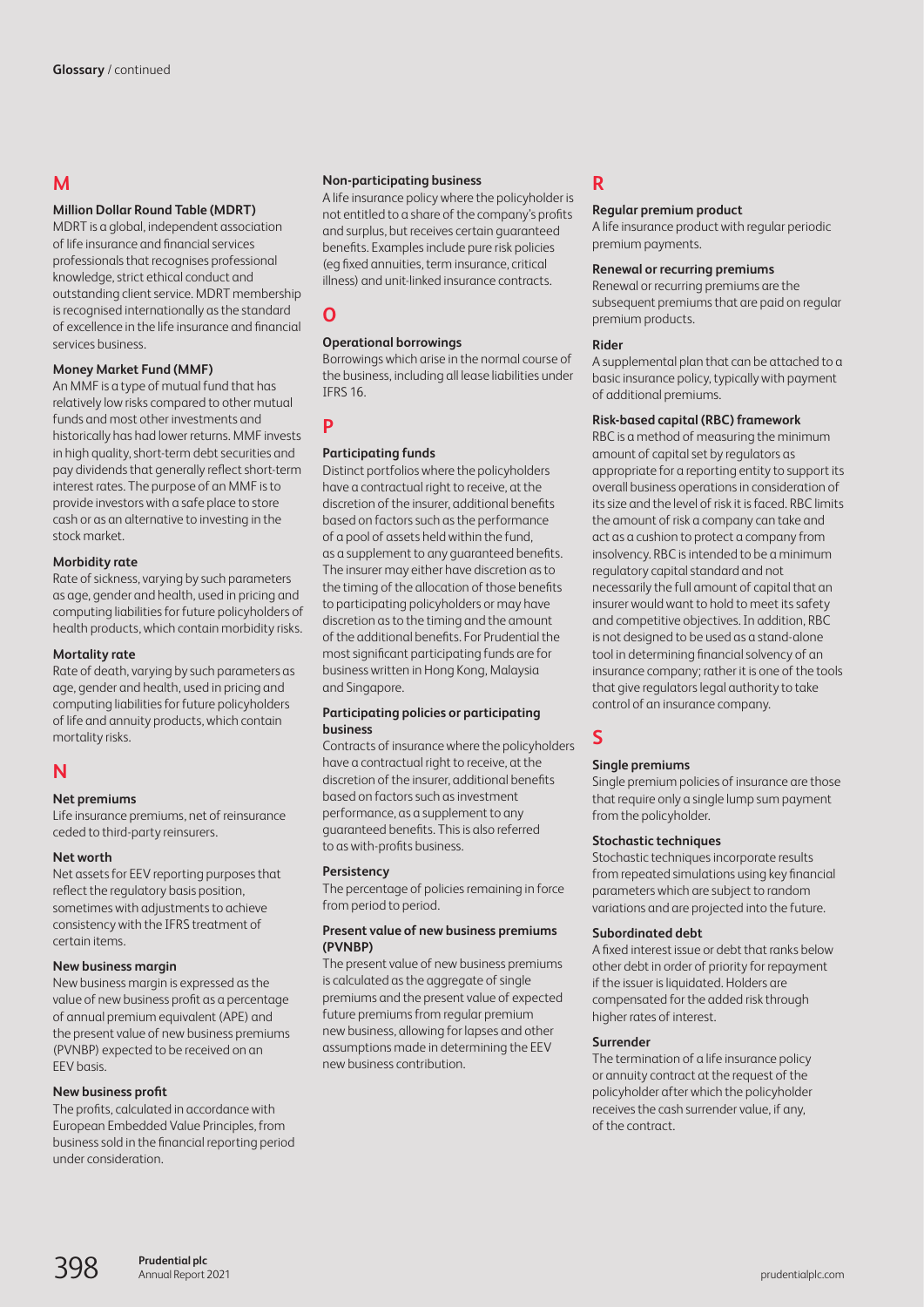## **Surrender charge or surrender fee**

The fee charged to a policyholder when a life insurance policy or annuity contract is surrendered for its cash surrender value prior to the end of the surrender charge period.

# **T**

## **Takaful**

Insurance that is compliant with Islamic principles of mutual assistance and risk sharing.

## **Term life contracts**

These contracts provide protection for a defined period and a benefit that is payable to a designated beneficiary upon death of the insured.

## **Time value of options and guarantees (TVOG)**

The value of financial options and guarantees comprises two parts, the intrinsic value and the time value. The intrinsic value is given by a deterministic valuation on best estimate assumptions. The time value is the additional value arising from the variability of economic outcomes in the future.

## **Total shareholder return (TSR)**

TSR represents the growth in the value of a share plus the value of dividends paid, assuming that the dividends are reinvested in the Company's shares on the ex-dividend date.

# **U**

## **Unallocated surplus**

Unallocated surplus is recorded wholly as a liability and represents the excess of assets over policyholder liabilities for Prudential's with-profits funds. The balance retained in the unallocated surplus represents cumulative income arising on the with-profits business that has not been allocated to policyholders orshareholders.

## **Unit-linked products or unit-linked contracts**

See 'investment-linked products or contracts' above.

## **Universal life**

An insurance product where the customer pays flexible premiums, subject to specified limits, which are accumulated in an account and are credited with interest (at a rate either set by the insurer or reflecting returns on a pool of matching assets). The customer may vary the death benefit and the contract may permit the customer to withdraw the account balance, typically subject to a surrender charge.

# **V**

## **Value of in-force business (VIF)**

The present value of future shareholder cash flows projected to emerge from the assets backing liabilities of the in-force covered business.

# **W**

## **Whole life contracts**

A type of life insurance policy that provides lifetime protection; premiums must usually be paid for life. The sum assured is paid out whenever death occurs. Commonly used for estate planning purposes.

## **With-profits contracts**

For Prudential, the most significant with-profits contracts are written in Hong Kong, Malaysia and Singapore. See 'participating policies or participating business' above.

## **With-profits funds**

See 'participating funds' above.

# **Y**

## **Yield**

A measure of the rate of return received from an investment in percentage terms by comparing annual income (and any change in capital) to the price paid for the investment.

## **Yield curve**

A line graph that shows the relative yields on debt over a range of maturities typically from three months to 30 years. Investors, analysts and economists use yield curves to evaluate bond markets and interest rate expectations.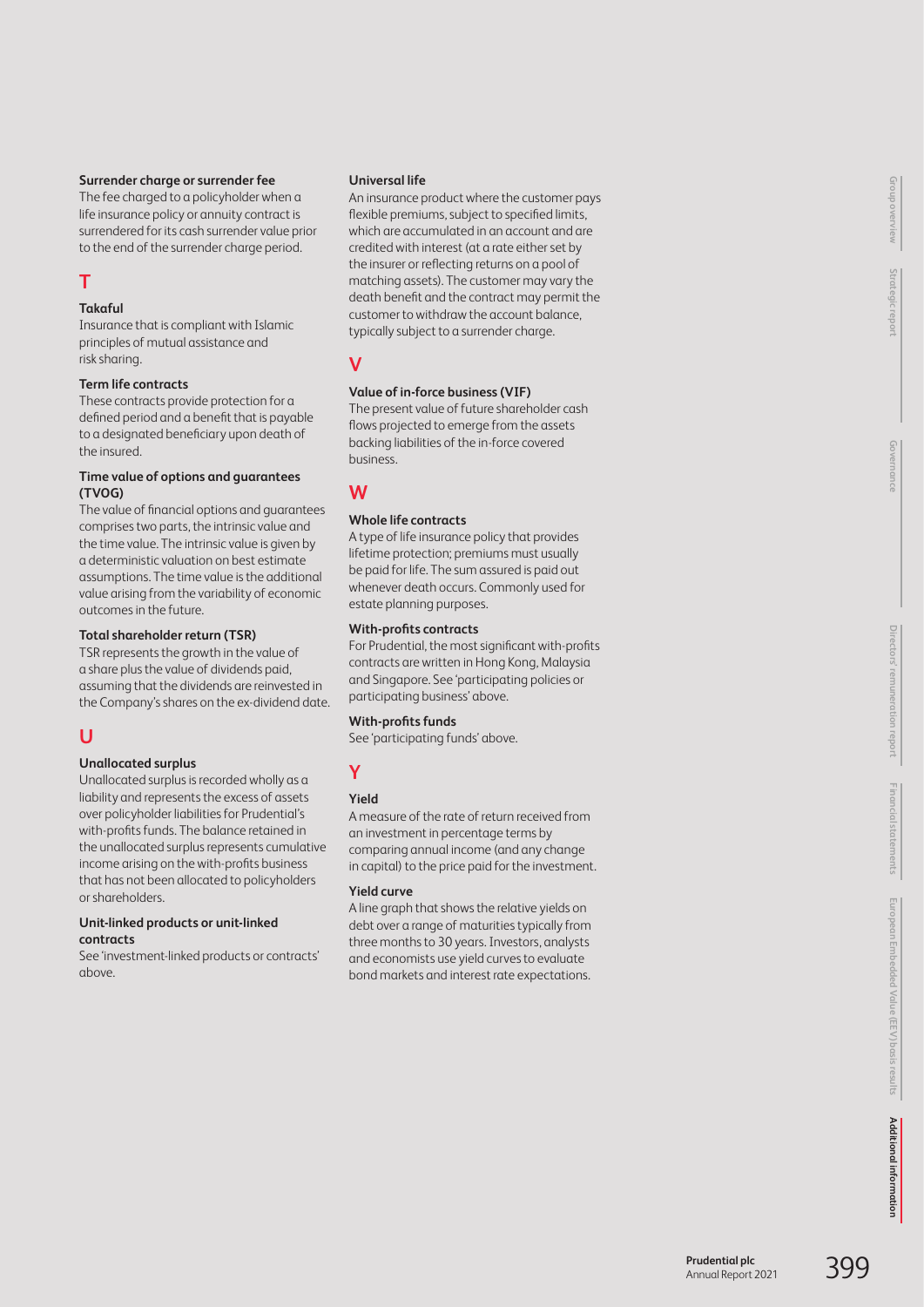## <span id="page-40-0"></span>**Communication with shareholders**

The Group maintains a corporate website containing a wide range of information relevant for private and institutional investors, including the Group's financial calendar: [www.prudentialplc.com](http://www.prudentialplc.com)

#### **Shareholder Meetings**

The 2022 Annual General Meeting (AGM) will be held on Thursday 26 May 2022 at 10.00am. Arrangements for attendance remain under review given the ongoing restrictions arising from the Covid-19 pandemic. To ensure shareholders are able to participate fully in the AGM this year, we will provide an option to link digitally to the Meeting and would encourage shareholders to make use of this option. The 2022 AGM notice will provide more details on arrangements and how to participate. Shareholders are encouraged to watch the Company's website, regulatory news and other published notifications for any further updates in relation to the 2022 AGM arrangements.

Prudential will continue its practice of calling a poll on all resolutions and the voting results, including all proxies lodged prior to the meeting, will be displayed during the meeting and subsequently published on the Company's website.

The 2021 AGM was open to shareholders through electronic attendance, where they were able to view a live video feed of the 2021 AGM, submit voting instructions and ask direct questions to the Board. Details of the 2021 AGM, including the major items discussed at the meeting and the results of the voting, can be found on the Company's website.

In accordance with relevant legislation, shareholders holding 5 per cent or more of the fully paid up issued share capital are able to require the Directors to hold a general meeting. Written shareholder requests should be addressed to the Company Secretary at the registered office.

#### **Company constitution**

Prudential is governed by the Companies Act 2006, other applicable legislation and regulations, and provisions in its Articles of Association (Articles). Any change to the Articles must be approved by special resolution of the shareholders. There were no changes to the constitutional documents during 2021. The current Memorandum and Articles are available on the Company's website.

#### **Issued share capital**

The issued share capital as at 31 December 2021 consisted of 2,746,412,265 (2020: 2,609,489,702) ordinary shares of 5 pence each, all fully paid up and listed on the London Stock Exchange and the Hong Kong Stock Exchange. As at 31 December 2021, there were 41,532 (2020: 45,176) accounts on the register. Further information can be found in note C8 on pages 295 and 296.

Prudential also maintains secondary listings on the New York Stock Exchange (in the form of American Depositary Receipts which are referenced to ordinary shares on the main UK register) and the Singapore Stock Exchange. Prudential has maintained a sufficiency of public float throughout the reporting period as required by the Hong Kong Listing Rules.

## **Analysis of shareholder accounts as at 31 December 2021**

| <b>Balance ranges</b> | <b>Total number</b><br>of holdings | Percentage<br>of holders | <b>Total number</b><br>of shares | Percentage of<br>issued capital |
|-----------------------|------------------------------------|--------------------------|----------------------------------|---------------------------------|
| $1 - 1,000$           | 29,170                             | 70.23%                   | 7.357.872                        | 0.27%                           |
| $1.001 - 5.000$       | 8.803                              | 21.20%                   | 19.282.368                       | 0.70%                           |
| 5,001-10,000          | 1.375                              | 3.31%                    | 9.560.501                        | 0.35%                           |
| 10.001-100.000        | 1,291                              | 3.11%                    | 38.182.493                       | 1.39%                           |
| 100.001-500.000       | 463                                | 1.11%                    | 108.899.235                      | 3.96%                           |
| 500,001-1,000,000     | 128                                | 0.31%                    | 89.991.739                       | 3.28%                           |
| 1,000,001 upwards     | 302                                |                          | 0.73% 2.473.138.057              | 90.05%                          |
| <b>Totals</b>         | 41,532                             |                          | 100.00% 2,746,412,265            | 100.00%                         |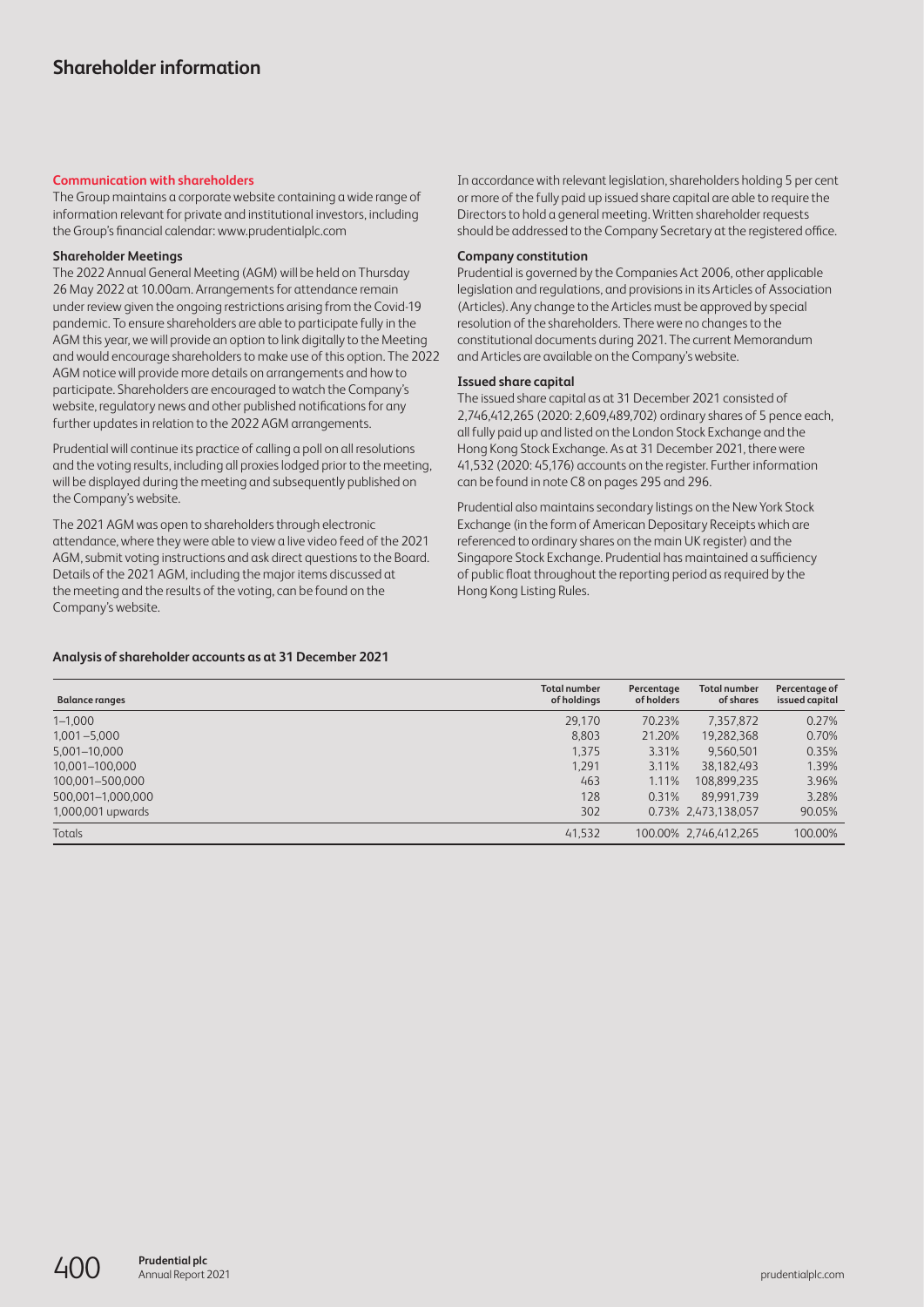#### **Major shareholders**

The table below shows the holdings of major shareholders in the Company's issued ordinary share capital, as at 31 December 2021, as notified and disclosed to the Company in accordance with the Disclosure Guidance and Transparency Rules.

| As at 31 December 2021 | % of total<br>voting rights |
|------------------------|-----------------------------|
| BlackRock, Inc         | 5.08                        |
| Third Point LLC        | 5.04                        |

No notifications have been received from year end to 8 March 2022.

#### **Rights and obligations**

The rights and obligations attaching to the Company's shares are set out in full in the Articles. There are currently no voting restrictions on the ordinary shares, all of which are fully paid, and each share carries one vote on a poll. If votes are cast on a show of hands, each shareholder present in person or by proxy, or in the case of a corporation, each of its duly authorised corporate representatives, has one vote except that if a proxy is appointed by more than one member, the proxy has one vote for and one vote against if instructed by one or more members to vote for the resolution and by one or more members to vote against the resolution. Where, under an employee share plan, participants are the beneficial owners of the shares but not the registered owners, the voting rights are normally exercisable by the trustee on behalf of the registered owner in accordance with the relevant plan rules. The trustees would not usually vote on any unallocated shares held in trust but they may do so at their discretion provided it would be considered to be in the best interests of the beneficiaries of the trust and permitted under the relevant trust deed.

As at 8 March 2022, the trustees held 0.39 per cent of the issued share capital under the various plans in operation. Rights to dividends under the various schemes are set out on pages 194 to 233.

#### **Restrictions on transfer**

In accordance with English company law, shares may be transferred by an instrument of transfer or through an electronic system (currently CREST) and any transfer is not restricted except that the Directors may, in certain circumstances, refuse to register transfers of shares but only if such refusal does not prevent dealings in the shares from taking place on an open and proper basis. If the Directors make use of that power,

**Dividend information**

they must send the transferee notice of the refusal within two months. Certain restrictions may be imposed from time to time by applicable laws and regulations (for example, insider trading laws) and pursuant to the Listing Rules of both the Financial Conduct Authority and the Hong Kong Stock Exchange, as well as under the rules of some of the Group's employee share plans.

All Directors are required to hold a minimum number of shares under guidelines approved by the Board, which they would also be expected to retain as described on page 223 of the Directors' remuneration report.

#### **Authority to issue shares**

The Directors require authority from shareholders in relation to the issue of shares. Whenever shares are issued, these must be offered to existing shareholders pro rata to their holdings unless the Directors have been given authority by shareholders to issue shares without offering them first to existing shareholders. Prudential seeks authority from its shareholders on an annual basis to issue shares up to a maximum amount, of which a defined number may be issued without pre-emption.

Disapplication of statutory pre-emption procedures is also sought for rights issues. The existing authorities to issue shares, and to do so without observing pre-emption rights, are due to expire at the end of this year's AGM. Relevant resolutions to authorise share capital issuances will be put to shareholders at the AGM on 26 May 2022.

Details of shares issued during 2021 and 2020 are given in note C8 on pages 295 and 296. In accordance with the terms of a waiver granted by the Hong Kong Stock Exchange, Prudential confirms that it complies with the applicable law and regulation in the UK in relation to the holding of shares in treasury and with the conditions of the waiver in connection with the purchase of own shares and any treasury shares it may hold.

#### **Authority to purchase own shares**

The Directors also require authority from shareholders in relation to the purchase of the Company's own shares. Prudential seeks authority by special resolution on an annual basis for the buy-back of its own shares in accordance with the relevant provisions of the Companies Act 2006 and other related guidance. This authority has not been used since it was last granted at the AGM in 2021. This existing authority is due to expire at the end of this year's AGM and a special resolution to renew the authority will be put to shareholders at the AGM on 26 May 2022.

| 2021 second interim dividend | <b>Shareholders</b><br>registered on the<br>UK register and<br><b>Hong Kong</b><br>branch register | <b>Holders</b><br>of American<br>Depositary<br>Receipts | <b>Shareholders</b><br>with ordinary shares<br>standing to the<br>credit of their CDP<br>securities accounts |
|------------------------------|----------------------------------------------------------------------------------------------------|---------------------------------------------------------|--------------------------------------------------------------------------------------------------------------|
| Ex-dividend date             | 24 March 2022                                                                                      | -                                                       | 24 March 2022                                                                                                |
| Record date                  | 25 March 2022                                                                                      | 25 March 2022                                           | 25 March 2022                                                                                                |
|                              |                                                                                                    |                                                         | On or around                                                                                                 |
| Payment date                 | 13 May 2022                                                                                        | 13 May 2022                                             | 20 May 2022                                                                                                  |
|                              |                                                                                                    |                                                         |                                                                                                              |

A number of dividend waivers are in place in respect of shares issued but not allocated under the Group's employee share plans. These shares are held by the trustees and will, in due course, be used to satisfy requirements under the Group's employee share plans. The dividends waived represent less than 1 per cent of the value of dividends paid during the year.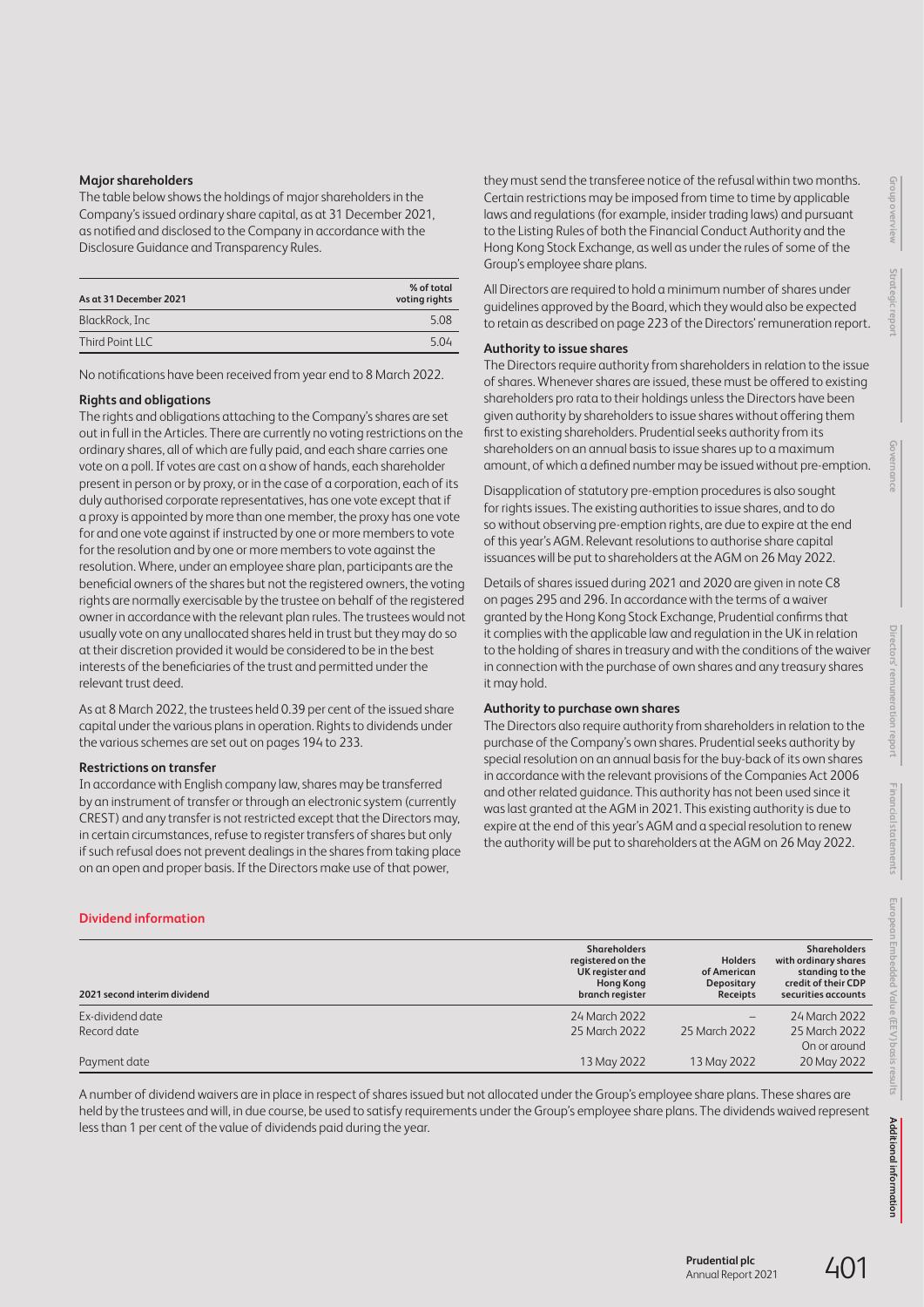## **Dividend mandates**

Dividends are paid directly into UK based shareholder's bank or building society accounts. UK based shareholders should contact EQ should they have any questions concerning the payment of dividends, or to provide their bank or building society account details. Alternatively, UK based shareholders may download the form from [www.prudentialplc.com/investors/shareholder-information/forms](http://www.prudentialplc.com/investors/shareholder-information/forms)

Shareholders on the UK and Hong Kong registers have the option to elect to receive their dividend in US dollars instead of pounds sterling or Hong Kong dollars respectively. More information may be found on our website [www.prudentialplc.com/investors/shareholder-information/](http://www.prudentialplc.com/investors/shareholder-information/dividend/dividend-currency-election) [dividend/dividend-currency-election](http://www.prudentialplc.com/investors/shareholder-information/dividend/dividend-currency-election)

#### **Cash dividend alternative**

The Company operates a Dividend Re-investment Plan (DRIP). UK based shareholders who have elected for the DRIP will automatically receive shares for all future dividends in respect of which a DRIP alternative is offered. The election may be cancelled at any time by the shareholder. Further details of the DRIP and the timetable are available at [www.shareview.co.uk/4/Info/Portfolio/default/en/home/](http://www.shareview.co.uk/4/Info/Portfolio/default/en/home/shareholders/Pages/ReinvestDividends.aspx) [shareholders/Pages/ReinvestDividends.aspx](http://www.shareview.co.uk/4/Info/Portfolio/default/en/home/shareholders/Pages/ReinvestDividends.aspx) 

#### **Electronic communications**

Shareholders located in the UK are encouraged to elect to receive shareholder documents electronically by registering with Shareview at [www.shareview.co.uk](http://www.shareview.co.uk) This will save on printing and distribution costs, and create environmental benefits. Shareholders who have registered

will be sent an email notification whenever shareholder documents are available on the Company's website and a link will be provided to that information. When registering, shareholders will need their shareholder reference number which can be found on their share certificate or proxy form. The option to receive shareholder documents electronically is not available to shareholders holding shares through The Central Depository (Pte) Limited (CDP). Please contact EQ if you require any assistance or further information.

#### **Share dealing services**

The Company's UK registrars, EQ, offer a postal dealing facility for buying and selling Prudential plc ordinary shares; please see the EQ address or telephone 0371 384 2248. They also offer a telephone and internet dealing service, Shareview, which provides a simple and convenient way of selling Prudential shares. For telephone sales, call 0345 603 7037 between 8.00am and 5pm, Monday to Friday, and for internet sales log on to [www.shareview.co.uk/dealing](http://www.shareview.co.uk/dealing) 

#### **ShareGift**

Shareholders who have only a small number of shares, the value of which makes them uneconomic to sell, may wish to consider donating them to ShareGift (Registered Charity 1052686). The relevant share transfer form may be downloaded from our website [www.prudentialplc.com/investors/shareholder-information/forms](http://www.prudentialplc.com/investors/shareholder-information/forms) or from EQ. Further information about ShareGift may be obtained on +44 (0)20 7930 3737 or from [www.ShareGift.org](http://www.ShareGift.org)

#### **Shareholder enquiries**

For enquiries about shareholdings, including dividends and lost share certificates, please contact the Company's registrars:

| Register           | By post                                                                                                                                                                                                                                                                                                                                                    | By telephone                                                                                                |
|--------------------|------------------------------------------------------------------------------------------------------------------------------------------------------------------------------------------------------------------------------------------------------------------------------------------------------------------------------------------------------------|-------------------------------------------------------------------------------------------------------------|
| UK register        | Equiniti Limited, Aspect House, Spencer Road, Lancing,                                                                                                                                                                                                                                                                                                     | Tel 0371 384 2035*                                                                                          |
|                    | West Sussex BN99 6DA, UK.                                                                                                                                                                                                                                                                                                                                  | Textel 0371 384 2255 (for hard of<br>hearing). Lines are open from 8.30am<br>to 5pm (UK), Monday to Friday. |
|                    |                                                                                                                                                                                                                                                                                                                                                            | * Please use the country code when calling from<br>outside the UK                                           |
| Hong Kong register | Computershare Hong Kong Investor Services Limited, 17M Floor,<br>Hopewell Centre, 183 Queen's Road East, Wan Chai, Hong Kong.                                                                                                                                                                                                                              | Tel +852 2862 8555                                                                                          |
| Singapore register | Shareholders who have shares standing to the credit of their securities accounts<br>with CDP in Singapore may refer queries to the CDP at 11 North Buona Vista<br>Drive, #01-19/20 The Metropolis Tower 2, Singapore 138589. Enquiries regarding<br>shares held in Depository Agent Sub-accounts should be directed to your<br>Depository Agent or broker. | Tel +65 6535 7511                                                                                           |
| <b>ADRs</b>        | JPMorgan Chase Bank N.A, P.O. Box 64504, St. Paul, MN 55164-0504, USA.                                                                                                                                                                                                                                                                                     | Tel +1 800 990 1135, or from outside<br>the USA +1 651 453 2128 or log on to<br>www.adr.com                 |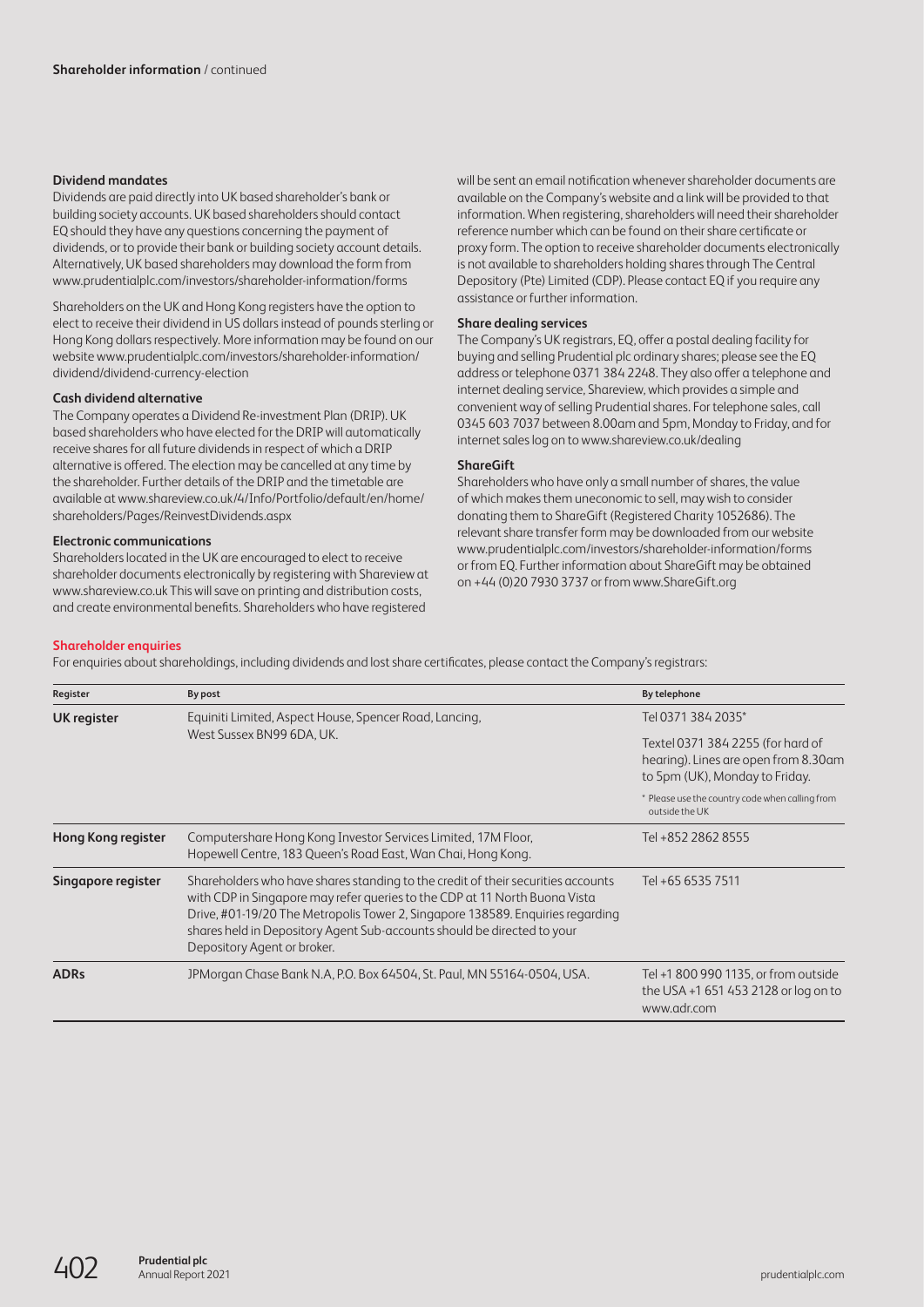# <span id="page-43-0"></span>**How to contact us**

## **Prudential plc**

1 Angel Court London EC2R 7AG UK

Tel +44 (0)20 7220 7588 [www.prudentialplc.com](http://www.prudentialplc.com)

**Media enquiries** Tel +44 (0)7581 023260 Email: [media.relations@prudentialplc.com](mailto:media.relations%40prudentialplc.com?subject=)

## **Prudential Asia and Africa**

13th Floor One International Finance Centre 1 Harbour View Street Central Hong Kong

Tel +852 2918 6300

**Media enquiries** Tel +65 9845 8904 Email: [tan.ping.ping@prudential.com.sg](mailto:tan.ping.ping%40prudential.com.sg?subject=)

## **Board**

#### **Shriti Vadera**  Chair

*Independent Non-executive Directors* **Philip Remnant**  Senior Independent Director

**Jeremy Anderson Chua Sock Koong David Law Ming Lu Anthony Nightingale Alice Schroeder George Sartorel Tom Watjen Jeanette Wong Amy Yip**

## **Group Executive Committee**

*Executive Directors* **Mike Wells** Group Chief Executive

#### **Mark FitzPatrick**

Group Chief Financial Officer and Chief Operating Officer

#### **James Turner**

Group Chief Risk and Compliance Officer

## **Jolene Chen** Group Human Resources Director

**Nic Nicandrou** Chief Executive, Asia and Africa

## **Shareholder contacts**

**Institutional analyst and investor enquiries** Tel +44 (0)20 3977 9720 Email: [investor.relations@prudentialplc.com](mailto:investor.relations%40prudentialplc.com?subject=)

**UK Register private shareholder enquiries** Tel 0371 384 2035

International shareholders: Tel +44 (0)121 415 7026

**Hong Kong Branch Register private shareholder enquiries** Tel +852 2862 8555

#### **US American Depositary Receipts holder enquiries** Tel +1 800 990 1135

From outside the US:

Tel +1 651 453 2128

**The Central Depository (Pte) Limited shareholder enquiries** Tel +65 6535 7511

**Strategic report**

**Governance**

**Directors' remuneration report**

Directors' remuneration report